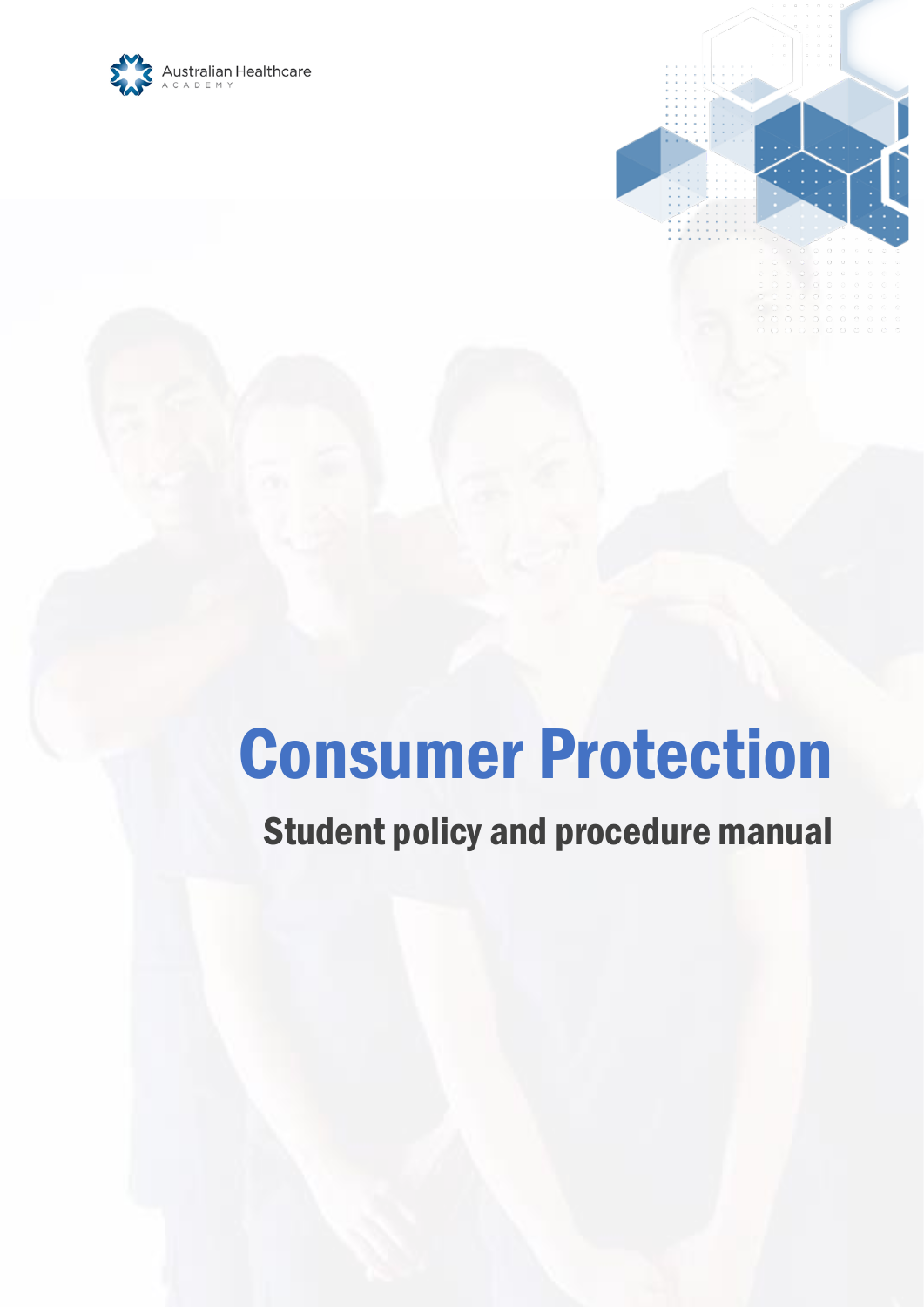

# **Version Details**

| <b>Document Title</b>   | Consumer Protection Policy and Procedure Manual                                           |  |
|-------------------------|-------------------------------------------------------------------------------------------|--|
| <b>Document Type</b>    | Consume Protection                                                                        |  |
| <b>Version Number</b>   | 1.1                                                                                       |  |
| <b>Approval Date</b>    | 01/07/2021                                                                                |  |
| <b>Approved By</b>      | CIC and Management Committee                                                              |  |
| <b>Review Date</b>      | 30/06/2022                                                                                |  |
| <b>Release Date</b>     | 01/07/2021                                                                                |  |
| <b>Storage Location</b> | AHA/RTO Drive/Quality and Continuous Improvement/Master Policies and<br><b>Procedures</b> |  |

# **Version Change Summary**

| Date of<br><b>Review</b> | <b>Summary of Changes</b>                                                                                                              | <b>Reason for Change</b>                                                                         | <b>Continuous</b><br>Improvement<br>Reference No. |
|--------------------------|----------------------------------------------------------------------------------------------------------------------------------------|--------------------------------------------------------------------------------------------------|---------------------------------------------------|
| 10/7/20                  | Language used to explain refund terms<br>and conditions made clearer within<br>Policy and Procedure document.                          | of policy and<br>Review<br>procedure<br>following amendment to non-accredited<br>enrolment form. | CIR 2020-40                                       |
| 20/06/2021               | Update to refund policy. Addition<br>of wording around short courses.                                                                  | Provide clarity on refund policy                                                                 | CIR 2021-10                                       |
| 6/12/21                  | Updated refund policy additional<br>wording around refund process<br>responsibilities<br>student<br>and<br>when providing bank details | Provide clarity on refund policy                                                                 | CIR 2021 - 10.1                                   |
|                          |                                                                                                                                        |                                                                                                  |                                                   |
|                          |                                                                                                                                        |                                                                                                  |                                                   |
|                          |                                                                                                                                        |                                                                                                  |                                                   |

Page **1** of **43**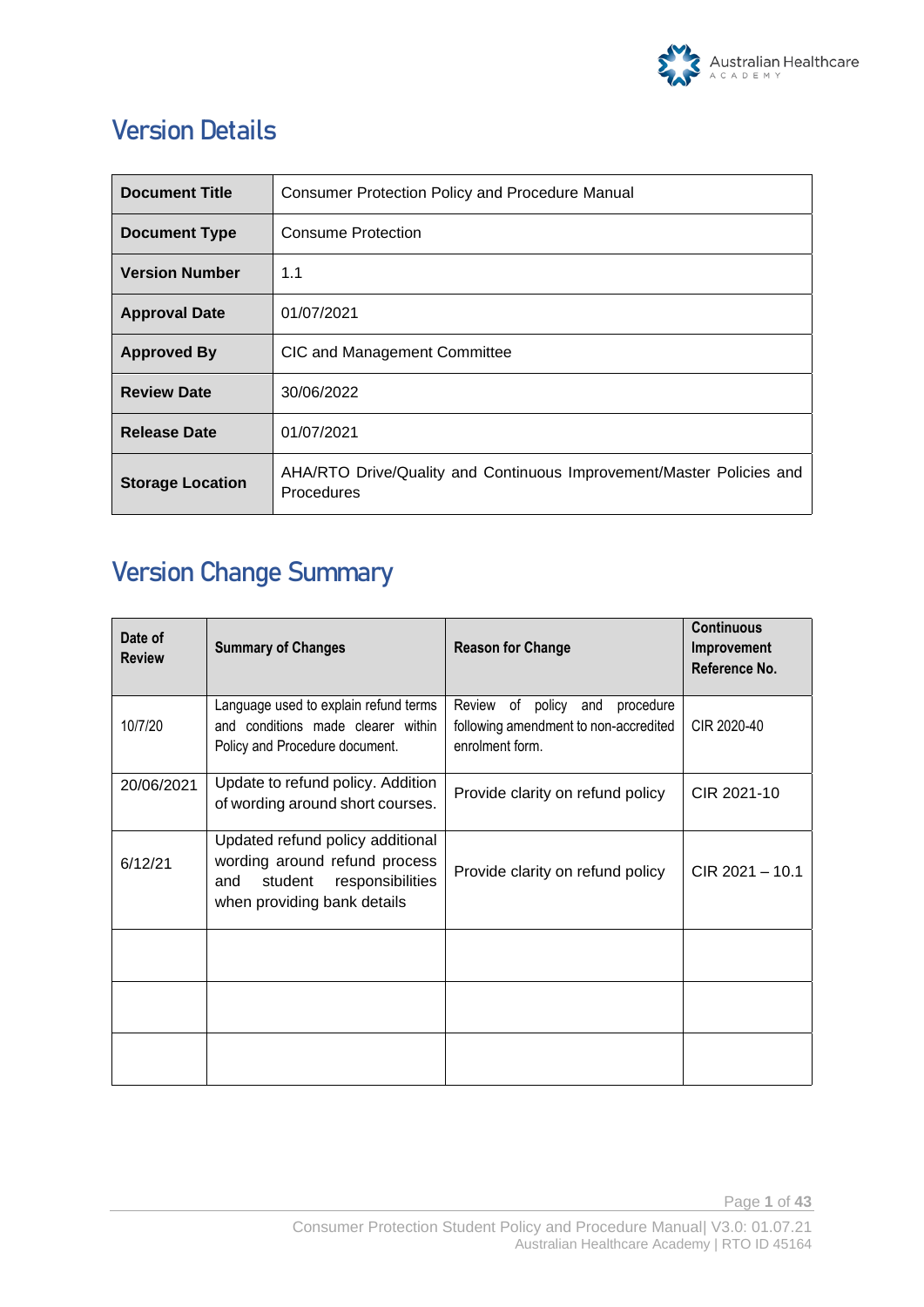

### Forward

Welcome to the Australian Healthcare Academy we are really excited to be able to tell you a little bit about our organisation, what we do and how we do it! We have designed this manual to give you all the information you need to know your rights and responsibilities and to tell you a little bit about what to expect.

Whilst some consumer related policies and procedures contained in this manual are targeted towards those enrolling in a nationally recognised qualification others such as our Advertising and Marketing, Consumer Protection, Fees and Refund, Privacy and Student Selection Policy and Procedure are relevant to all students.

For new and potential students, we would encourage you to also read our Student Handbook so that you have all the information need to see if we are the right training organisation for you. If you have questions, or would like to provide us with your feedback on our policies and procedures please contact one of our friendly staff members by phone 1300 953 276 , email [admin@healthcareacademy.com.au](mailto:admin@healthcareacademy.com.au) or message us on Facebook.

We look forward to answering your questions in the near future!

Jacqualine Apps

Director of Education and Training/RTO Manager Australian Healthcare Academy

### About the Australian Healthcare Academy

The Australian Healthcare Academy is a Registered Training Organisation (RTO ID 45164) that delivers accredited and non-accredited training and assessment throughout Australia.

Since 2014 we have been supporting our students apply their learning and skills to real-life situations through a range of transition and introductory practice programs.

Our organisation's purpose is to make a positive difference. Run by nurses for nurses, AHA practical programs aim to develop ability to think critically, problem solve and provide care that is of the highest quality. To do this we design programs that are industry relevant and target the knowledge and skills you need to become work ready. Run by nurses for nurses, AHA programs aim to develop each student's ability to think critically, problem solve and provide care that is of the highest quality.

Our mission is to produce nurses whose practice is not only excellent but who have a strong commitment to delivering person centred care that makes a positive difference to their patients and families!

Page **2** of **43**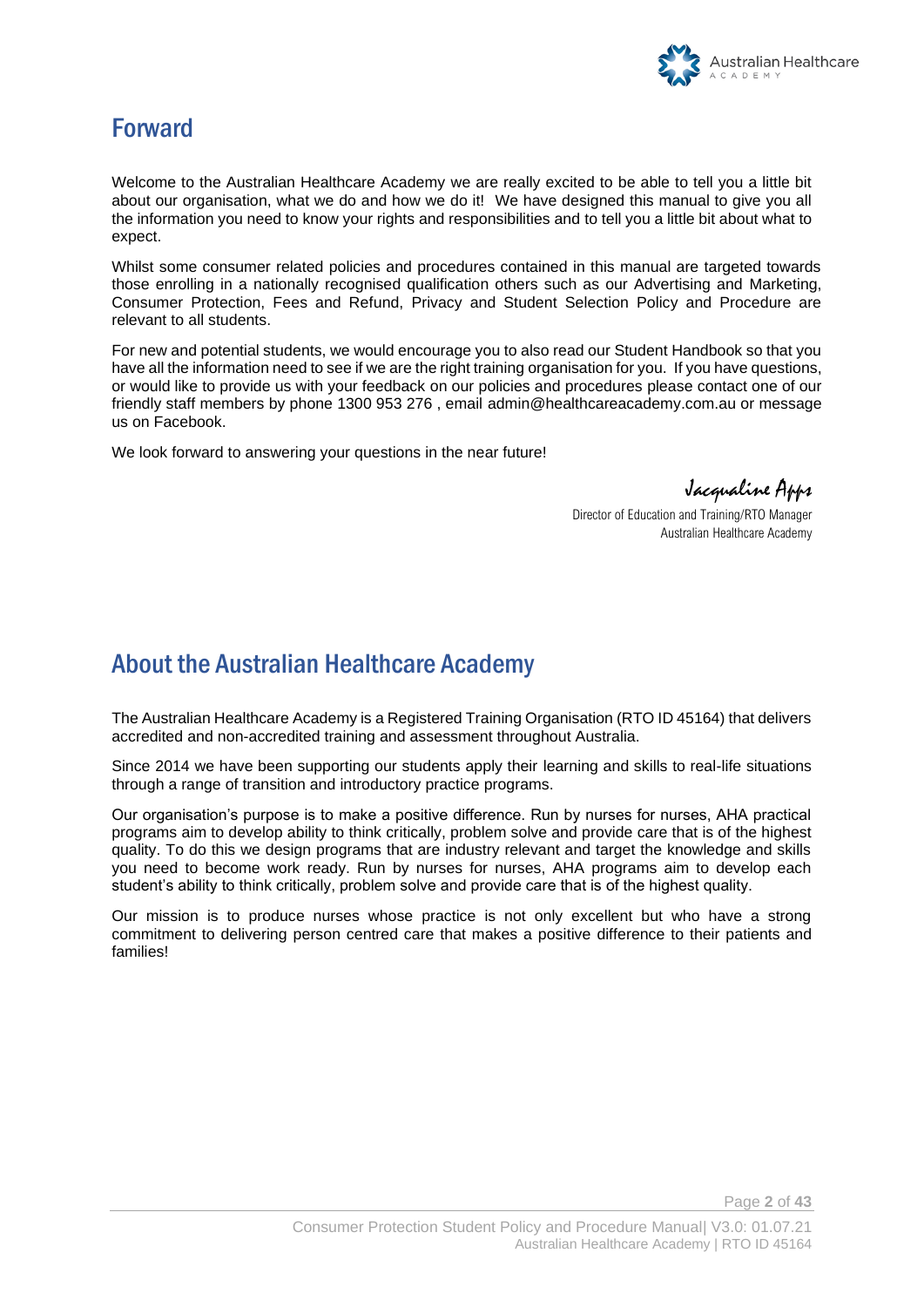

# **Content Page**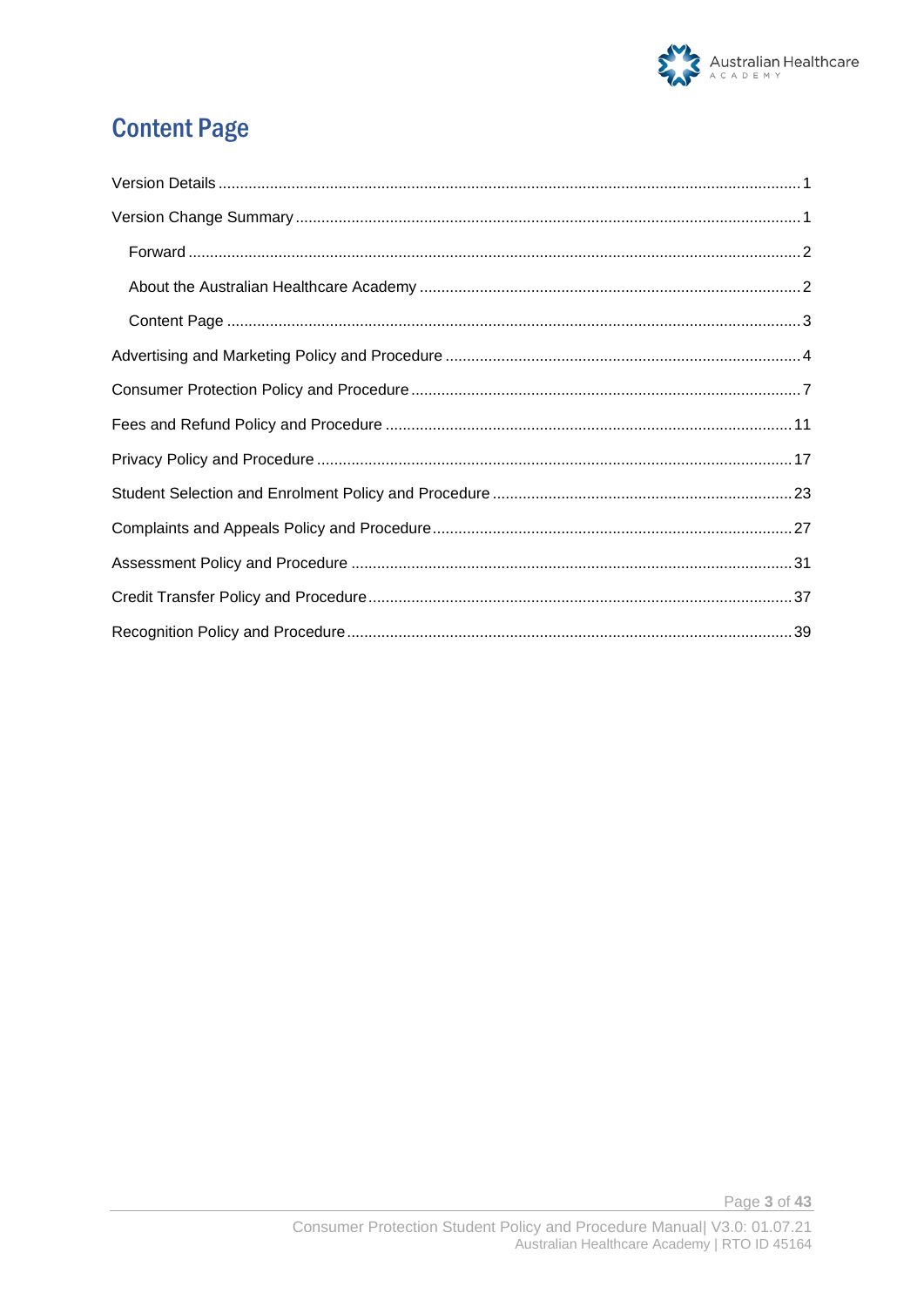

# **Advertising and Marketing Policy and Procedure**

#### **Purpose and Scope**

The following policy and procedure outlines the Australian Healthcare Academy systematic approach to ensuring all marketing and advertising material produced, approved, and implemented;

- Accurately represents the services and products offered on its scope of registration and other nonaccredited offerings.
- Meets consumer protection legislation.
- Ensures consumer are provided with accurate, factual and current information in which to make an informed decision.
- Uses the NRT and AQF logos in accordance with their conditions of use.

This policy and procedure applies to all staff and third-party agents who are required to develop, approve, implement and evaluate marketing and advertising materials and campaigns and is used across all advertising and marketing strategies.

This policy and procedure has been designed to be read in conjunction with the *Consumer Protection Policy and Procedure, Complaints and Appeals Policy and Procedure* and *Engagement and Monitoring of Partnerships Policy and Procedure*.

#### **Abbreviations / Definitions**

| <b>AHA</b>           | The Australian Healthcare Academy                                                                                                                                                                                           |
|----------------------|-----------------------------------------------------------------------------------------------------------------------------------------------------------------------------------------------------------------------------|
| Consumer             | Any person who uses or who may use the service of the Australian<br>Healthcare Academy, includes prospective students, current students,<br>clients and any other.                                                          |
| <b>NRT</b>           | Nationally Recognised Training leads to qualifications that are recognised<br>across Australia. On completion Graduates are issued with a certificate<br>that is recognised across all states and territories in Australia. |
| NRT Logo             | A distinguishable mark is used to promote and certify nationally<br>recognised training and assessment.                                                                                                                     |
| Personal information | Encompasses a number of different types of information including<br>sensitive information, health information and credit information.                                                                                       |
| <b>RTO</b>           | Registered Training Organisation.                                                                                                                                                                                           |
| <b>Third Party</b>   | Any party that is providing a service to the RTO that is not employed for<br>the purpose of employment.                                                                                                                     |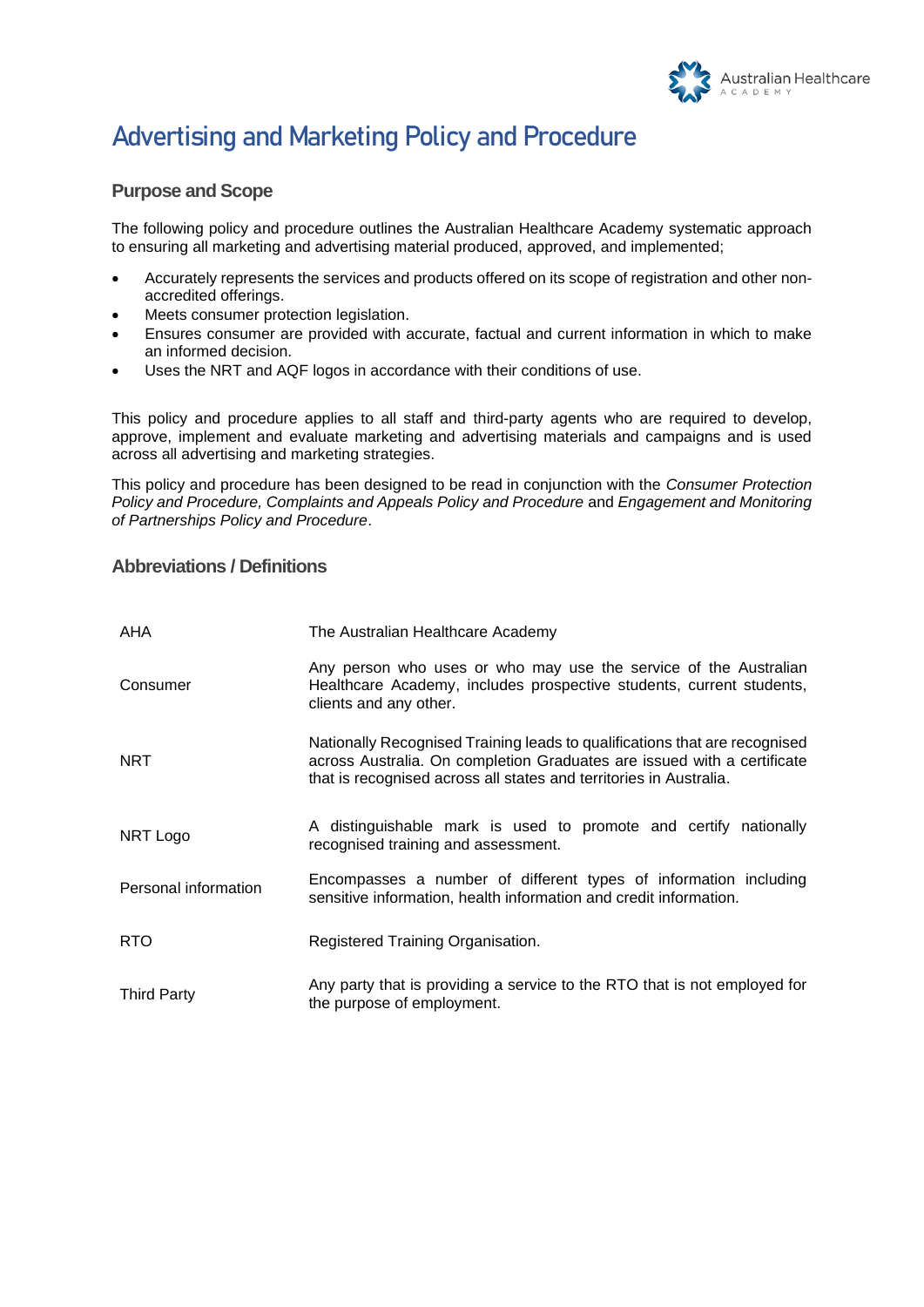

#### **Policy**

The Australian Healthcare Academy has a commitment to ensuring that it provides all consumers with accurate, factual and accessible information about the organisation, its services and performance. The following principles underpin this policy and procedure;

- Information disseminated by the Australian Healthcare Academy, or another party (regardless of method) is accurate and factual and;
	- $\Box$  Represents the services it provides and the training products on its scope of registration and other non-accredited offerings.
	- $\lnot$  Includes the RTO Code on all materials marketed for accredited programs. RTO code is clearly visible in *all* advertisement/marketing strategies (e.g., social media, online directories, online advertisements, television and radio).
	- Refers to another person or organisation, only if consent has been obtained.
	- Uses NRT Logo only in accordance with its conditions of use.
	- $\lnot$  Makes clear a third party is recruiting students on its behalf where this is the case.
	- Distinguishes where it is delivering training and assessment on behalf of another RTO or where training and assessment is being delivered on its behalf by a third party.
	- Clearly distinguishes between accredited and non-accredited training.
	- Includes the title and code of any training product as published on the National Register (i.e. for Nationally Recognised Training).
	- Where advertising a specific training product (e.g. course flyer) provides all relevant information required to decide course suitability (e.g. estimated duration, expected locations, delivery mode, pre-requisites and any work placement arrangements).
	- Only advertises a non-current training product while it remains on its scope of registration and informs students in these instances that they are enrolling in a qualification, module or unit of competence that has been superseded.
	- Is free of inducements (accredited programs)
	- Does not provide the consumer with any guarantees of a successful completion outcome, that their course can be completed in a manner inconsistent with volume of learning requirements, and that their course will lead to an employment or licensing outcome if this cannot be guaranteed.
	- Discloses all fees and charges applicable to the program.
	- Marketing online is subject to the requirements of this policy and procedure and ensures the;

#### *Website*

- RTO code is easily identifiable and prominent on *every* **web** page.
- $\Box$  Website is kept up to date at all times through regular reviews.
- Consent is requested prior to receiving information/communication from AHA.

#### *Social media*

- □ Communication on social media related to accredited programs, such as tweets/posts includes RTO code.
- $\Box$  Advertising on social media where a training product is referenced includes the code and title of the product as referenced on the National Register.
- $\Box$  Consent to receiving marketing/advertising communication from AHA is given by the consumer.
- $\Box$  Message limits are in place to prevent unsolicited contact consumers are not recontacted if they have not initiated contact with AHA within a 7-day period.

#### *Personal information collected from social media and website*

- $\Box$  Personal information captured through website and social media forums (e.g. Facebook) are kept in accordance with Australian Privacy Principles.
- $\Box$  Consumers are provided with information on how personal information will be used before they consent and submit an expression of interest.

Page **5** of **43**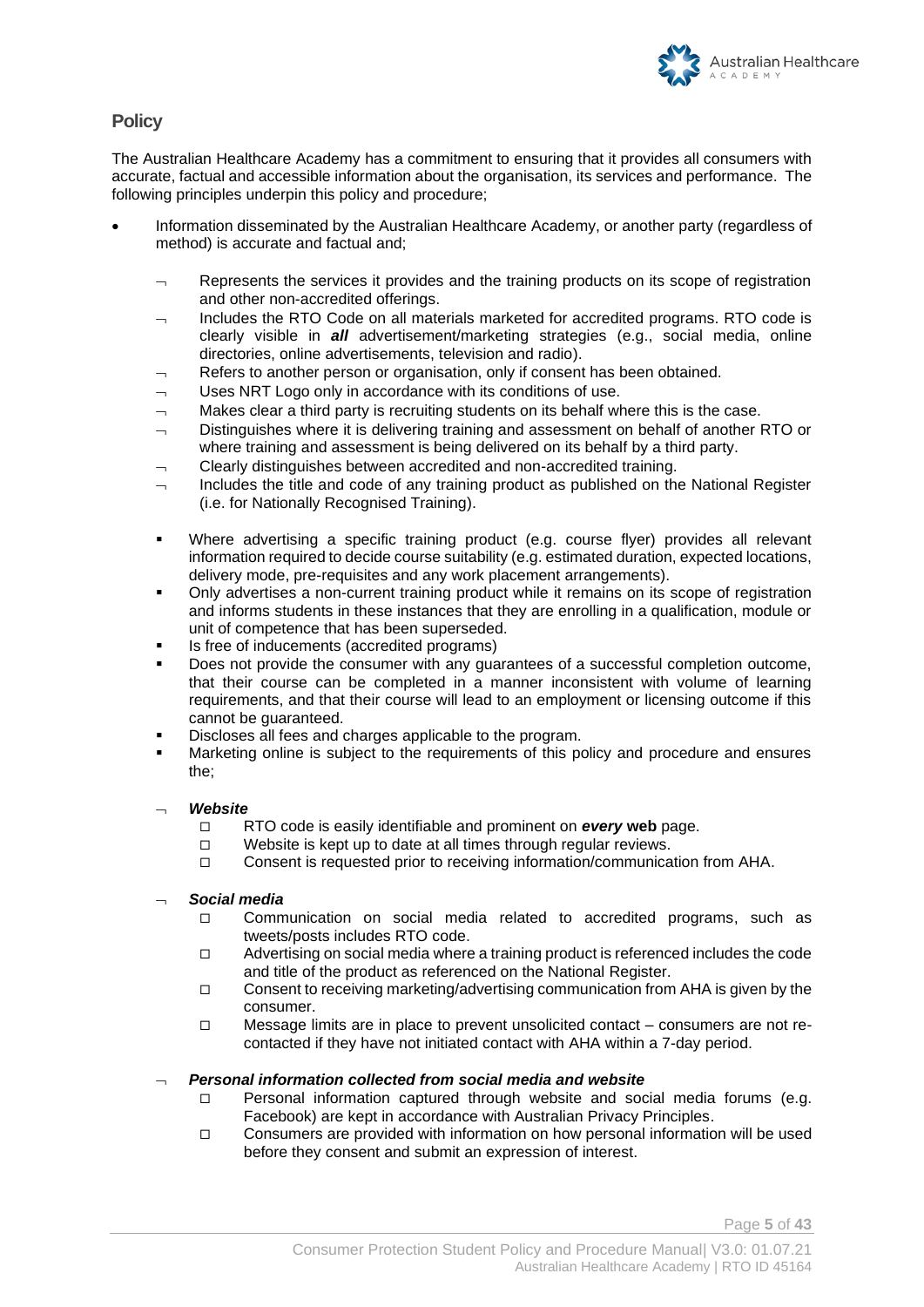

- Consumers are provided information on how to unsubscribe from receiving marketing/advertising communication.
- In the instance where the advertising and marketing of products on our scope of registration is undertaken by another party, the Australian Healthcare Academy ensures;
	- A comprehensive agreement outlines the expectation and requirements of both parties.
	- $\sim$  Advertising and marketing principles and materials remain consistent with the organisations "Advertising and Marketing Policy and Procedure".
	- The Australian Healthcare Academy logo is only used after consent has been granted.
	- $\overline{a}$  Advertising and marketing materials are approved by the RTO Manager.
	- $\lnot$  Monitoring processes and systems are in place to monitor the third-party agreement and the student's experience.
- All advertising and marketing material is approved by RTO before it is released into circulation.
- The Australian Healthcare Academy only uses photographs or testimonials where consent has been granted.
- Quality assurance, feedback and complaints processes are used to identify, action and monitor complaints related to advertising and marketing materials and campaigns.
- The Australian Healthcare Academy honours all commitments made in its advertising and marketing materials.
- Advertising and marketing materials are kept for a period of 5 years. The Marketing and advertising register is maintained and is used to demonstrate compliance against the Standards for Registered Training Organisations (RTOs) 2015.

#### **References**

- Australian Skills Quality Authority (2015) "Standards for Registered Training Organisations (RTOs) 2015".
- ASQA (2015) "Fact Sheet Marketing and Advertising"
- ASQA (2015) "Nationally Recognised Training (NRT) Logo Specifications"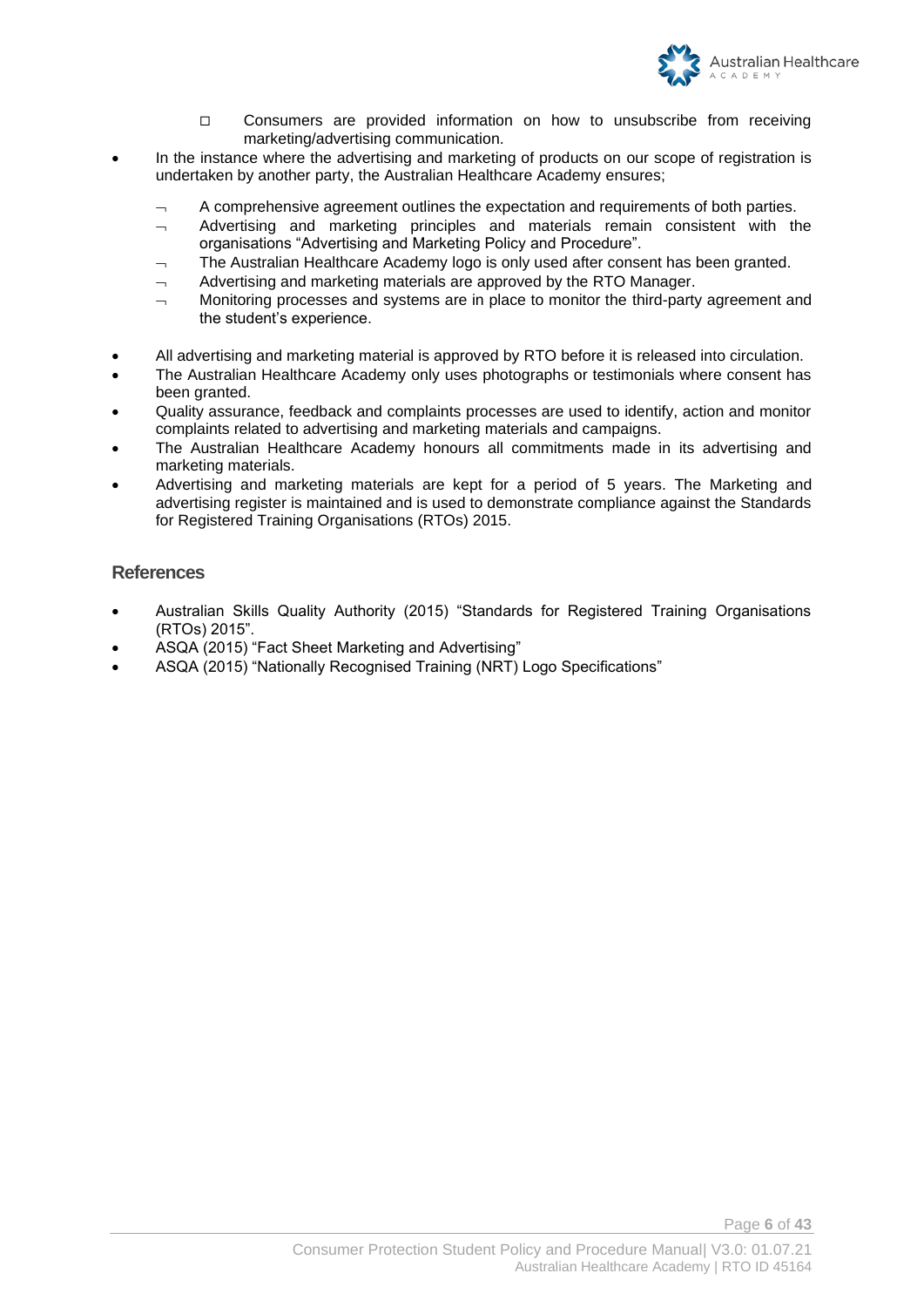

# **Consumer Protection Policy and Procedure**

#### **Purpose and Scope**

The following policy and procedure outlines the organisations strategy to ensure that all Australian Healthcare Academy potential and current students (consumers) have their rights protected in accordance with consumer protection legislation and contractual requirements.

This policy and procedure is applicable to all staff and contractors, employers and potential students and has been designed to be read in conjunction with the Complaints and Appeals Policy and Procedure, Marketing and Advertising Policy and Procedure, Privacy Policy and Procedure, Student Selection and Enrolment Policy and Procedure Engagement and Monitoring of Partnerships Policy and Procedure and the Quality Assurance Policy and Procedure.

#### **Abbreviations / Definitions**

| AHA                        | Australian Healthcare Academy                                                                                                                                                        |
|----------------------------|--------------------------------------------------------------------------------------------------------------------------------------------------------------------------------------|
| <b>Accredited Training</b> | Nationally Recognised Training and Assessment Qualification and/or Units<br>of Competence                                                                                            |
| Consumers                  | Prospective and current students/clients                                                                                                                                             |
| Fee protection             | Describes how the organisation in accordance with Clause 7.3 and<br>Schedule 6 of the Standards for Registered Training Organisations protects<br>student's fees if paid in advance. |
| Personal information       | Encompasses a number of different types of information including sensitive<br>information, health information and credit information.                                                |
| RTO                        | <b>Registered Training Organisation</b>                                                                                                                                              |
| Third party                | Is any party that provides services on behalf of the RTO but does not<br>include a staff member/employee.                                                                            |
| USI                        | Unique Student Identifier                                                                                                                                                            |

#### **Policy**

The Australian Healthcare Academy uses a comprehensive and systematic strategy to ensure consumers' rights are protected and the Organisation follows all related legislation and regulatory requirements. The strategy includes;

- **Ethical and accurate advertising/ marketing**
- Comprehensive information provision
- Fee protection
- Accessible and transparent complaints and appeals processes and systems
- Protection of consumer's personal information

#### **Ethical and accurate advertising/marketing**

The Australian Healthcare Academy ensures that it provides all prospective and current students and clients with accurate, factual and accessible information about the RTO, its services and performance.

All advertising and marketing material is systematically checked in accordance with the organisations *"Advertising and Marketing Policy and Procedure"* and is approved by the RTO Manager prior to its publication release.

Page **7** of **43**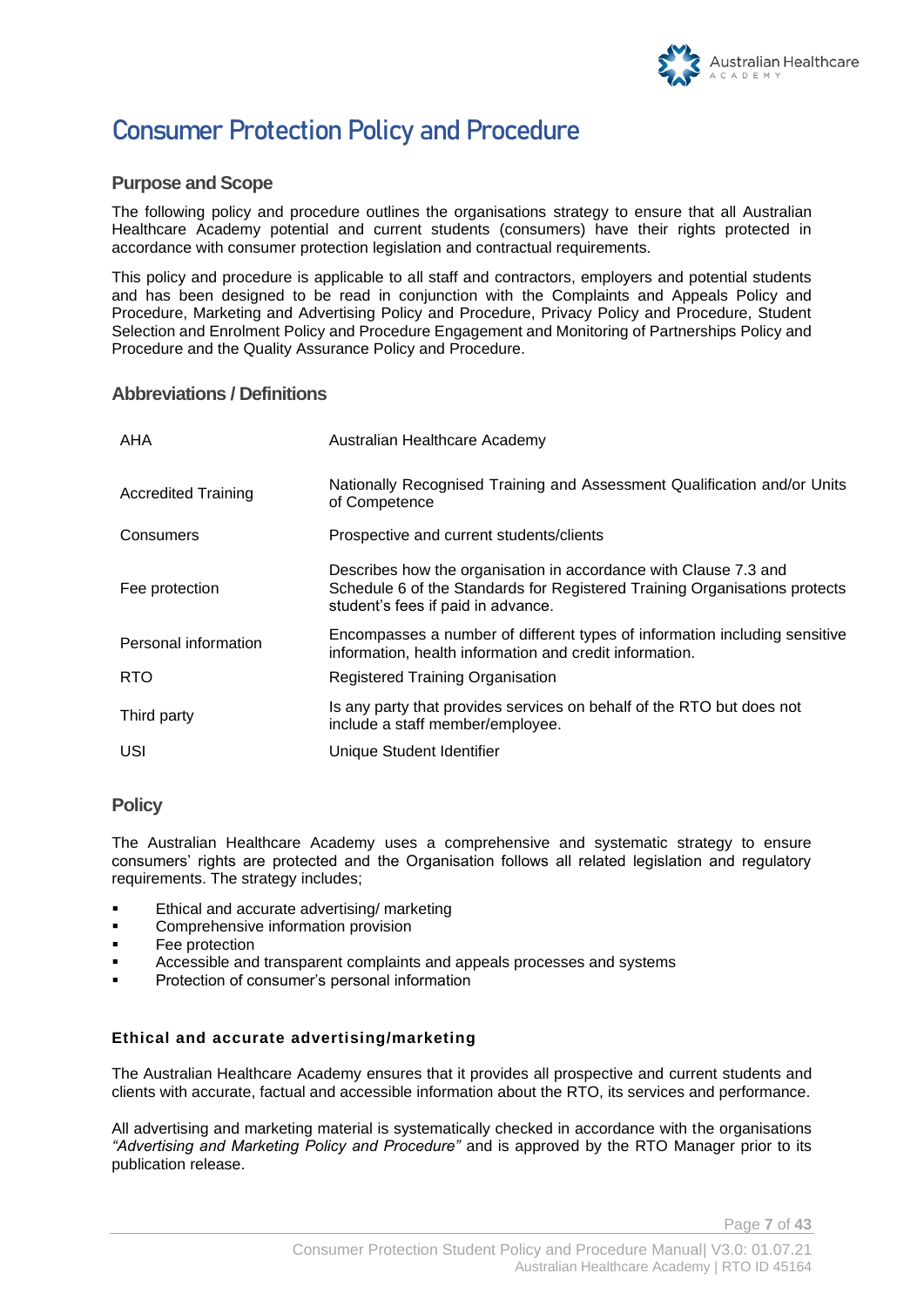

The advertising and marketing of all accredited products listed on its scope of registration are free of inducements and do not provide the consumer with any guarantees of a successful completion outcome, that their course can be completed in a manner inconsistent with volume of learning requirements, and that their course will lead to an employment or licensing outcome if this cannot be guaranteed.

Information collected through the website or from social media forums is collected, used and stored in accordance with APP principles

In the instance where the advertising and marketing of products on the Australian Healthcare Academy scope of registration is undertaken by another party, the Australian Healthcare Academy ensures that;

- A comprehensive agreement outlines the expectation and requirements of both parties around the marketing and advertising of products and the delivery of services.
- Advertising and marketing principles and materials remain consistent with the organisations *"Advertising and Marketing Policy and Procedure"*.
- Advertising and marketing materials are approved by the RTO Manager.
- Where a third party is being used to recruit students on the organisations behalf this is clearly identified and reflected in the relevant marketing and advertising materials
- Monitoring processes and systems are in place to monitor the third-party agreement and the student's experience.

For more information, see the Australian Healthcare Academy *"Marketing and Advertising Policy and Procedure and Engagement and Monitoring of Partnerships Policy and Procedure".*

#### **Comprehensive information provision**

Throughout the application and enrolment process the Australian Healthcare Academy provides consumers with different ways to access the relevant information required to make an informed decision (e.g. course information, selection process and rights and responsibilities). The application, enrolment and continuous improvement process supports the provision of information and closely monitors the students experience to ensure that consumer rights are upheld at all times.

Information is accessible via a variety of different ways including but not limited to the organisation's website, student handbook, applicant information sessions, student interviews and by speaking to Australian Healthcare Academy staff throughout the application and enrolment process.

Comprehensive information is available to consumers including student related policies and procedures, course and fee information, rights and responsibilities, feedback, complaints and appeals mechanisms and the collection of personal information. The organisations policies and procedures are located on the Australian Healthcare Academy website and a synopsis outlined in the student handbook. Detailed course information can also be found on the website and is sent to applicants on enquiry.

Consumers are provided with information prior to enrolment on how to make a complaint and/or raise any concerns related to their enrolment. Students are provided with the Consumer Protection Officer and where government subsidises are offered, the relevant Department Customer Support Centre contact details.

To protect the rights of consumers under 18 years of age parents/ guardians are encouraged to attend scheduled information sessions and to ask questions relating to their child's application/ enrolment. To ensure that sufficient information has been provided Parents/ Guardians are required to co-sign the declaration found on the application and enrolment form.

For more information, see the Australian Healthcare Academy *"Student Selection and Enrolment Policy and Procedure".*

Page **8** of **43**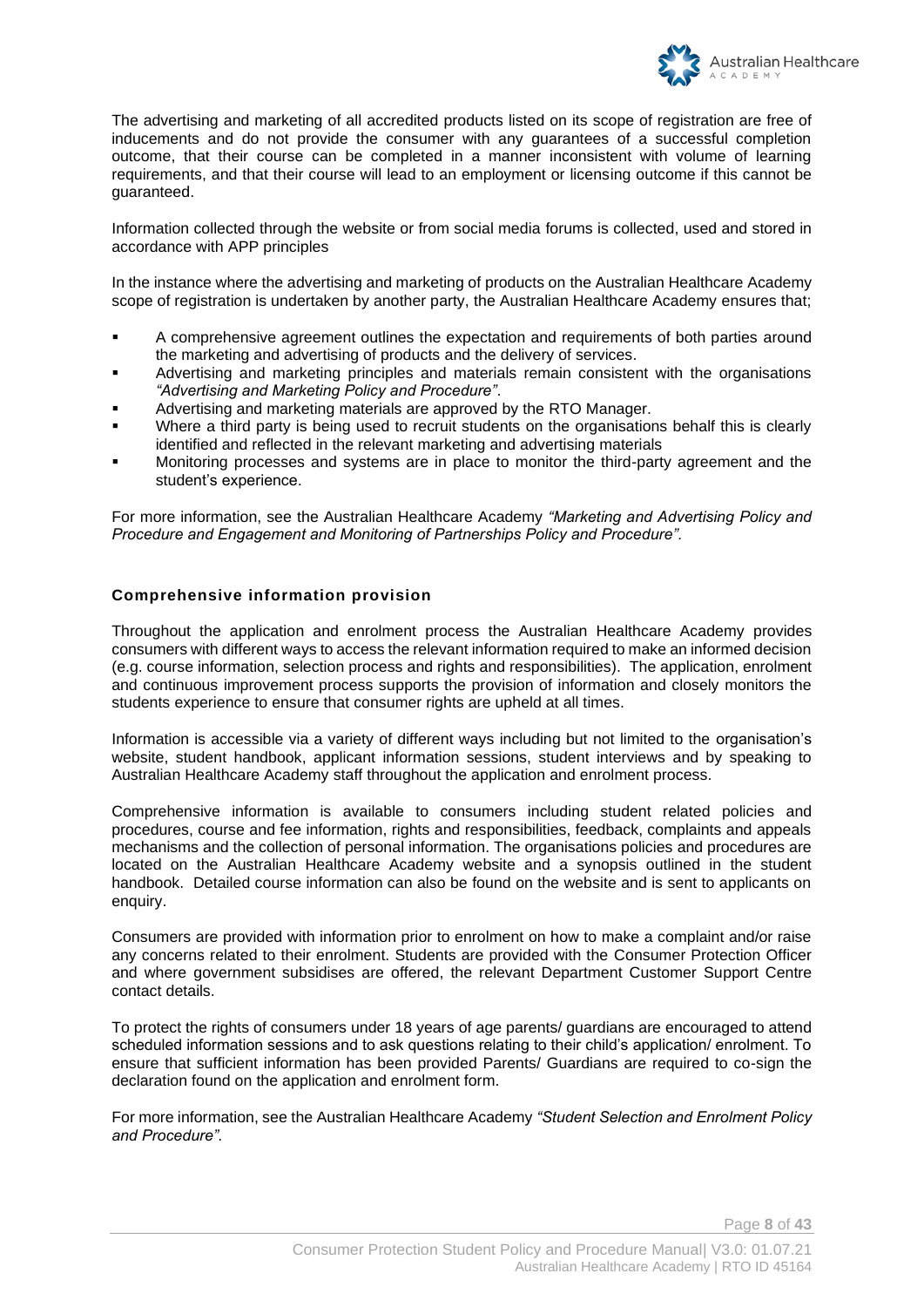

#### **Fee protection**

The Australian Healthcare Academy is committed to meeting its contractual requirements and in accordance with the Standards for Registered Training (RTOs) 2015 does not collect more than \$1500.00 in pre-paid fees for those students enrolled in *accredited training and assessment* programs.

All students prior to enrolment are made aware of the following;

- Fee protection mechanisms (information contained in fees and refund policy and procedure)
- Fees to be charged, by when and in what amounts
- Payment plans
- Refund policy and procedure and criterion
- How to apply for a refund
- Complaints and appeal process

For more information, see the Australian Healthcare Academy *"Fees and Refund, and Complaints and Appeals Policy and Procedure*".

#### **Accessible and transparent complaints and appeals processes and systems**

To ensure the organisation delivers high quality training and continually improves upon its systems and processes, the Australian Healthcare Academy has an accessible and transparent complaints process and system. The complaints and appeals process quickly responds to allegations involving the conduct of its trainers, assessors, other staff (e.g. a third-party providing services on its behalf) or learner's.

The principles of this system are as follows;

- Complaints and appeals are investigated and resolved as quickly as possible.
- All complaints and appeals are acknowledged in writing and finalised after a comprehensive investigation has occurred.
- Procedural fairness and the principles of natural justice are adopted at each stage of the complaint/appeal process.
- Information on how to make a complaint/ appeal is available in the student handbook and on the organisation's website.
- Where the Australian Healthcare Academy considers more than 60 calendar days are required to process and finalise the complaint/appeal they will inform the complainant/appellant in writing as to why this is required and will provide the complainant/appellant regular progress updates on the progress of this matter.
- Where complaints and appeals are unable to be resolved internally and at the request of the individual a review by an appropriate independent party of the Australian Healthcare Academy and the complainant/appellant occurs.
- Any opportunities for improvement identified through the complaints and appeals process will be actioned through the organisation's continuous improvement process.

For more information, see the Australian Healthcare Academy *"Complaints and Appeals and Quality Assurance Policy and Procedure"*.

Page **9** of **43**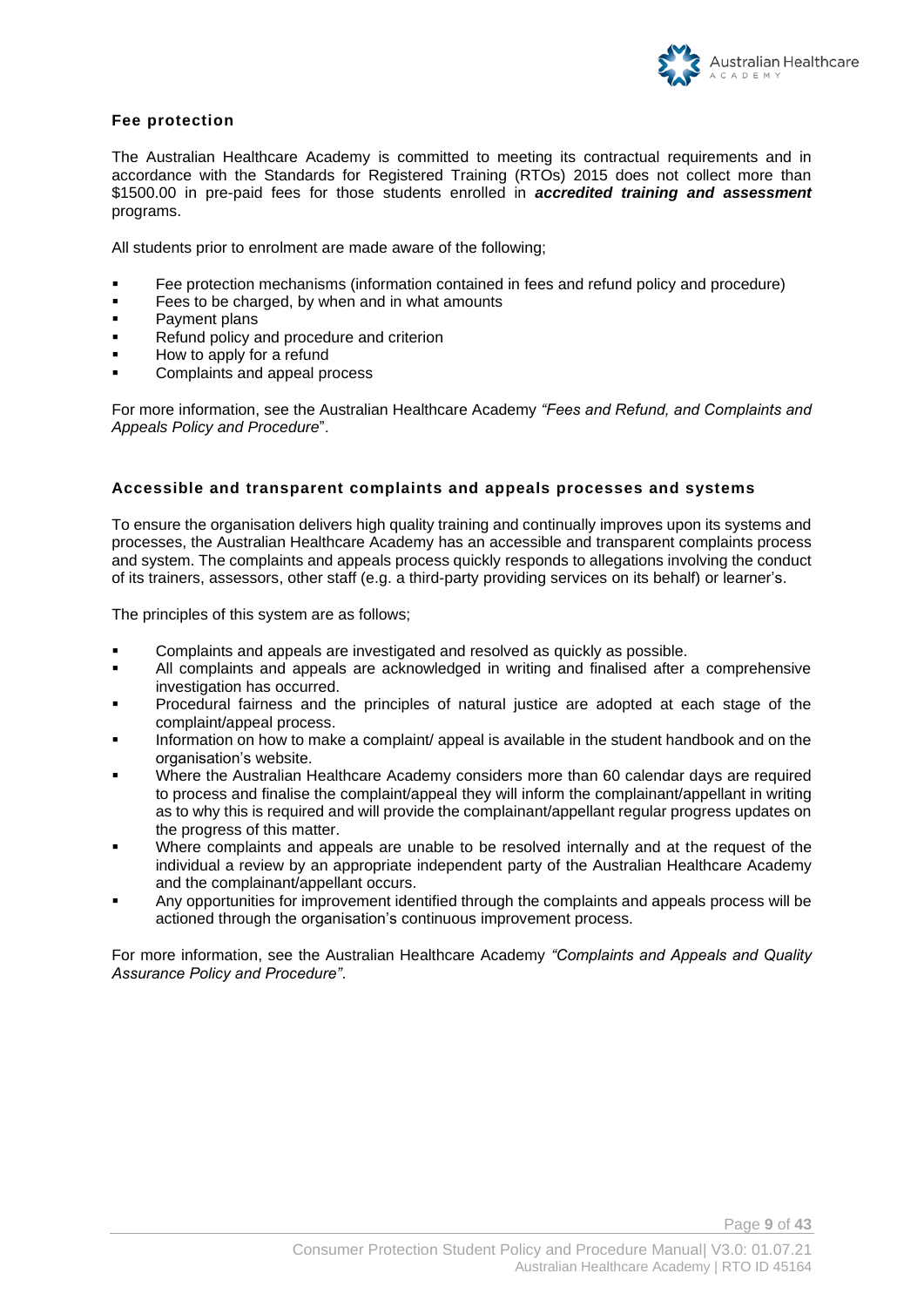

#### **Protection of consumer's personal information**

All prospective and current consumer personal information is protected in accordance with the National Privacy Principles. The following principles are applied;

- The Australian Healthcare Academy only collects personal information for the purposes of application/enrolment.
- Consumers are provided with information on the Unique Student Identifier and are required to sign a declaration/consent authorising the Australian Healthcare Academy to use/verify their USI for the purpose of their enrolment.
- Information is securely stored and only accessed by Staff for the purposes of the individual's enrolment.
- Consumers are provided with information on how their information will be collected, used and stored prior to enrolment.
- Students complete a declaration stating that they consent to their personal information being collected and used by the Australian Healthcare Academy, governments and other agencies for the purpose of administration and research.
- Message limits are in place to prevent the badgering of consumers who provide initial contact through social mediums – consumers are not re-contacted if they have not contacted AHA within a 7-day period.
- Consumers are provided information on how to unsubscribe from receiving marketing/advertising communication.
- Consumer's personal information is not be disclosed to another party without the individual's written consent.
- Students have a right to access and correct their personal information.

For more information, see the Australian Healthcare Academy *"Privacy Policy and Procedure".*

#### **Procedure**

As outlined throughout this document consumers are encouraged to obtain information through the relevant policy and procedure available via the website, their student handbook or on request form The Australian Healthcare Academy staff. If a student wishes to make a formal complaint or an appeal, they are encouraged to follow the organisations complaints and appeals policy and procedure addressing their complaint/appeal to the Australian Healthcare Academy Consumer Protection Officer.

The Australian Healthcare Academy **Consumer Protection Officer** 

Telephone Number: 1300 953 276 | Email address: [consumerprotection@healthcareacademy.edu.au](mailto:consumerprotection@healthcareacademy.edu.au)

#### **References**

:

- **■** Australian Privacy Principles
- Privacy Act 1998
- Standards for Registered Training Organisations (RTOs) 2015

Page **10** of **43**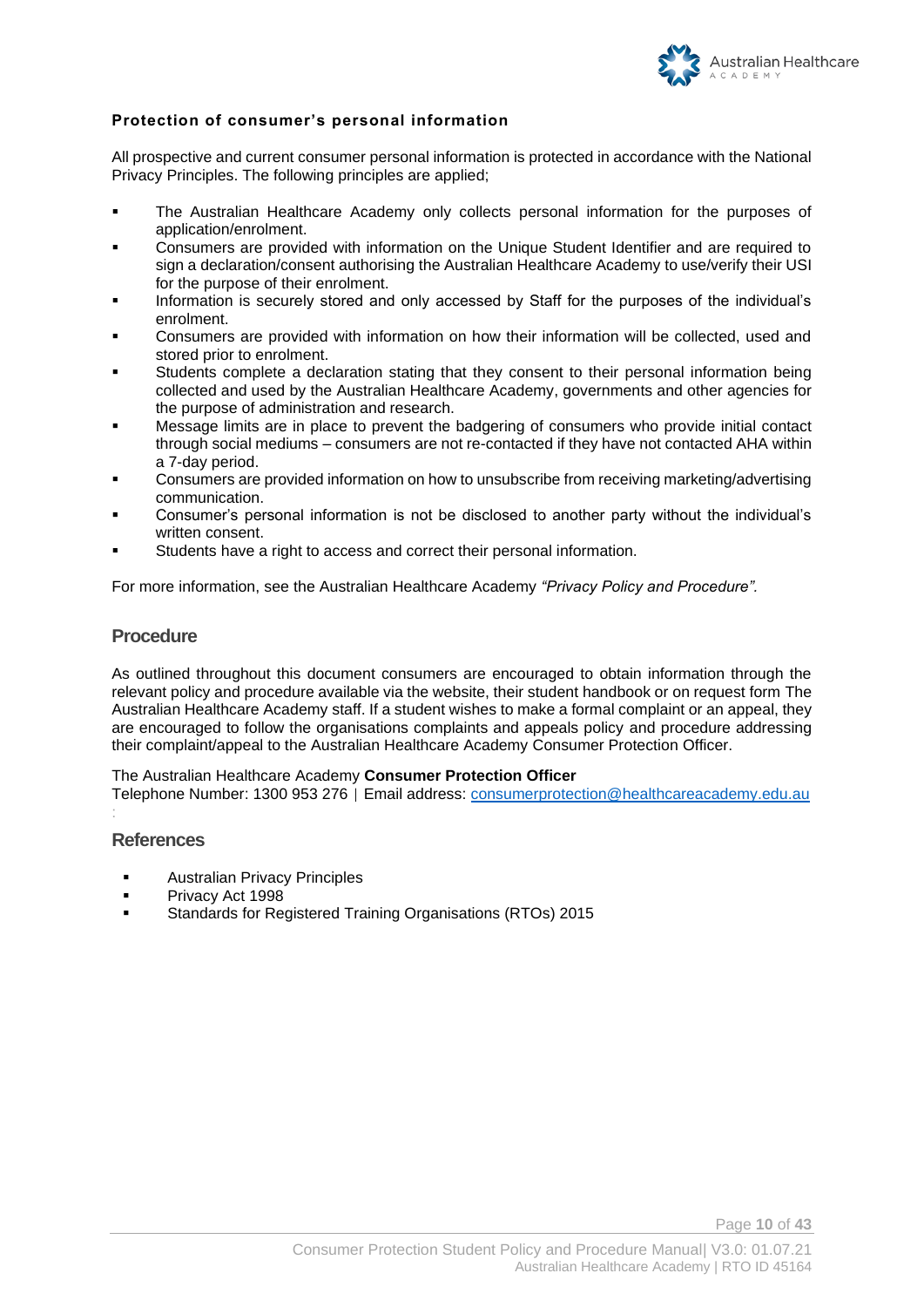

# **Fees and Refund Policy and Procedure**

#### **Purpose and Scope**

The following policy and procedure outlines the requirements and process for the payment of fees and the management of refunds. This policy and procedure has been designed to ensure that consumer's rights are protected at all times through transparent and robust financial management processes. The Fees and Refund Policy and Procedure applies to all staff, consumers and products listed on the RTO's scope of registration.

#### **Abbreviations / Definitions**

| Accountable Officer        | RTO Manager                                                                                                                                              |
|----------------------------|----------------------------------------------------------------------------------------------------------------------------------------------------------|
| <b>Accredited Training</b> | Nationally Recognised Training and Assessment Qualification and/or<br>Units of Competence                                                                |
| AHA                        | Australian Healthcare Academy                                                                                                                            |
| Consumers                  | Students, employers, clients who are engaging the services of the<br>Australian Healthcare Academy to complete a program or qualification.               |
| Commercial courses         | Where a student pays a fee determined by the training organisation for a<br>qualification or course.                                                     |
| Non-Accredited Training    | A program that does not lead to a nationally recognised qualification or<br>statement of attainment (i.e., a professional development or CPD<br>program) |
| Payment Plan               | A structured repayment program                                                                                                                           |
| <b>RTO</b>                 | Registered Training Organisation                                                                                                                         |

Page **11** of **43**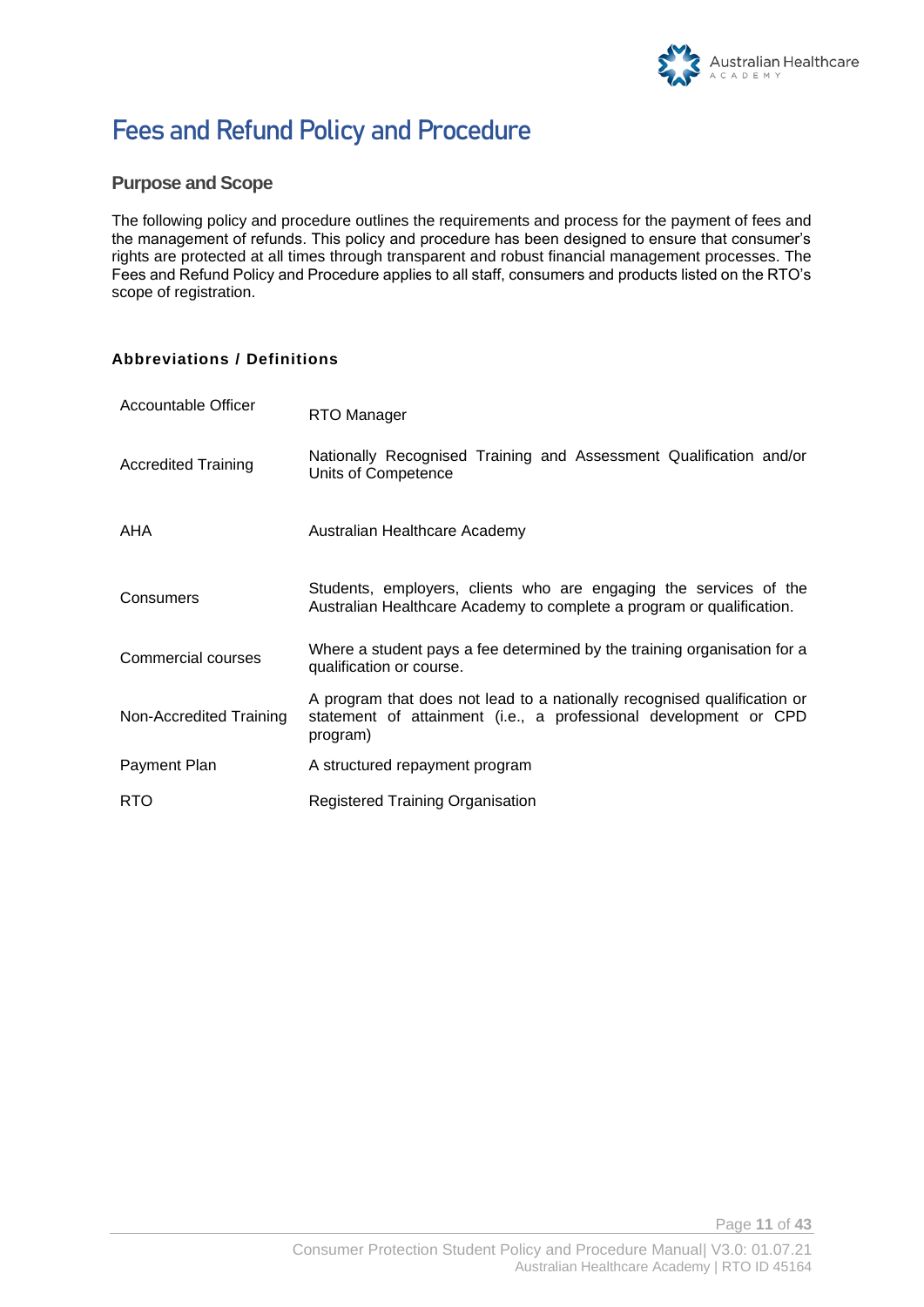#### **Policy**

#### **Determination of Fees and Charges**

The Australian Healthcare Academy charges consumers in accordance with comparable market prices fees for all courses on their scope of registration. Commercial course fees are determined based on the program's duration, delivery method, resource requirements and commercial viability. Where students receive a credit transfer (accredited training), they are not charged for the already completed unit. The RTO Manager in collaboration with the CEO is responsible for determining all fees and charges, which are reviewed annually.

Course fees are inclusive of GST, tuition, learning resources/consumables, administration and enrolment processing fees.

- Variations of delivery under each qualification and associated fees are advertised on the website and in all other marketing material.
- All marketing and advertising materials include relevant fee information (i.e. what the fees include and what the student is expected to purchase)
- Fees are paid either by the student, their employer or another third party.

#### **Marketing and Advertising**

Fees are advertised on the organisations website and are listed in all marketing material.

Marketing and advertising quality assurance mechanisms and internal audit processes ensure all fees and charges are transparent and consumers are able to make an informed decision without risk of hidden fees and charges. Where additional charges are required these are listed in the student handbook and on the organisation's website.

#### **Additional charges**

Terms and conditions for each program identify all fees, charges and inclusions.

Additional fees are charged for;

- The replacement of any learning resources that is lost or misplaced. As these vary from programto-program students are required to view course information for more detailed costings prior to their enrolment.
- The reissuance of misplaced or lost awards. A fee is charged for each certificate (Testamur, Record of Results and/or Statement of Attainment) that requires reprinting
- Students who require reassessment of a task (i.e. following 2 previous unsuccessful submissions) will be charged an additional fee for their third submission.
- Where a student requires additional clinical placement hours due to identified issues with their clinical practice and where that student agrees to undertake additional placement hours , the Student will be charged an addition fee for each extra day of placement.
- Those on a payment plan who default on a scheduled and agreement payment.

#### **Payment of fees**

Students are provided with detailed fees, charges and refund information prior to their enrolment and are asked to sign a declaration stating that they have been provided with sufficient information in which to make an informed enrolment decision. Students are issued with a quote (on enquiry) or a Tax Invoice at application/enrolment.

If fees are paid by the employer a payment term and plan is negotiated over the duration of their course.

A fee amount is paid in accordance with the fee schedule or repayment plan prior to course commencement and/or as dictated by the program fee terms.

Page **12** of **43**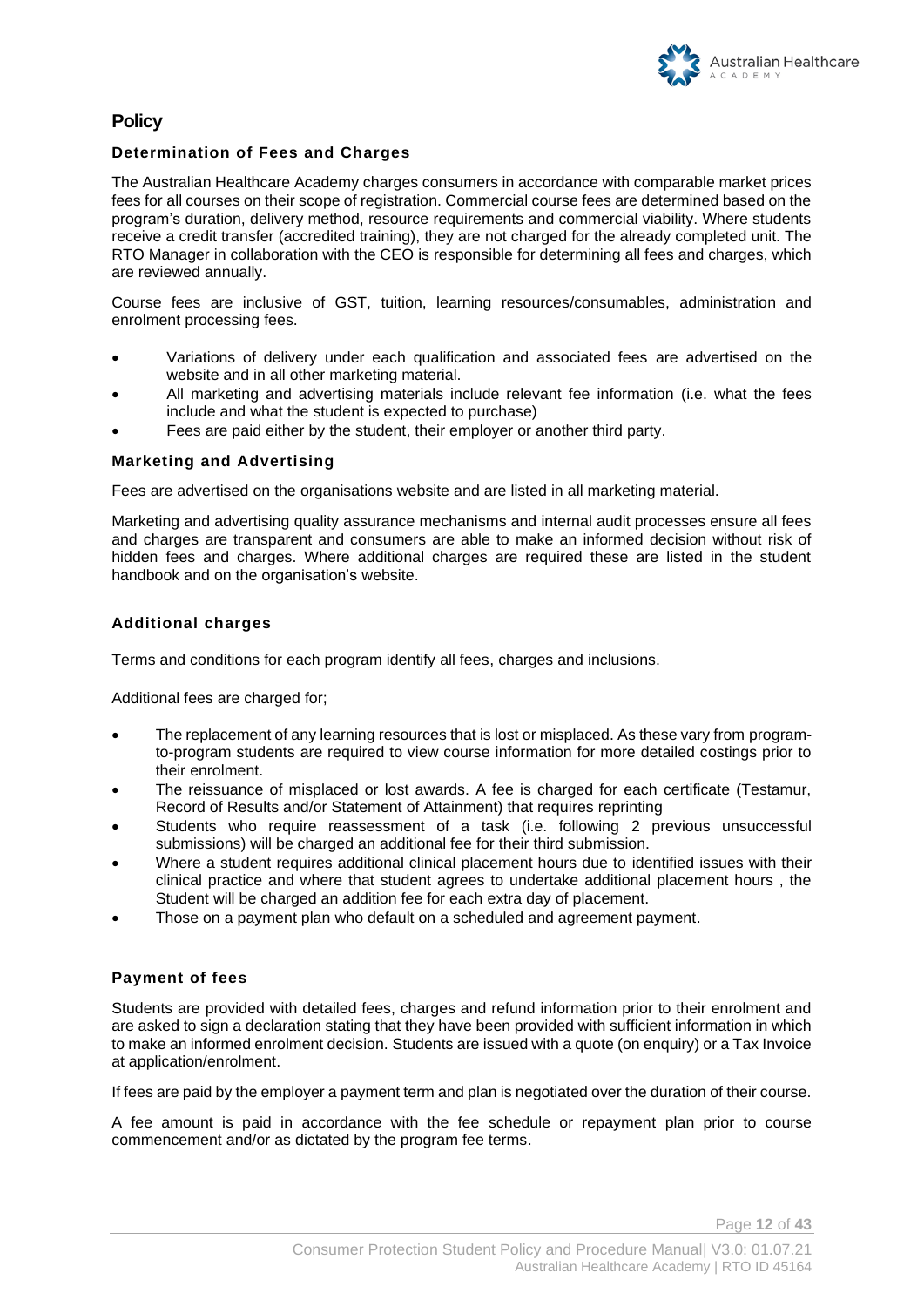

Fees paid are documented in the student management system and in the financial accounts where monthly reconciliation occurs. Fees can be paid in cash, via cheque or EFT into the Australian Healthcare Academy nominated bank account. For those on a payment plan fees may be paid via direct debit through our financial partner.

To prevent unauthorised and fraudulent use of their monies, students under 18 years of age or those nominating a credit card/bank account to be used to pay their fees that is not in their name (i.e., the person named on the card/bank account to be used as part of the payment plan) must have payment authorised by the card/bank account holder through email. In these instances, consent is gained from the nominated card/bank account holder in writing and verification of identity sought through gaining a copy of their Driver's License or another photo ID.

#### **Fee protection strategy**

The Australian Healthcare Academy in accordance with the Standards for Registered Training Organisations 2015 does not accept payment of more than \$1500.00 from each individual student enrolled in an accredited training program prior to the commencement of their course (no matter how these fees are collected). In cases where fees are greater than \$1500.00 students are placed on a repayment or payment plan over the term of their enrolment. To ensure consumers rights and fees are protected, a statistically relevant and random sample size is audited by the RTO Manager quarterly.

The Australian Healthcare Academy guarantees to honour its commitment of all fees outlined in marketing material and to provide high quality education services to its students once the student has paid and commenced training and assessment.

#### **Payment Plans and Terms**

Each Program has detailed Terms and Conditions that outline all fees and charges and are specific to the program that the student has enrolled in. All students are encouraged to read the Terms and Conditions carefully and ask questions if they are unsure or require clarification.

*Accredited Programs* -Fees can be paid in full prior to the commencement of training where the total amount invoiced to an individual does not exceed \$1500.00. If the total fees exceed \$1500.00, the remainder of fees are divided up into the duration of the course and the student is required to pay an amount weekly/fortnightly/monthly via a payment plan.

*Non-Accredited Programs:* for non-accredited professional development program, students have the option to pay greater than \$1500 on enrolment or enter into a payment arrangement to pay their fees over a designated period.

#### **Payment Plans**

Payment plans offer a way for students to pay their course fees over a time period of up to 12 months. For example; a student who is enrolled in a 10-week program may pay \$200.00 per week over a 10 week period until the total fee of \$2000.00 has been paid. Alternatively, the same student could pay \$1500.00 upfront and pay the remaining \$500 over a 10-week course in \$50.00 increments.

Payment plans are subject to the following;

- Students enrolled in accredited programs whose fees are greater than \$1500 **mus**t enter into a payment plan.
- The Australian Healthcare Academy uses a third-party provider to manage its payment plans, information on that provider is available via a link from the AHA website.
- Terms and conditions of the payment plan are provided prior to enrolment via email and within the course application form
- The Australian Healthcare Academy and its payment plan provider do not require the student to pay an administration fee for the setting up of the plan.
- Payment plans are generally commenced after the student has commenced their training program and initial fees have been paid.
- Students remain liable to pay for their payment plan AFTER the refund period has passed.

Page **13** of **43**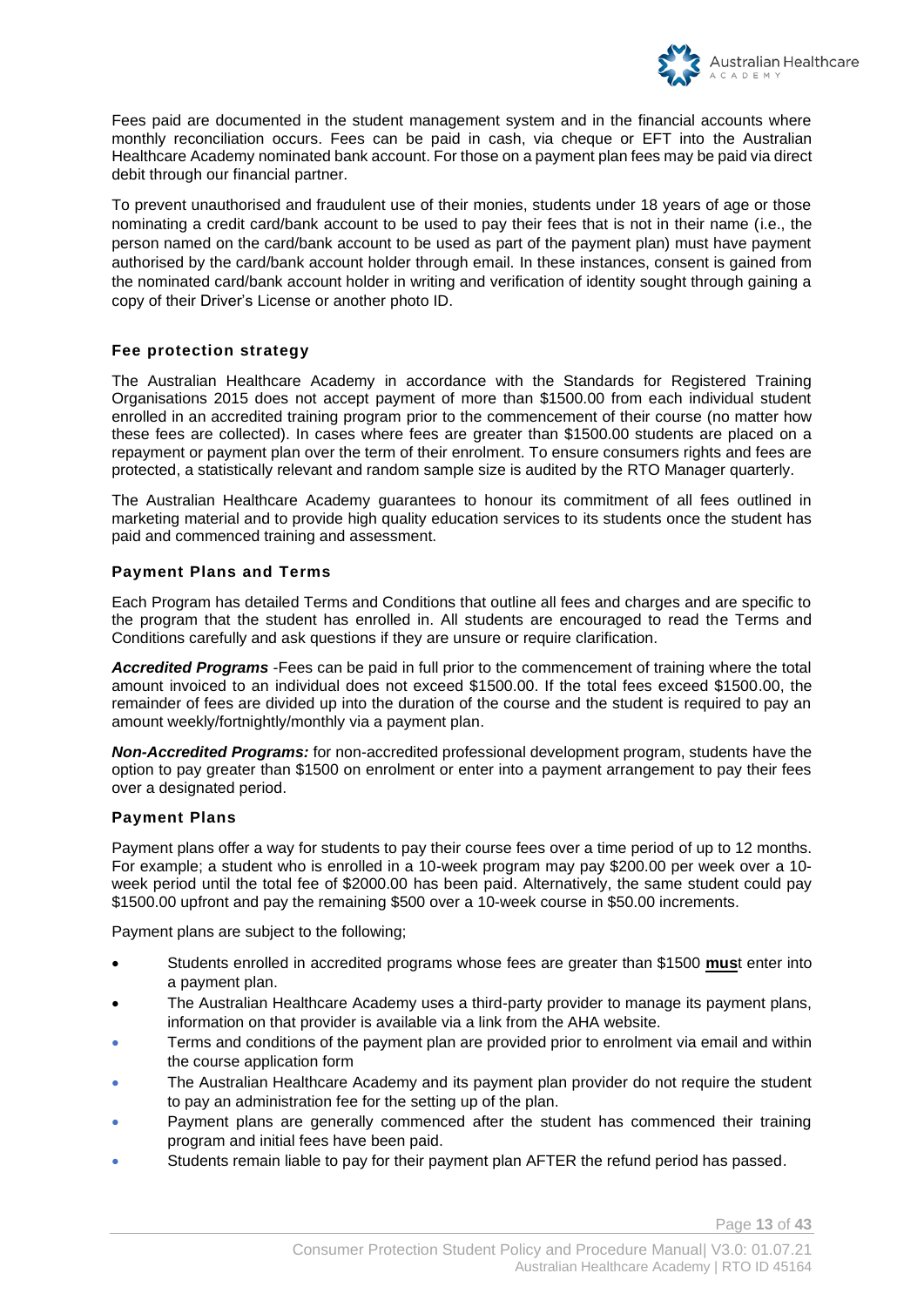

- Students entering into a payment plan are in a legally binding contract and are bound to that contract's terms and conditions until all fees due up to the date of termination have been received.
- Students can make either weekly, fortnightly or monthly contributions through the direct debiting of their bank account.
- Payment terms and conditions maybe changed where there is mutual consent between the Australian Healthcare Academy and the student.
- Under a payment plan contract, it is the student's responsibility to ensure that on the due date, sufficient funds are available in the nominated account to meet the direct debit payment – additional monies are charged to the student where a payment(s) default – see fees and charges on the AHA website for more information.
- Where students remain in default of payment, they are referred to debt collection and additional charges will incur

#### **Payment Terms**

Payment terms are agreed upon prior to course commencement and are outlined in the students Tax Invoice and Payment Plan Terms and Conditions. The Tax invoice identifies the fees to be paid and the dates where payments are scheduled.

Students are required to pay all fees on tax invoices issued within a period of 30 days or as per Payment Plan instructions unless otherwise agreed. Failure to pay scheduled fees may lead to a discontinuation of training, the delay in the issuance of an award and additional charges.

The Australian Healthcare Academy uses the assistance of debt collection agencies to retrieve outstanding fees greater than 120 days. Where training discontinuation or a delay in the issuing of an award is likely students will be informed of their rights and responsibilities. The Australian Healthcare Academy retains all evidence of fees collected and all attempts to recover outstanding fees in the students file and on the Student Management System.

#### **Refunding of Fees**

A full refund will be provided under the following circumstances;

- Where a student has overpaid their program's fees the additional amount will be refunded in its entirety (e.g., if a student pays \$150.00 for a course but the course costs \$100.00, \$50.00 will be refunded).
- The course has been postponed or cancelled.
- The RTO closes
- The student provides written notification of their intention to withdraw more than or equal to 15 days prior to course commencement.
- The RTO Manager feels that the student would be unreasonably disadvantaged due to unexpected extenuating circumstance and where deferment of enrolment is not a suitable option.

An administration fee of \$100.00 is applicable on cancellation of enrolment.

A partial refund of up to 75% of the fees paid will be granted where the student withdraws less than 14 days prior to course commencement. If a student has not paid the total fee upfront but has agreed to pay the remainder of their fees by using a payment plan and where that student withdraws less than 14 days prior to course commencement, they are still required to pay 25% of the total course fee – the balance of the total amount is subsequently waivered. For example, a student enrols in a program that costs \$5000 and withdraws 7 days before course commencement they are liable to pay an administration fee of \$1250.00.

Partial refunds on receipt of acceptable evidence (e.g., medical certificates) maybe considered for students who have withdrawn from training and assessment due to extenuating circumstances such as illness.

**No** refund of fees will be granted for students who have commenced training and assessment and/or have been issued with learning resources where extenuating circumstances do not exist.

Page **14** of **43**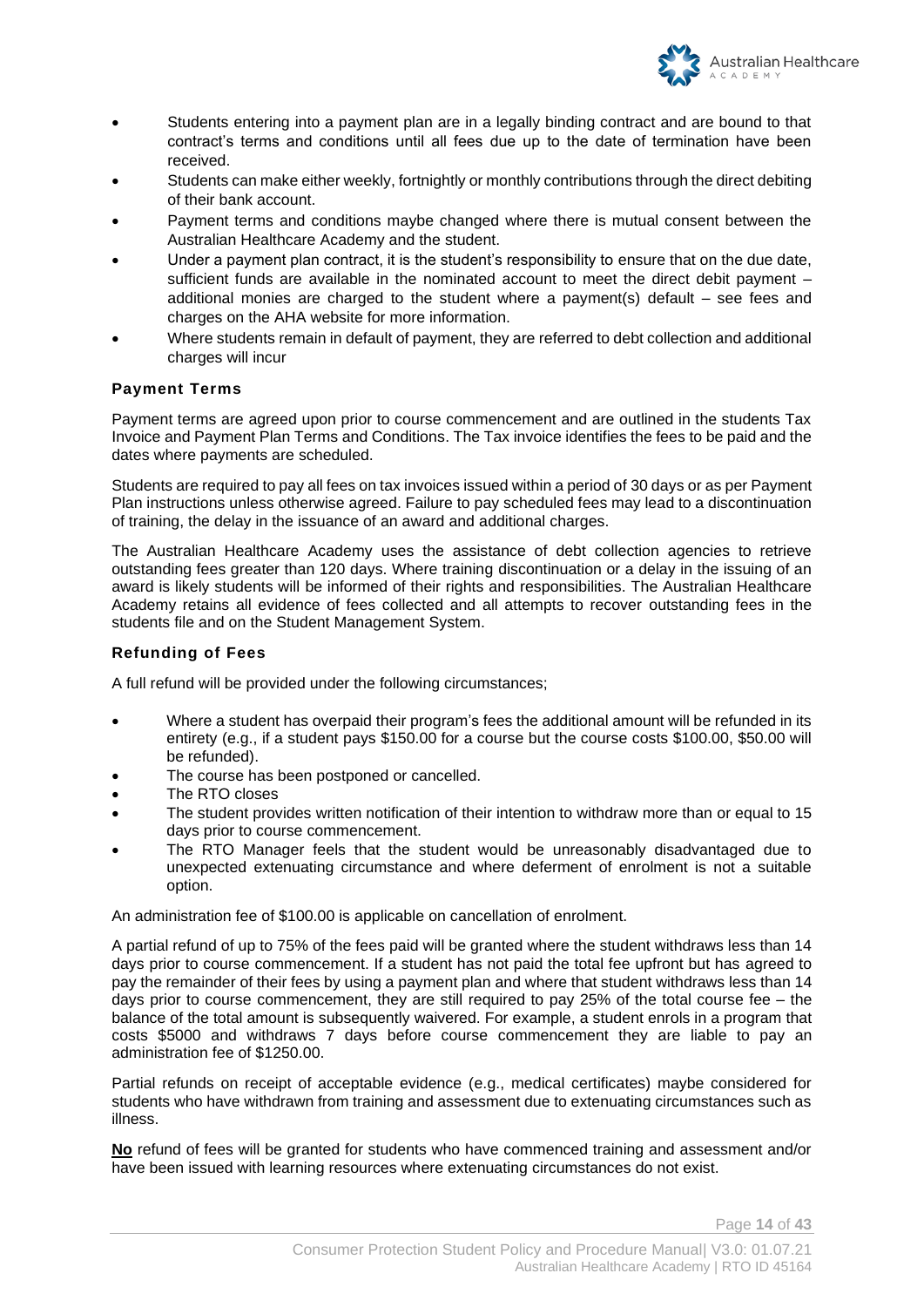

Where students withdraw after training has commenced and not of AHA's accord (e.g., closure) The Australian Healthcare Academy will provide a refund proportionate to the fees charged for the remaining units. Students' enrolments that are cancelled due to misconduct, or due to an AHPRA reportable incident, or placement cancelation are not entitled to a refund or credit note.

Where a student commences a course but withdraws voluntarily prior to completion or are deemed not yet competent they are not entitled to a refund for the remaining units.

Where students voluntarily withdraw from a qualification but have completed all the requirements of a lower-level qualification, they will not receive a refund for the remaining units (accredited programs only).

#### **Requesting a Refund**

Students are asked to email:

Administration Officer | admin@healthcareacademy.com.au

Students will be notified in writing of the outcome of their application within 14 working days of their application receipt. For those students granted a refund money will be transferred into the nominated bank account within 30 calendar days. Where incorrect bank details have been provided by the student to AHA and the refunded monies have been deposited into the wrong account, the student will not be reimbursed for any further monies related to their refund.

Outcomes of refund requests are documented in the student management system and in the relevant accounting database.

#### **Deferment of enrolment**

The Australian Healthcare Academy understands that throughout a student's enrolment, problems or issues may arise that impact on their ability to keep up with the workload of their program, attend class or complete assessment tasks on time. If this is the case, we are committed to helping our students explore and find possible solutions that may help them complete their program.

If Students find that they have an issue or a problem that is impacting their ability to complete their program they are encouraged to speak to their Trainer or one of our friendly and supportive staff before they decide to disengage or withdraw from their studies.

Where an immediate solution cannot be found, and Students are enrolled in an accredited qualification, students may defer their studies. Deferment of enrolment may be granted on the request of the student for a period of 6 months (from the date of deferment). Where students wish to defer their enrolment greater than the 6-month period they will be required to pay additional fees. Refunds are not granted unless extenuating circumstances exist.

Students enrolled in non-accredited training can defer program commencement for up to 3 months.

Students can write a letter or email the RTO to request a deferment of their enrolment. The Australian Healthcare Academy will notify the student in writing of the outcome of their deferment application within 3 days of its initial receipt. All related correspondence will be stored in the organisations student management system.

#### **Complaints**

Consumers can lodge a complaint by writing an email or a letter outlining the type and the cause of their grievance to; the Australian Healthcare Academy Consumer Protection Officer. Telephone Number: 1300 953 276 | Email address: consumerprotection@healthcareacademy.edu.au

#### **Consumer Protection**

See Complaints Policy and Procedure for more information.

#### **Monitoring**

Page **15** of **43**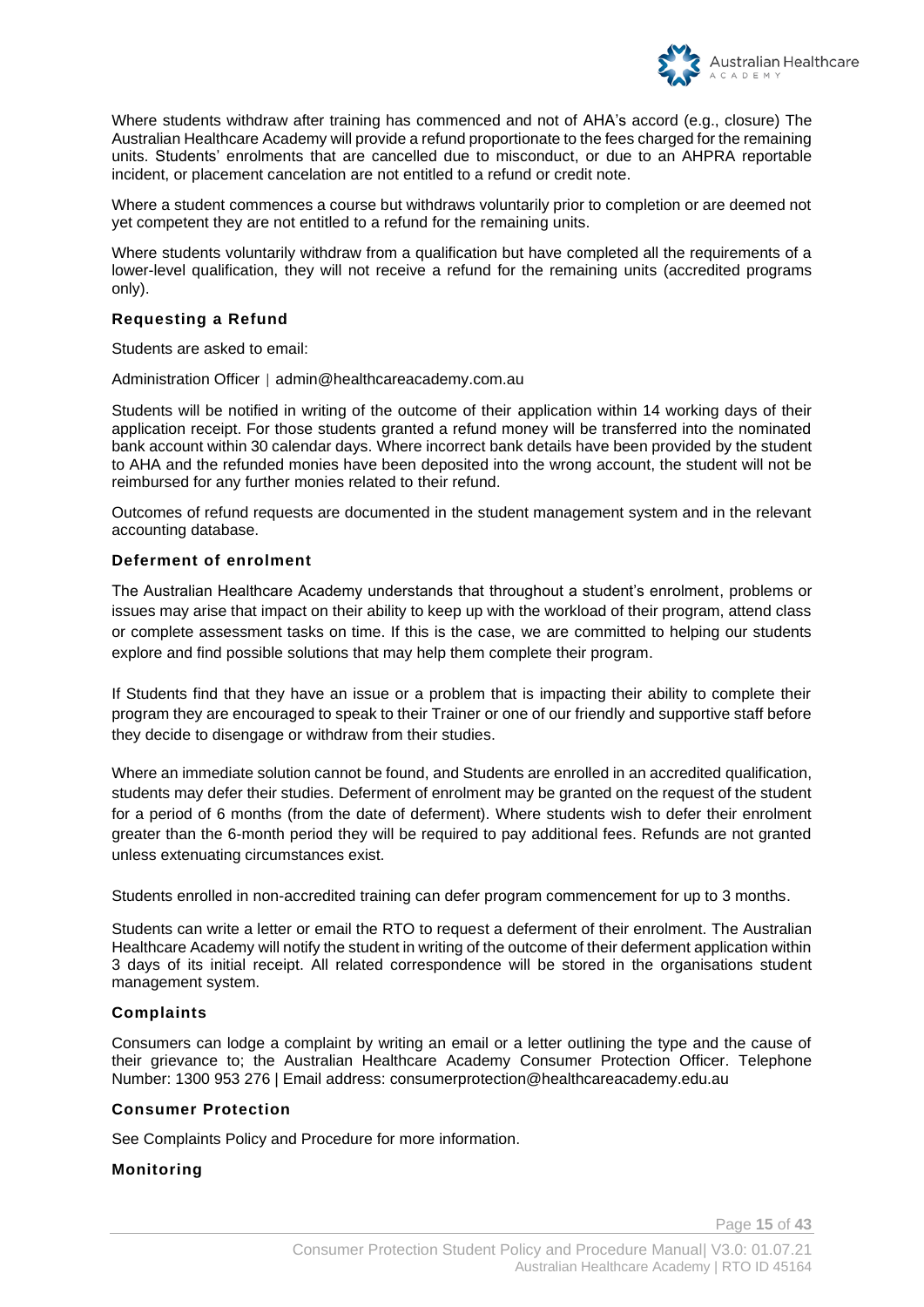

Financial audits review the refund process ensuring records are transparent and adequately reflect the refunds given.

#### **References**

• Australian Skills Quality Authority (2015) "*User's Guide Standards for Registered Training Organisations (RTOs) 2015".*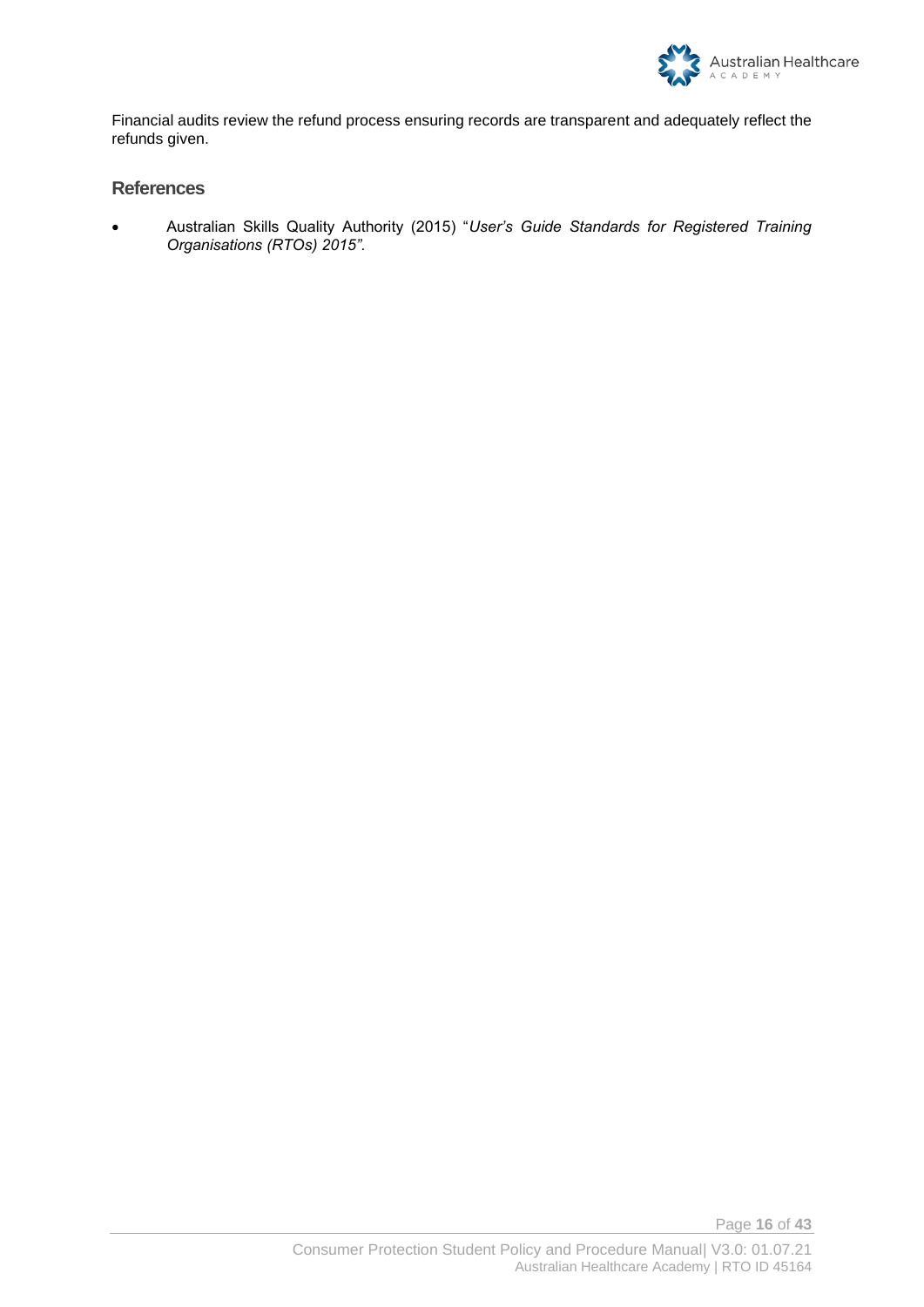

# **Privacy Policy and Procedure**

#### **Purpose and Scope**

The Australian Healthcare Academy in accordance with the Australian Privacy Principles has a commitment to ensuring that all reasonable steps are taken to protect the privacy of its consumers, clinical partners and staff. The following policy and procedure outlines how personal information is collected, used, disclosed, stored, destroyed.

The Privacy Policy and Procedure applies to staff, students, employers, clients and potential consumers and is used throughout all aspects of business operations.

The following policy and procedure should be read in conjunction with the *"Record Retention Policy and Procedure*", *"Engagement and Monitoring of Partners Policy and Procedure"* and the organisations "*Complaints and Appeals Policy and Procedure*".

#### **Abbreviations / Definitions**

| AHA                   | Australian Healthcare Academy                                                                                                                                                                                  |
|-----------------------|----------------------------------------------------------------------------------------------------------------------------------------------------------------------------------------------------------------|
| <b>AVETMISS</b>       | The agreed national data standard for the collection, analysis and<br>reporting of vocational education and training information. <sup>1</sup>                                                                 |
| Data breach           | Where personal information is held by an organisation and is lost or<br>subjected to unauthorised access, use, modification, disclosure or other<br>misuse $2$ .                                               |
| Personal information  | Types of information that are specific to an individual for example name,<br>address, contact or bank account details. <sup>3</sup>                                                                            |
| OAIC                  | Office of the Australian Information Commissioner                                                                                                                                                              |
| Sensitive information | A type of personal information that is sensitive in its nature – for example<br>race or ethnic origin, political opinion, religious belief or affiliation,<br>medical history or criminal record. <sup>4</sup> |

Page **17** of **43**

<sup>1</sup> NCVER (2014) Glossary of VET

<sup>&</sup>lt;sup>2</sup> Office of the Australian Information Commissioner (2014) Australian Privacy Principles Guidelines

<sup>&</sup>lt;sup>3</sup> Office of the Australian Information Commissioner (2014) Australian Privacy Principles Guidelines

<sup>4</sup> Office of the Australian Information Commissioner (2014) Australian Privacy Principles Guidelines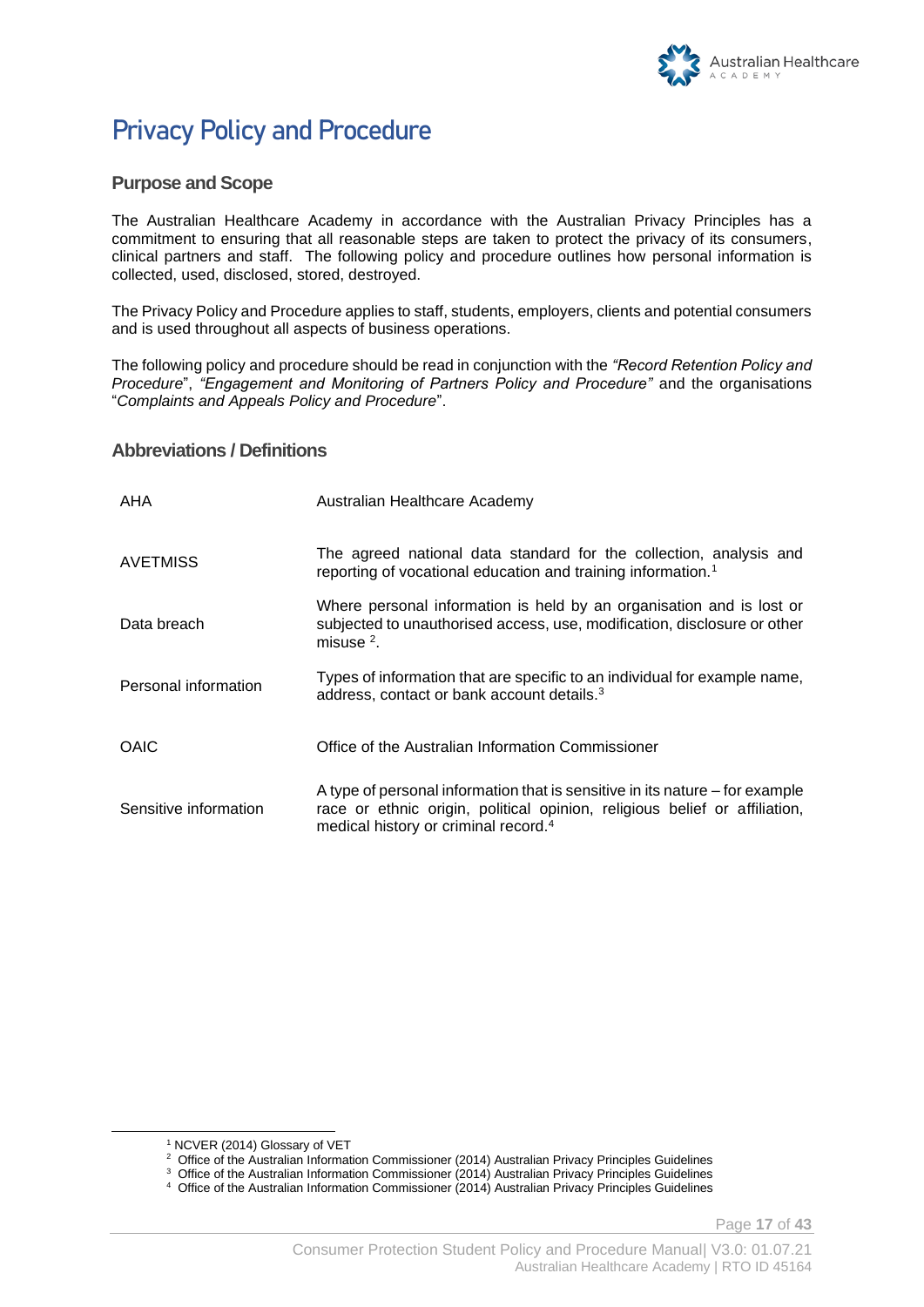

#### **Policy and Procedure**

In order to deliver a high-quality education service, the Australian Healthcare Academy is required to collect a variety of personal information from both consumers, students and staff members. Where personal and sensitive information is collected it is stored, disclosed and destroyed in accordance with the Australian Privacy Principles.

The following principles underpin the organisations privacy policy and procedure;

- Personal information is protected by the Privacy Act 1988.
- The Australian Healthcare Academy takes all reasonable steps required to protect and maintain personal and sensitive information.
- A robust governance framework is used to assess, plan, implement and review the protection of personal information against misuse, loss, inappropriate access, and inappropriate disclosure.
- Prior to the collection of personal and sensitive information the individual is told what information is to be collected and stored, the purpose of collection, if this information is to be disclosed to a third party and/or under what circumstances disclosure may occur.
- Once the individual is well informed consent is obtained for the collection of information.
- Personal and sensitive information is used only for the purpose of its collection and by staff who require the information in order to complete their duties.
- Individuals have access to their information when required and without charge.
- Personal information is stored in either an electronic or hardcopy format.
- Security measures such as unique password requirements and restricted file access are used to maintain and protect students/clients and employee's privacy.
- The Australian Healthcare Academy will only *disclose* personal information to a third party where written consent has been obtained from the individual.
- Where the Australian Healthcare Academy receives unsolicited information, it is either destroyed or de-identified.
- The Privacy Policy and Procedure is publicly available on the website and a synopsis can be found in the student's handbook. More information on the Privacy Act can be found at [www.privacy.gov.au](http://www.privacy.gov.au/)

#### **Types of information collected and held**

Personal and sensitive information is routinely collected from staff and consumers for the purpose of either employment or enrolment.

- Information collected for the purpose of employment
	- $\Box$  Name  $\Box$  Recent professional development activities Address and the contract of the Reference checks Contact detail Vulnerable person checks – National Police Clearance Checks, Working with Children

**Checks** 

- Emergency contact  $\Box$  Proof of identity 100 Point ID check
- $\lnot$  Employment history Employment history  $\lnot$  Superannuation details
- $\lnot$  Qualifications  $\lnot$  Tax File Number
- Verification documentation and evidence
- Registration/Licensing documentation  $\Box$  Bank details

Page **18** of **43**

Insurance documentation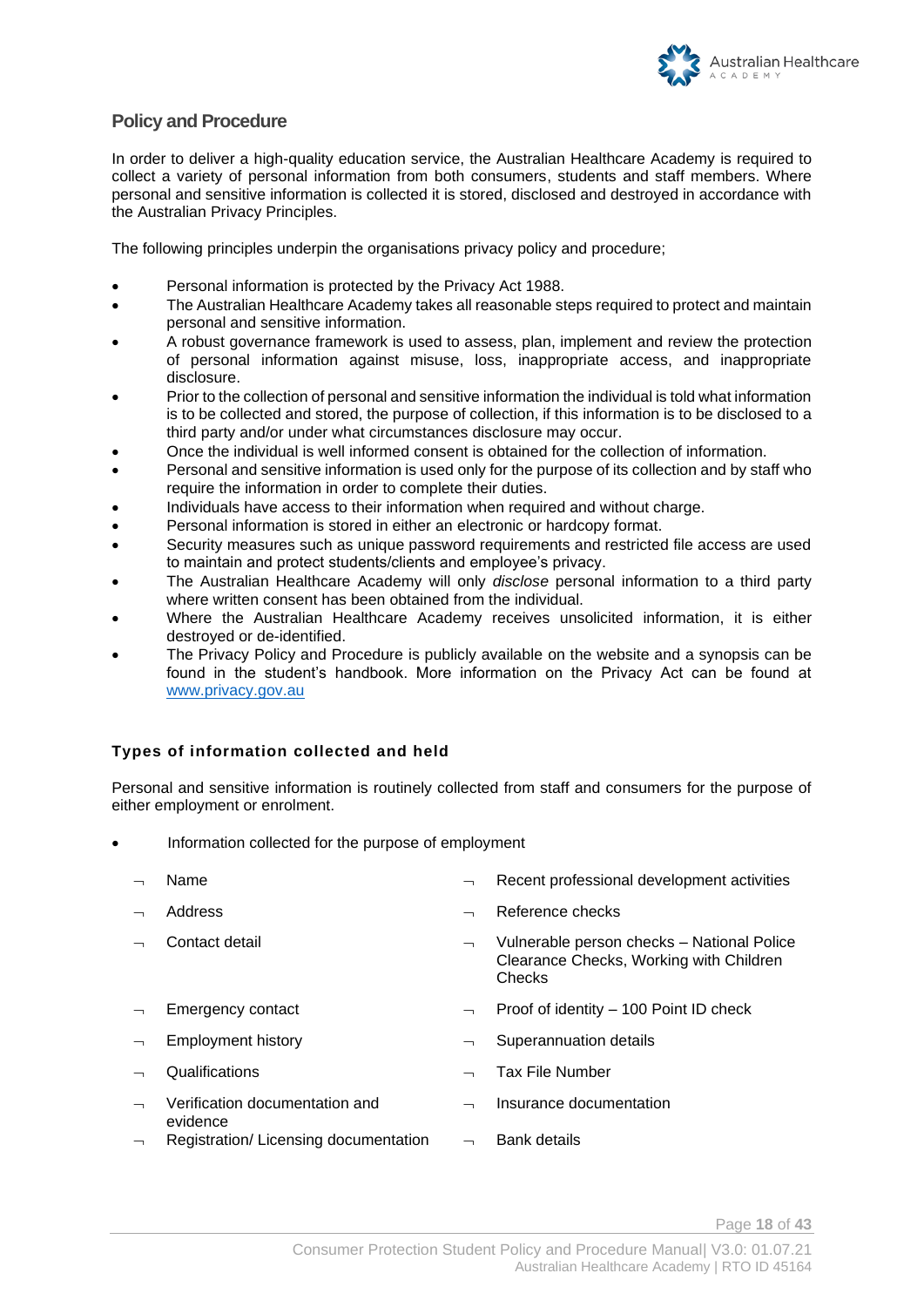

Information collected for the purpose of enrolment in a qualification or program:

- 
- 
- 
- 
- 
- Citizenship, Residency and Visa status and information
- Language, literacy and numeracy assessments
- Name **Name Proof of identity 100 Point ID check**
- Address Unique Student Identifier (USI)
- Contact details Disability / special need requirements
- $\Box$  Emergency contact  $\Box$  Schooling / qualifications completed
	- Employment history / status  $\qquad \qquad \neg \qquad$  Verification documentation and evidence
		- Vulnerable person checks National Police Clearance Checks, Working with Children **Checks**
		- Fee payment information e.g. credit card information, banking details
	- Registration and licensing  $\overline{\phantom{a}}$  **Immunization history and serology**

#### **How personal information is collected and stored**

Individuals may disclose information over the telephone, via email, in person and by the completion of relevant forms. Only information disclosed by the individual is used in the collection of information. Prior to the collection of personal information, the individual is told what information is to be collected and stored, the purpose of collection, if this information is to be disclosed to a third party and/or under what circumstances disclosure may occur.

Written and/or verbal consent is obtained prior to collection of personal information and stored appropriately (e.g. in the students/employee file or on the student management system). For individuals under 18 years of age parent/guardian consent is sought/required.

The types of information collected or disclosed by the individual will vary depending on the method of collection, the purpose of that collection and the individual disclosing the information.

Forms used by the Australian Healthcare Academy to collect personal information from students include;

- $\overline{\phantom{a}}$  Enquiry forms **Application**  $\overline{\phantom{a}}$  Application for credit transfer form Application forms **Assessment** tasks submission forms  $\overline{\phantom{a}}$  Training plans/ Individualised learning and
- Enrolment forms assessment plans

Documentation used by the Australian Healthcare Academy to collect personal information from staff include;

- Application documentation **Competency Record**
- Staff details form  $\Box$  Trainer Matrix
- Superannuation documentation  $\Box$   $\Box$  Tax file declaration

Information is held in either a locked filing cabinet or electronically on the organisations hard drive or AHA student management system. Access to information is limited to personnel with the correct authorisation and is only available to staff for the purpose of collection. Security measures such as unique password requirements (that are changed every 3 months) and restricted file access are used

Page **19** of **43**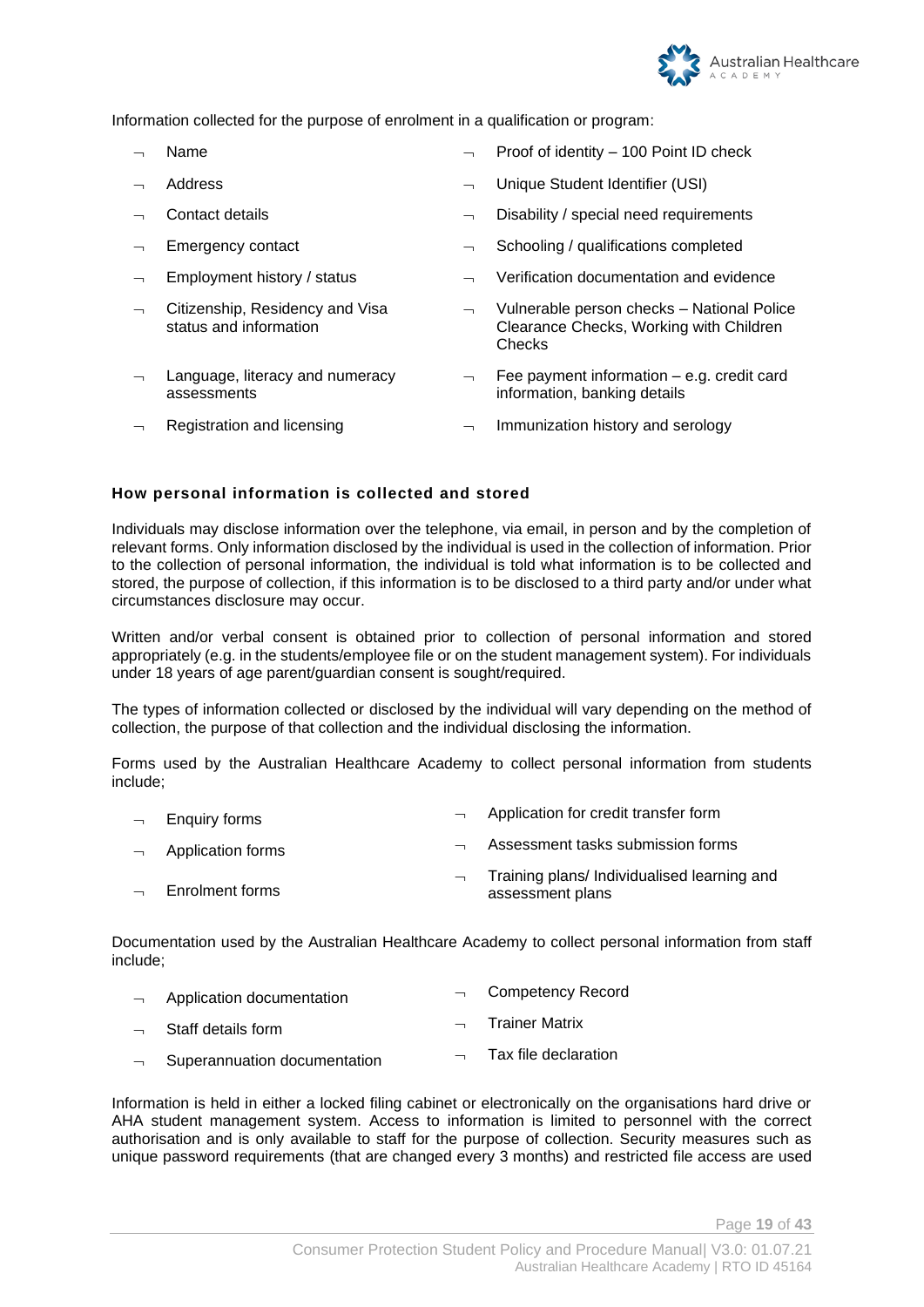

to maintain and protect students/clients and employee's privacy. Where staff leave the organisation their access to data is removed/deleted.

Where a prospective student completes an online enquiry or payment – information is held in The Australian Healthcare Academy's CRM, Student Management System, email system, secure cloud server and accounting system. Information is only available to relevant staff for follow-up or the finance team for the purpose of reconciliation & issuance of receipt.

The following measures are also undertaken to ensure the protection of consumer privacy and rights where an EOI has originated from the website, Facebook or other social media forms.

- Consumers are provided with information on how personal information will be used before they consent and submit an expression of interest.
- Consent to receive marketing/advertising communication from AHA is given by the consumer through the completion of an online declaration.
- Message limits are in place to prevent unsolicited contact consumers are not re-contacted if they have not initiated contact with AHA within a 7-day period.
- Consumers are provided information on how to unsubscribe from receiving marketing/advertising communication

#### **Use of information**

Personal information is only for the purpose for its collection and by staff who require the information in order to complete the tasks associated with their role and function.

- Student personal information is used to;
	- $\lnot$  Identify individuals enrolled in an Australian Healthcare Academy program
	- $\lnot$  Process application and enrolment requests including credit transfer applications
	- $\lnot$  Process payments for service delivered
	- $\lnot$  Monitor student progression and provide individualised support
	- Enter student assessment results
	- Identify students enrolled in a training product that is superseded
	- $\Box$  Report data required by government (data provision and contractual data requirements).
	- $\lnot$  Monitor and evaluate organisational performance.
	- $\Box$  Ensure certification documentation is awarded to the correct graduate
- Staff personal information is used to;
	- Ensure staff have the correct qualifications, registration/licensing requirements to deliver and assess nationally recognised training.
	- $\lnot$  To mitigate risk and ensure student safety
	- $\lnot$  To support human resources processes and systems
	- $\lnot$  Manage logistical requirements associated with training and assessment
	- $\lnot$  Meet superannuation and taxation legislative requirements

Where students do not wish to use their name and contact details on assessment task submission sheets, they are able to use their student or enrolment number.

#### **Direct Marketing**

The Australian Healthcare Academy only uses or discloses personal information for direct marketing purposes if consent has been gained. Individuals have the opportunity to be removed from circulation or subscription lists if they choose not to receive organisation related materials.

#### **Disclosure of personal information**

The Australian Healthcare Academy only discloses information to a third party where written consent has been gained from the individual. Where possible, data is encrypted so that the student has a level

Page **20** of **43**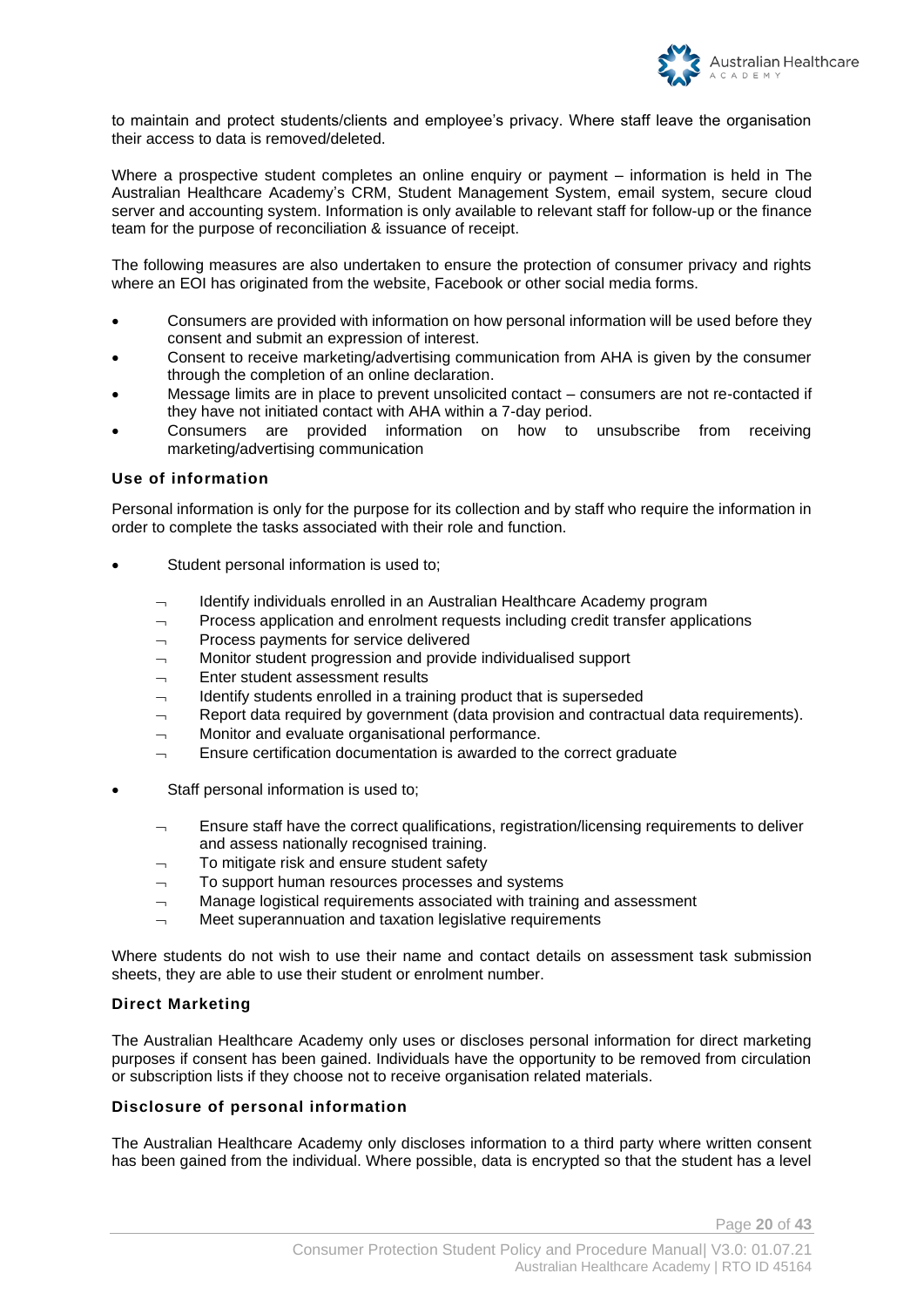

of pseudonymity. The Australian Healthcare Academy does not disclose any individual's personal information to overseas recipients.

Where a program requires a Clinical Placement student personal information such as Resume, AHPRA Registration Number, National Police Check, Working with Children Check and Immunization status will be shared with the Facility to ensure and optimise student/patient safety.

In accordance with legislative and regulatory requirements The Australian Healthcare Academy is regularly required to provide information to State and Commonwealth government departments for the purpose of administration, research and quality assurance<sup>5</sup>. The Australian Healthcare Academy does not use or disclose government related identifiers.

#### **Accessing and seeking correction of personal information**

The Australian Healthcare Academy acknowledges the rights of individuals to have access to their personal information under the "Freedom of Information Act" and provides opportunities to review this information on request.

Students and staff are encouraged to update their personal information as it changes to maintain the currency and accuracy of records/data. Where the Australian Healthcare Academy staff identify/suspect that personal information is inaccurate, out of date, incomplete or misleading they will contact the individual for further clarification and action any rectifications as required. Student is requested to send in writing via email or a letter the updated personal information. Student records in the student management system are then updated to reflect the new details. There is no charge to an individual who wishes to correct personal information or an associating statement.

#### **Destruction of personal information**

Personal information is stored in the organisations electronically (student management system) for a minimum period of 30 years. Hard copy documentation is securely destroyed in accordance with the organisations '*Records Management Policy and Procedure'*. See this policy and procedure for more information.

#### **Complaints**

Feedback on the organisations compliance with the privacy policy and procedure is encouraged by contacting the consumer protection officer or by making a complaint. Details of the Consumer Protection Officer are provided below.

Consumer Protection mailto: consumerprotection@healthcareacademy.com.au T: 1300953276

A complainant s required to lodge the complaint/appeal in writing. The RTO Manager will acknowledge the complaint within 48 hours of the complaint being received. Following a comprehensive investigation potential causes of the complaint will be identified; corrective actions taken to eliminate or mitigate the likelihood of future reoccurrence. The complainant will be informed of the outcome of their complaint within 10 days of their complaint being received. If the complainant is dissatisfied with the outcome of their complaint, they can escalate their complaint to the Chief Executive Officer or request an independent review of their case. Failing to resolve the complaint at this level the complainant can approach the OAIC for further information and/or action. See Complaints and appeals policy and procedure for more information.

#### **Governance mechanisms**

The Australian Healthcare Academy has robust governance framework in place to ensure its compliance with the Australian Privacy Principles. The following governance framework underpins and supports the operationalisation of this policy and procedure;

• Risk assessments including privacy impact assessments are undertaken when required.

Page **21** of **43**

<sup>5</sup> AVETMISS data, quality indicator reporting data and information required to undertake a compliance audit.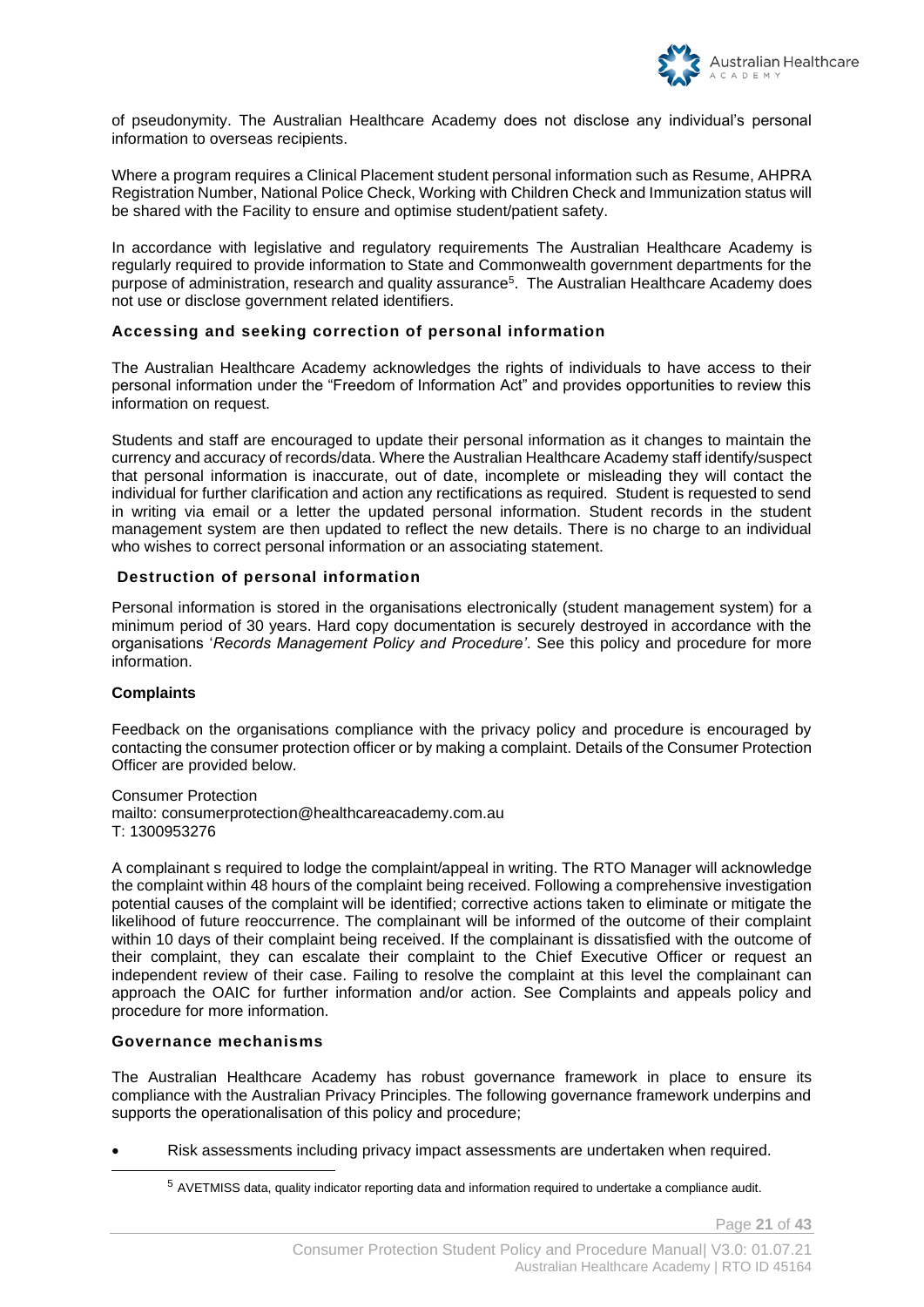

- Staff receive training on the handling of personal and sensitive information on employment commencement and as changes and/ or amendments occur.
- Staff who regularly handle personal information are provided with supervision and support from their line manager.
- Performance development and management processes ensure staff have the knowledge and skills required to complete their role requirements.
- Where an agent or contractor is collecting personal information from a consumer on behalf of The Australian Healthcare Academy systematic processes are implemented to monitor compliance and maintain the student's privacy– see Engagement and Monitoring of Partners Policy and Procedure.
- The Privacy Policy and Procedure is publicly available on the website and a synopsis can be found in the student's handbook.
- The organisations Privacy Policy and Procedure is reviewed and updated annually or where required. Where changes to the Privacy Policy and Procedure have occurred the latest document version will be placed on the website and all students/clients will be notified by SMS that a new privacy policy and procedure has been released.
- The Australian Healthcare Academy takes all reasonable steps required to protect and maintain personal and sensitive information in accordance with the Australian Privacy Principles. If a data breach was to occur the organisation has a systematic approach to managing the critical incident in an open and transparent manner that manages risk effectively. The process for managing a data breach includes conducting a preliminary assessment and investigation, undertaking a risk assessment, notifying all relevant parties and developing an action plan to prevent potential future breaches.
- The organisations Quality and Management Committee monitors the effectiveness of the policy/procedure and is actively involved in its review.

#### **References**

- Australian Skills Quality Authority (2015) *"Standards for Registered Training Organisations (RTOs) 2015"*.
- Privacy Act 1988
- Privacy Amendment Act 2012
- Office of the Australian Information Commissioner () Australian Privacy Principles
- Office of the Australian Information Commissioner (2014) Guide to developing an APP privacy policy

Page **22** of **43**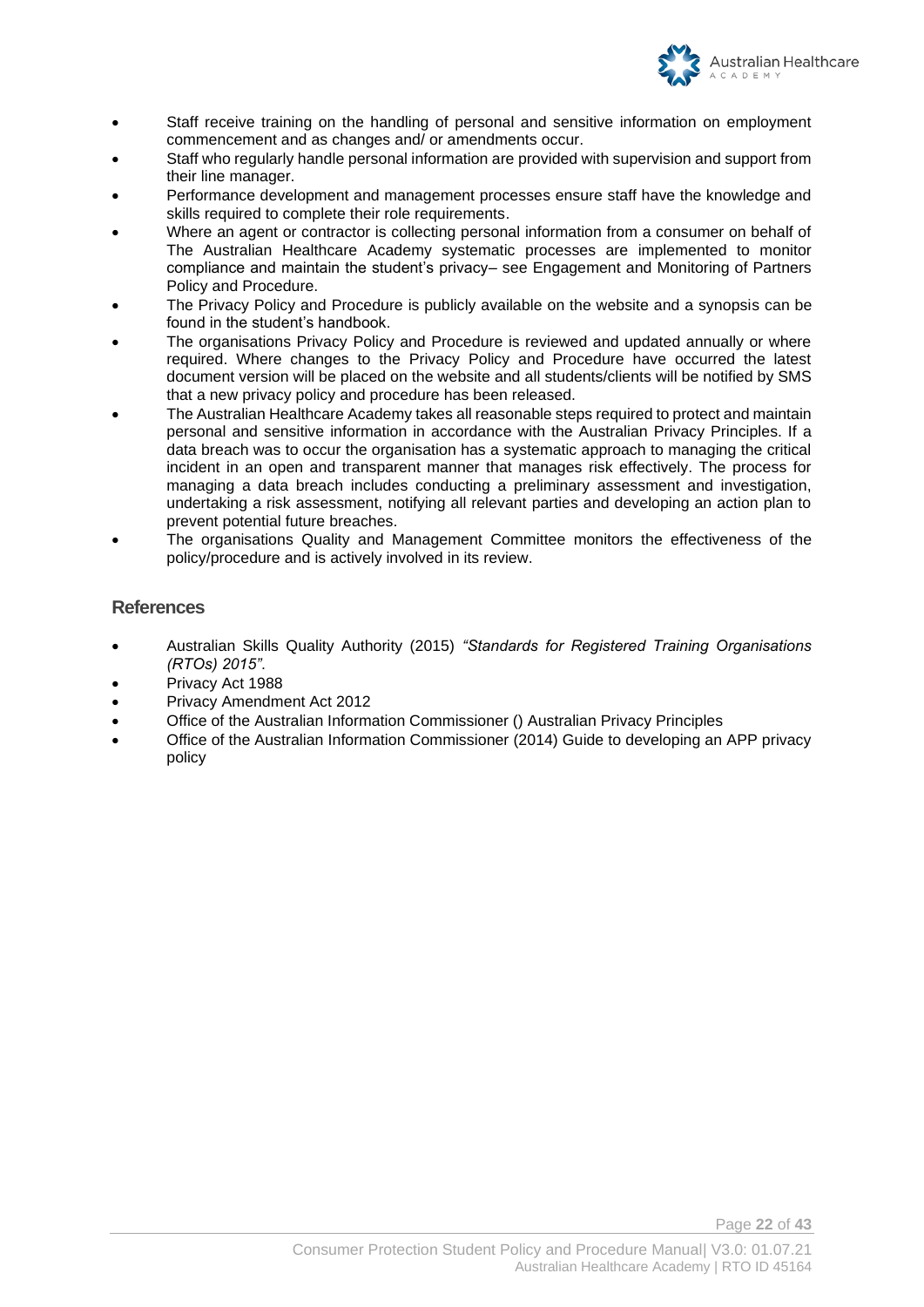

# **Student Selection and Enrolment Policy and Procedure**

#### **Purpose and Scope**

The Australian Healthcare Academy has a commitment to ensuring its student selection processes are fair, transparent and non-discriminatory. Students are selected regardless of age, employment status, religion, gender, disability, sexuality, sexual preference, culture and ethnic background.

The following policy and procedure outlines the organisation framework and general principles for the selection and enrolment of its students. This policy and procedure has been designed to ensure all students prior to their enrolment are fully informed and meet the requirements of the qualification or program.

The Student Selection and Enrolment Policy and Procedure applies to staff, students, employers, clients and potential consumers and is used across all products on The Australian Healthcare Academy current scope of registration.

This policy and procedure should be read in conjunction with the "*Recognition Policy and Procedure*", "*Privacy Policy and Procedure"*, *"Record Retention Policy and Procedure*", *Complaint and Appeals Policy and Procedure*" and *'Fees and Refund Policy and Procedure'*.

#### **Abbreviations / Definitions**

| <b>CRM</b>                                                  | <b>Customer Relationship Management System</b>                                                                                                              |
|-------------------------------------------------------------|-------------------------------------------------------------------------------------------------------------------------------------------------------------|
| <b>Discrimination</b>                                       | Where a person is treated with prejudice because of their beliefs,<br>circumstances and characteristics.                                                    |
| Individualised<br>Learning<br>and<br>Assessment Plan (Plan) | A learning and assessment plan developed for a particular<br>student that identifies specific goals and support measures.                                   |
| <b>RTO</b>                                                  | Registered Training Organisation                                                                                                                            |
| Training and Assessment Plan                                | A documented plan for training and assessment required by<br>students enrolled in a government subsidised program.                                          |
| Third party                                                 | Is any party that provides services on behalf of the Australian<br>Academy<br>staff<br>Healthcare<br>but<br>does<br>include<br>not<br>a<br>member/employee. |
| USI                                                         | Unique Student Identifier.                                                                                                                                  |
| Unit of Competence                                          | A unit of competency is the smallest unit that can be assessed<br>and recognised under the Australian Qualifications and Training<br>Framework              |

Page **23** of **43**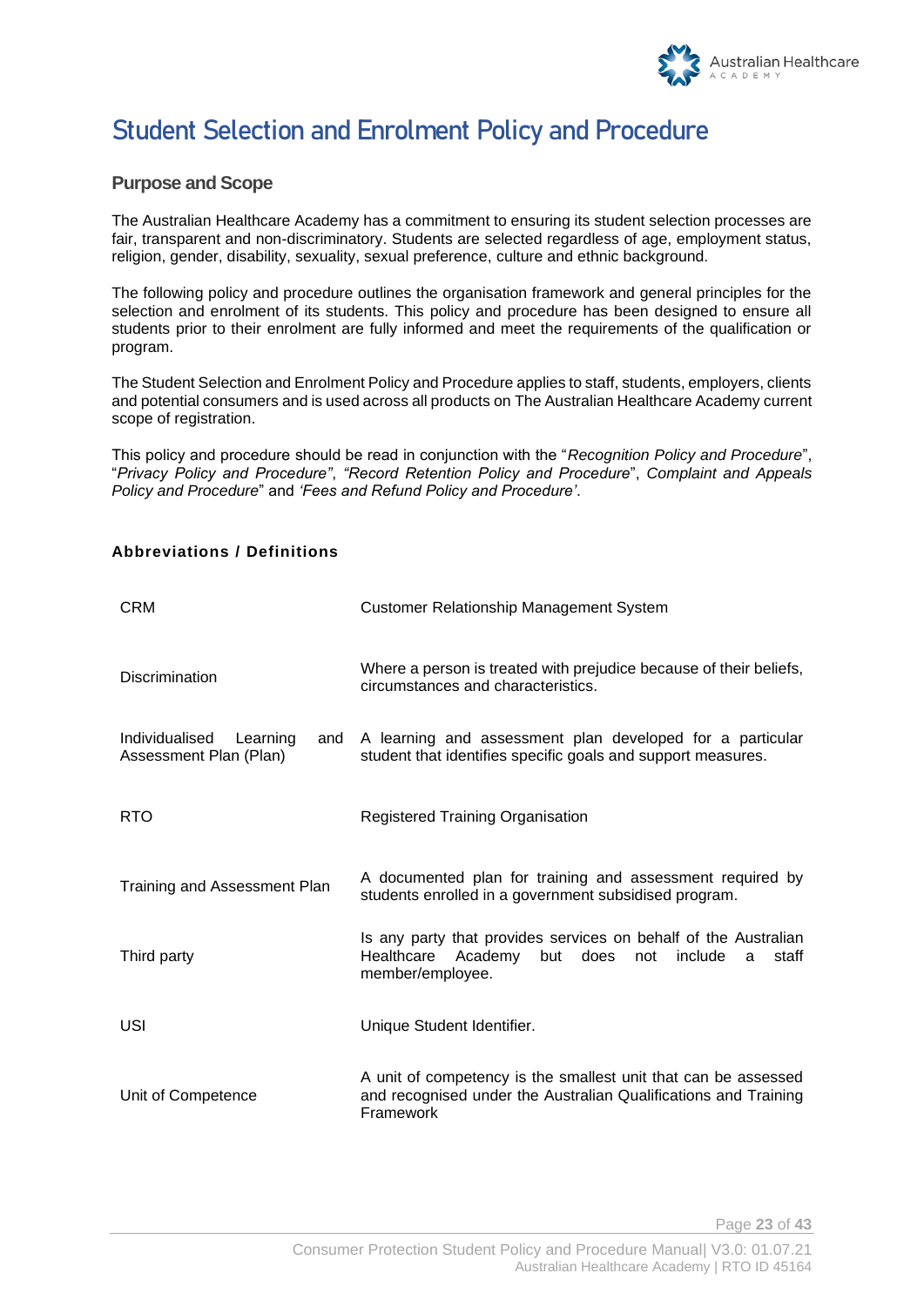

#### **Policy**

The Australian Healthcare Academy uses an objective, non-discriminatory, transparent and systematic process to select and enrol its students. Selection and enrolment processes are designed to ensure all relevant legislation and regulatory requirements are met, the prospective student is well informed and receives a high level of customer service and support throughout the entire enrolment process.

General principles that underpin selection and enrolment processes are as follows;

- The Australian Healthcare Academy is compliant with consumer protection regulation/legislation and all federal and state discrimination acts.
- Accurate and ethical marketing and advertising strategies ensure students are fully informed prior to application/enrolment (e.g. program eligibility, pre-requisite requirements and language, literacy and numeracy skill levels).
- In accordance with Australian Privacy Principles prospective students are informed of how their information will be collected, used, disclosed and stored.
- Students are routinely screened to ensure eligibility requirements are met, special needs are identified and opportunities for recognition are provided.
- Student selection is based on;
	- o The prospective student's application being fully completed.
	- o All required documentation being submitted, including the students USI (where required).
	- o Program/course eligibility and pre-requisite requirements being met.
	- o Fees paid in accordance with the organisations '*Fees and Refund Policy and Procedure'*
	- o Consent and declarations being read, understood and signed.
- Where special needs or additional support requirements are identified an Individualised Learning and Assessment Plan is developed, implemented, monitored and evaluated throughout the term of the student's enrolment.
- Documentation and supporting evidence is collected and stored in accordance with the organisation *Privacy Policy and Procedure* and *Record Retention Policy and Procedure*.
- Consumers are encouraged to provide feedback on their experience and through the organisation's continuous improvement process. Opportunities for improvement are identified and actioned.
- Consumers are able to make a complaint or appeal an enrolment decision as per the organisations '*Complaint and Appeals Policy and Procedure'*.
- Refunds where required are provided to students in accordance with the organisations *'Fees and Refund Policy and Procedure'.*

#### **Procedure**

#### **Pre-enrolment information**

Throughout the enrolment process the Australian Healthcare Academy provides prospective students with different ways to access the relevant information required to make an informed decision about their course and to fully understand their rights and responsibilities. Enrolment and continuous improvement processes support the provision of information and closely monitor the students experience to ensure that consumer rights are upheld at all times.

Information is accessible via a variety of different ways including but not limited to the organisation's website, Student Handbook, information sessions, student interviews and by speaking to the Australian Healthcare Academy staff throughout the application and enrolment process. Information provision is recorded per student on the AHA CRM.

Page **24** of **43**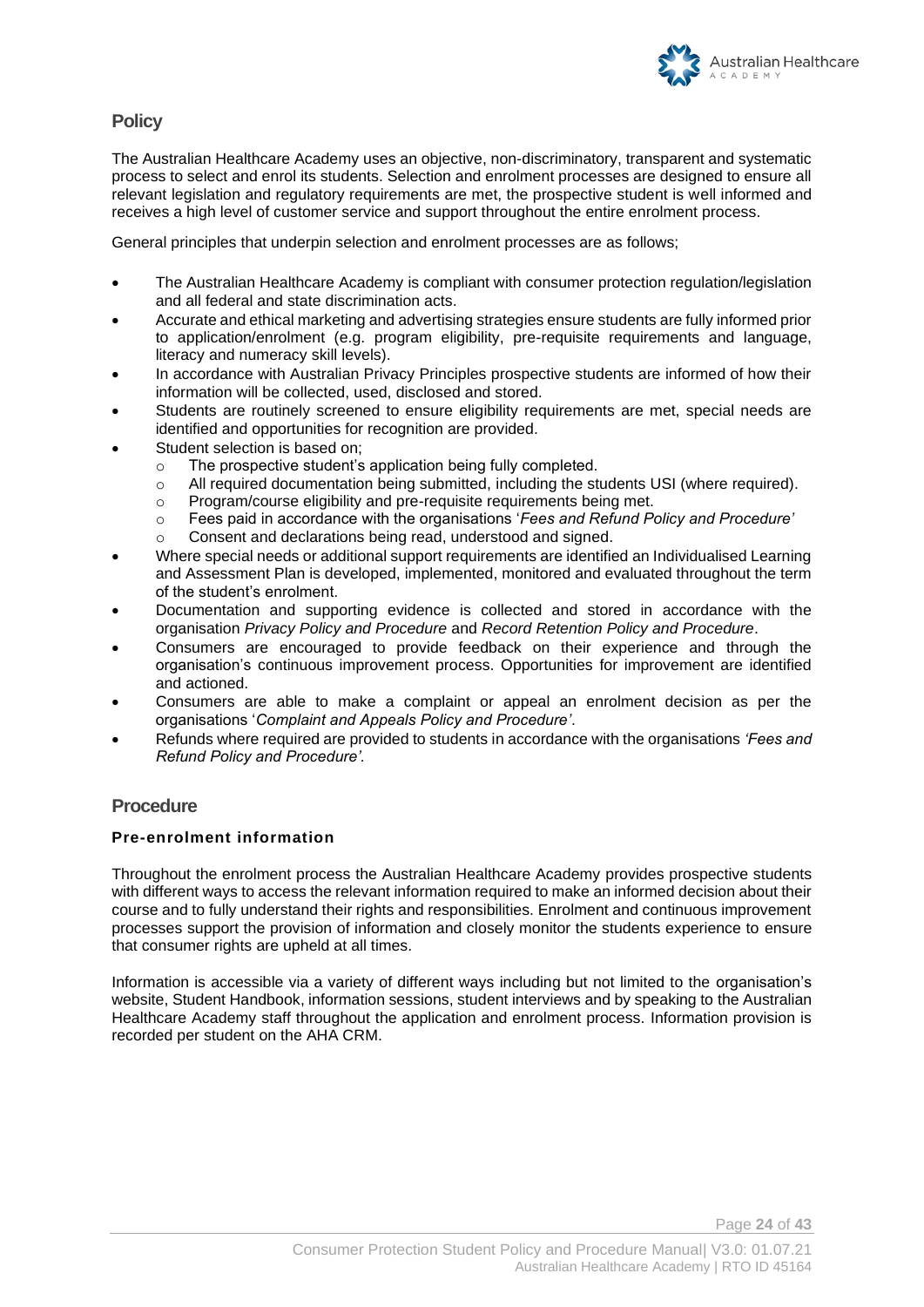

Course information is provided/discussed throughout the enrolment process and includes;

- Course code, title and currency of the training product
- Type of program accredited/non-accredited
- Estimated duration and study requirements
- Delivery location(s)
- Mode(s) of delivery
- Pre-requisite and/or eligibility requirements
- Work placement requirements and arrangements
- Recognition and credit transfer opportunities
- Rights and responsibilities of the student and the RTO
- Materials or equipment to be provided by the student
- Available support services
- Reasonable adjustment
- Fee information
- Name and contact details of any third party  $-$  if applicable
- Physical or cultural requirements of the course.

To ensure prospective students are well informed, they are provided with a variety of generic information relevant to their enrolment (e.g. student related policies and procedures, available support services, course and fee information, rights and responsibilities, feedback/ complaints and appeals mechanisms, the collection use, disclosure and storage of personal information and USI requirements).

The organisations policies and procedures are located on the Australian Healthcare Academy website and a synopsis outlined in the student handbook.

#### **Enquiries**

Where prospective students enquire by phone, online or in person they are provided with possible training solutions to meet their individual needs and requirements. At all times the Australian Healthcare Academy ensures that it provides prospective students with accurate, factual and accessible information about the RTO, its services and performance. Comprehensive discussions take place to match the consumer to the right program and assess if AHA is the right training provider for that particular consumer.

To protect the rights of consumers under 18 years of age parents/ guardians are encouraged to attend scheduled information sessions and ask questions relating to their child's enrolment. To ensure that sufficient information has been provided Parents/ Guardians are required to co-sign the declaration found on the enrolment form.

#### **Determining and supporting students' needs**

The Australian Healthcare Academy is 100% committed to supporting students through their learning journey. To do this we provide help that is targeted towards meeting the student's individual needs

Through the completion of the enrolment form and routine screening activities, students with special needs and additional support requirements are identified and supported. In these instances, the Trainer is notified and a discussion is undertaken with the student to identify what they need. So that the prospective student is able to make an informed decision the Trainer or Staff representative will at this meeting also discuss what services are available internally or externally to support their learning. The use of available support services, assistive technology, equipment, resources and reasonable adjustment are discussed and their applicability in meeting the students individual need explored.

Where the student requires specialised support that the RTO cannot provide, and the student understands the support the RTO can provide and still wishes to continue with their enrolment, and where consent is provided, referral to relevant specialised service(s) are organised.

To optimise the student's ability to complete their program/qualification *an "Individualised Learning and Assessment Plan"* (Plan) is developed by the trainer/assessor in partnership with the student. Whilst ideally the Plan is completed prior to the student's commencement it can depending on the students' needs be developed and implemented at any point throughout their enrolment.

Page **25** of **43**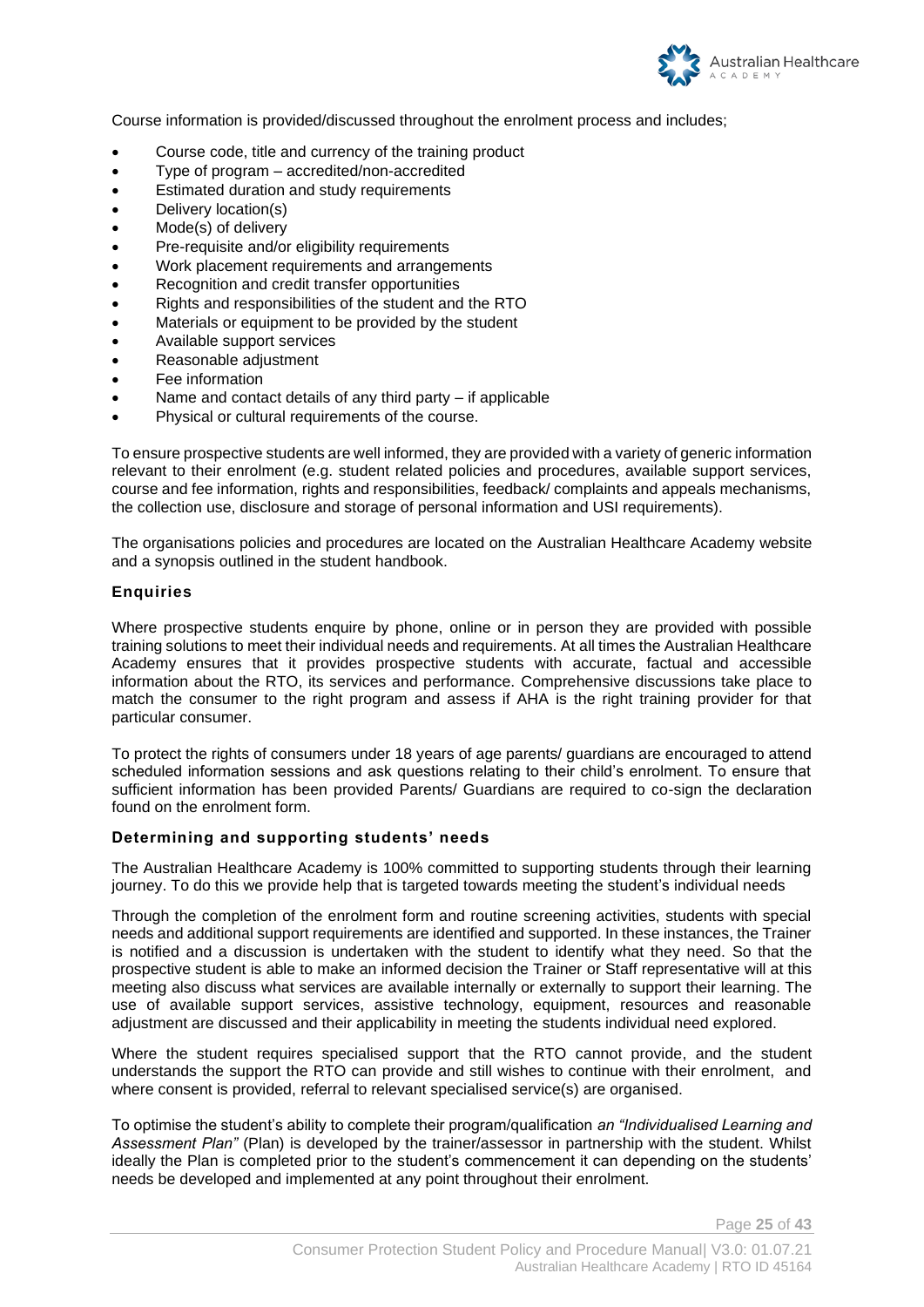

The Plan outlines key strategies to optimise the students learning, and program completion. Through carefully thought out learning and assessment activities and other referral and clinical support mechanisms AHA endeavours to support its learners and meet their individualised needs.

As part of the Plan and where the integrity of the assessment is maintained, reasonable adjustment may be made to the assessment procedure. Examples of reasonable adjustment may include but are not limited to; the printing of materials on coloured paper or in larger print, scribed responses to questions asked or videos submitted to demonstrate the student's skills in the work environment.

The Individualised Learning and Assessment Plan (Plan) is closely monitored, reviewed and evaluated by the Trainer and the RTO Manager throughout the student's enrolment to ensure its effectiveness and optimise learning outcomes. The student is an active participant in the development, review and evaluation of their Plan.

#### **Enrolment**

All prospective students are required to complete an online enrolment form with supporting documentation. If an applicant has a disability or special need requirement, they are provided with the same opportunities to enrol in vocational education and training as any other student as long as they are able to meet the pre-entry and physical requirements demanded by the training package. Where a student has a physical disability or condition that would prevent them from meeting the requirements of the training package, they are counselled prior to enrolment about their ability to meet course requirements – an example of this would be HLTAID001 Provide Cardiopulmonary Resuscitation. Applicants are aware that by submitting the **application they are not guaranteed a position** in their program/qualification of choice as entry can be dependent on program eligibility or pre-requisite requirements.

Administration staff review the enrolment form (using the Enrolment to Award Checklist) to ensure it is complete, that the prospective student is eligible and meets pre-requisite requirements and has submitted relevant supporting documentation. Supporting documentation is then verified. If the application form is incomplete or additional documentation is required administration staff will discuss with the prospective student actions required for finalising their application. If the student is ineligible or does not meet pre-requisite requirements they are notified and alternate solutions discussed.

For accredited programs, the students USI is verified at enrolment. Student information is updated in the student management system and a letter of offer is sent. Confirmation of enrolment including a Tax receipt is sent to the student upon payment .

Once the student has paid the invoiced amount the following occurs;

- Student file is created and supporting documentation is downloaded from the SMS and stored in the students electronic file (for programs that require clinical placement and information to be sent to a third party)
- Induction is scheduled
- Program specific information is sent to the student.
- Resources are provided.
- Credit transfer applications are processed.
- Individualised learning and assessment plans are developed if special needs have been identified.
- Student commences their program/qualification.

#### **Record Management**

Student personal information is collected, used and stored in accordance with the organisations Privacy Procedure and Records Retention Policy and Procedure.

#### **References**

• Australian Skills Quality Authority (2015) *"Standards for Registered Training Organisations (RTOs) 2015"*.

Page **26** of **43**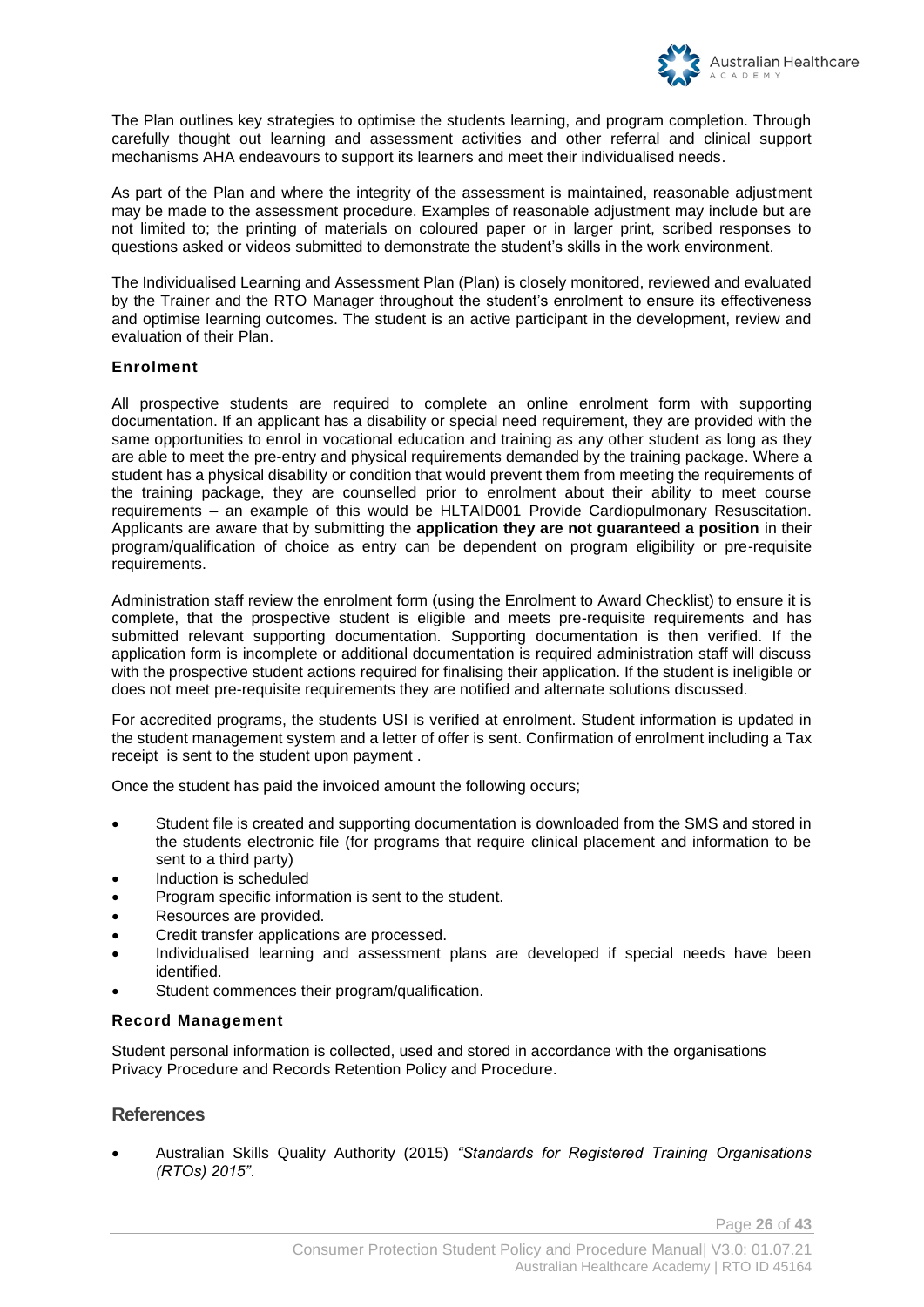

# **Complaints and Appeals Policy and Procedure**

#### **Purpose and Scope**

The following policy and procedure outlines the Australian Healthcare Academy approach to providing its consumers with an accessible, transparent, fair and efficient complaints/appeals management process.

The Complaints and Appeals Policy and Procedure applies to all consumers and stakeholders and relates to all aspects of service delivery (e.g. student recruitment/enrolment, delivery of training and assessment, fees and refunds, privacy, advertising and marketing practices).

Allegations involving the conduct of staff, trainers and assessors, students or where applicable any third-party providing services on the RTOs behalf are managed responded to using this policy and procedure. The *'Consumer Protection Policy and Procedure'* and *the 'Quality Assurance Policy and Procedure'* provide additional information to support the complaint and appeals management system.

#### **Abbreviations / Definitions**

| Appeal      | A formal application to have an assessment decision or finding reviewed.        |
|-------------|---------------------------------------------------------------------------------|
| Appellant   | The person who is asking to have an assessment decision or finding<br>reviewed. |
| ASQA        | Australian Skills Quality Authority.                                            |
| Complaint   | A grievance that requires a formal resolution process.                          |
| Complainant | The person or organisation who has raised the complaint.                        |
| <b>RTO</b>  | Registered Training Organisation                                                |

#### **Policy**

The Australian Healthcare Academy understands that from time to time consumers may wish to make a formal complaint about an aspect of service delivery or may choose to appeal an assessment decision or process that they feel is unfair. Our Organisation welcomes such feedback as it provides valuable information that can be used to meet the needs of its consumers and improve the delivery of its service. The principles of the organisations complaints and appeals process are as follows;

- The Complaints and Appeals policy and procedure is free and publicly available to all consumers/stakeholders.
- Information on how to make a complaint/ appeal is available in the *'Complaints Policy and Procedure'*, '*Consumer Protection Policy and Procedure'*, student handbook and on the organisations website.
- Complaints and appeals are investigated and resolved as quickly as possible. Where practicable complaints are resolved at the time that they are raised.
- All complaints and appeals are acknowledged in writing and finalised after a comprehensive investigation has occurred.
- The Australian Healthcare Academy aims to form a response to the complainant/appellant within 10 days of the complaint/appeal being received.
- Where the organisation considers more than 60 calendar days are required to process and finalise the complaint/appeal they will inform the complainant/appellant in writing as to why this is required and will provide the complainant/appellant regular progress updates on the progress of this matter.

Page **27** of **43**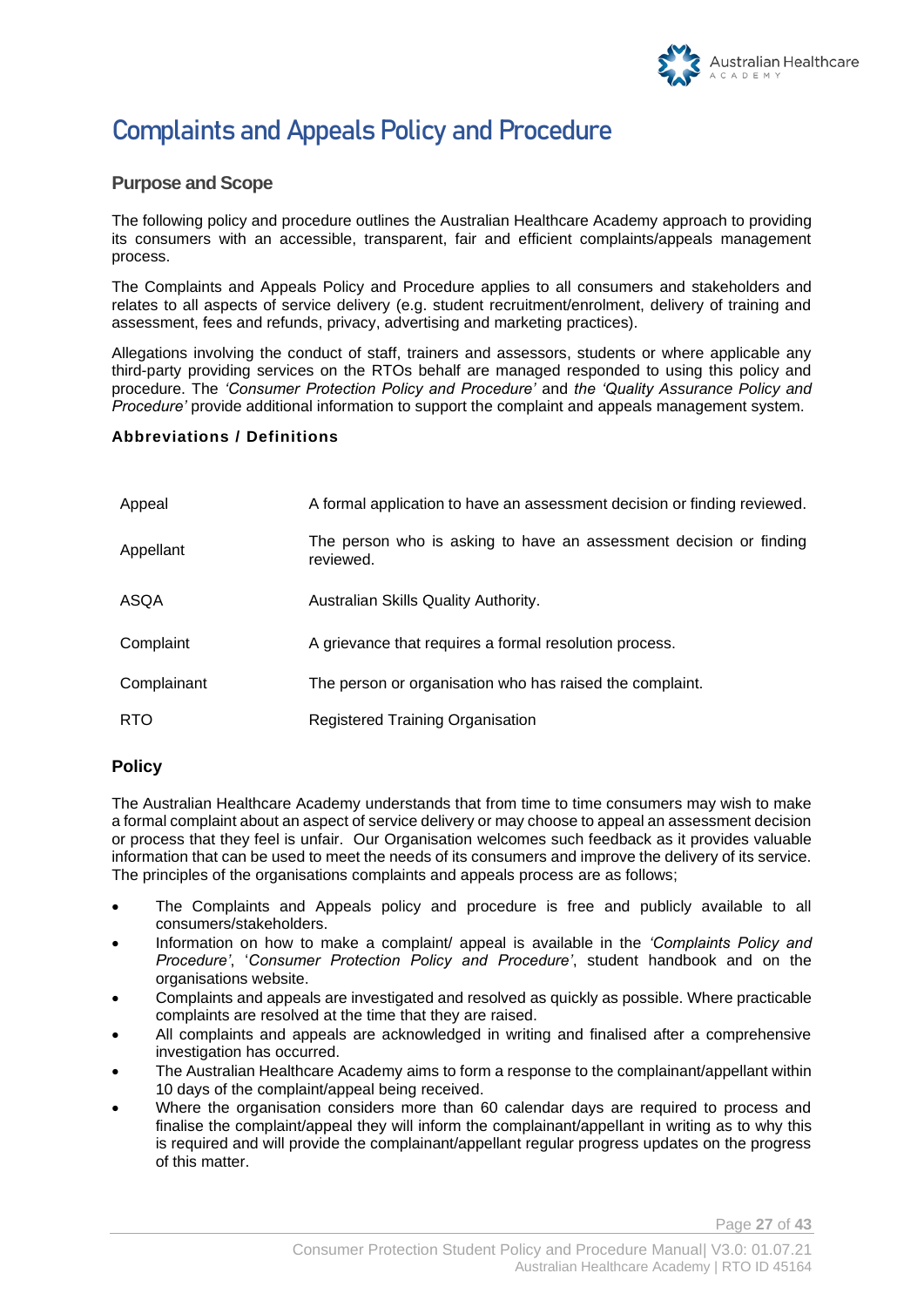

- Procedural fairness and the principles of natural justice are adopted at each stage of the complaint/appeal process.
- The decision maker is always independent of the decision being reviewed.
- Confidentiality of information is maintained at all stages of the complaint / appeal process.
- Where complaints and appeals are unable to be resolved internally and at the request of the individual a review by an appropriate independent party of the Australian Healthcare Academy and the complainant/appellant occurs.
- To mitigate the likelihood of a similar complaint/appeal reoccurring opportunities for improvement identified through the complaints and appeals process are actioned through the organisation's continuous improvement process.
- The Australian Healthcare Academy securely maintains records of all complaints and appeals and their outcomes for a period of 30 years.

#### **Procedure**

The following procedure outlines the framework and process of and has been summarised in **Diagram 1** – Complaints and Appeals Procedure.

#### **Lodging a complaint or appeal**

**Informal Complaint** 

In an attempt for early resolution consumers/students are encouraged to raise their complaint/appeal with the relevant person or speak to the RTO Manager as soon as a grievance arises. Our staff are approachable and experienced in assisting students resolve issues at an informal level and ensure that the complainant or appellant has a positive experience.

**Formal Complaint** 

If the complaint/appeal remains unresolved at a local level, consumers are able to escalate their complaint or appeal to the Consumer Protection Officer by writing an email or a letter outlining the type and the cause of their grievance. Contact details for the Consumer Protection Officer are as follows;

#### **Consumer Protection**

mailto: consumerprotection@healthcareacademy.com.au T: 1300953276

To ensure the finalisation of results students are asked to lodge an appeal within 28 days of the unfavourable assessment decision being made.

#### **Acknowledgement of Complaint/ Appeal**

Within 48 hours of receiving the complaint/appeal the RTO Manager will acknowledge in writing that they have received the complaint/appeal and will outline the next steps in the resolution process.

#### **Investigation/Moderation**

A comprehensive and objective investigation that respects the rights and privacy of all involved, subsequently occurs. The principles of procedural fairness and natural justice are adopted at each stage of the complaint process.

In the case of an appeal the student's assessment task(s) is reviewed by a suitably qualified independent panel (moderation activity) to ensure that the principles of assessment and rules of evidence have been implemented. Recommendations from that activity inform the outcome of the student's appeal.

#### **Continuous Improvement**

Where an investigation, moderation activity or appeal identifies opportunities for improvement these are actioned through the organisation's continuous improvement process. See Quality Assurance Policy and Procedure for more information.

Page **28** of **43**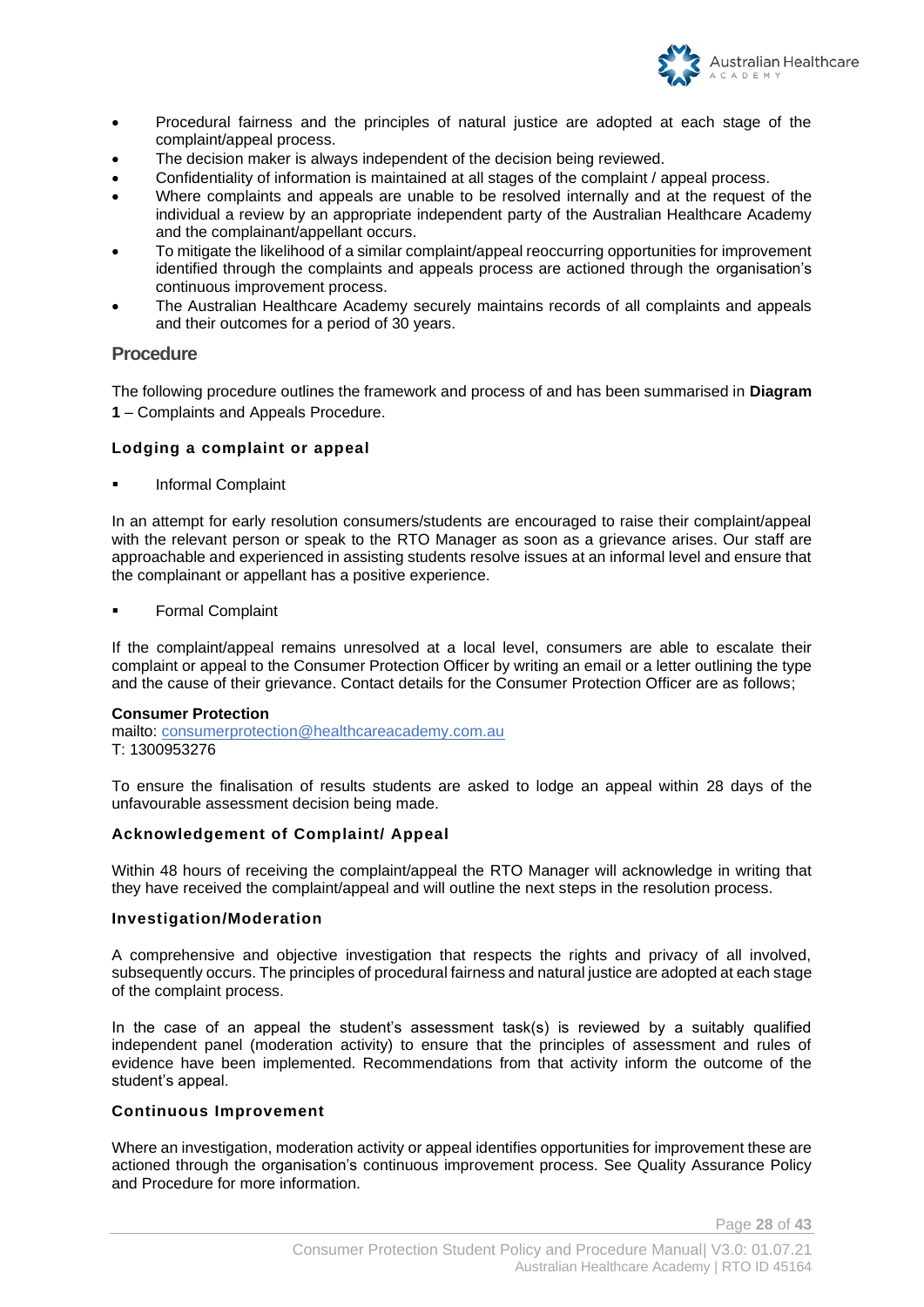

#### **Outcome Notification**

To ensure a fair and objective process the decision maker is always independent of the decision being reviewed.

Appellants will, following the moderation activity have their result reviewed. If the moderation activity concurs with the initial assessment decision the student will be offered a reassessment opportunity however if the moderation activity disagrees with the initial outcome the student's assessment result will be changed.

The complainant/appellant is notified in writing of the outcome of their complaint (outcome notification) within 10 days from the date the complaint was initially received.

Where the organisation considers more than 60 calendar days are required to process and finalise the complaint/appeal they will inform the complainant/appellant in writing as to why this is required and will provide the complainant/appellant regular progress updates on the progress of this matters.

#### **Independent Review**

If the complainant/appellant is dissatisfied with the outcome of their complaint/appeal they can ask for their case to be reviewed by an independent party. This review will occur within 14 working days of the date of outcome notification. In these instances, the Australian Healthcare Academy will organise for an independent party to review the complaint and where required mediate resolution. There will be no additional cost to the complainant for the review of the complaint/appeal by an independent party.

If after the independent review the complainant/appellant is still dissatisfied with the outcome of their complaint/appeal they are able to complain to the Australian Skills Quality Authority. Further information can be found on asqa.gov.au.

If the cause of the complaint is around the collection, use, disclosure or storage of personal information the consumer can complain to the Office of the Australian Information Commissioner. Further information can be found on www.oaic.gov.au.

#### **Documentation and Record Keeping**

**All** complaints and appeals (informal and formal) are recorded in the Australian Healthcare Academy Complaints and Appeals Register. The register and all other associated documentation is securely stored (electronically) for a period of 30 years.

#### **Monitoring**

The Quality and Management Committee monitors the complaints and appeals process to ensure that required timeframes are met, opportunities for improvement are actioned and the process is fair, transparent and conducted in a way that protects the rights of its consumers.

The Chief Executive Officer is made aware of all complaints and appeals and the outcomes of those complaints/appeal. The Board of Directors receive a quarterly report which includes all complaints and appeals raised.

#### **References**

• Australian Skills Quality Authority (2015) "*User's Guide Standards for Registered Training Organisations (RTOs) 2015".*

Page **29** of **43**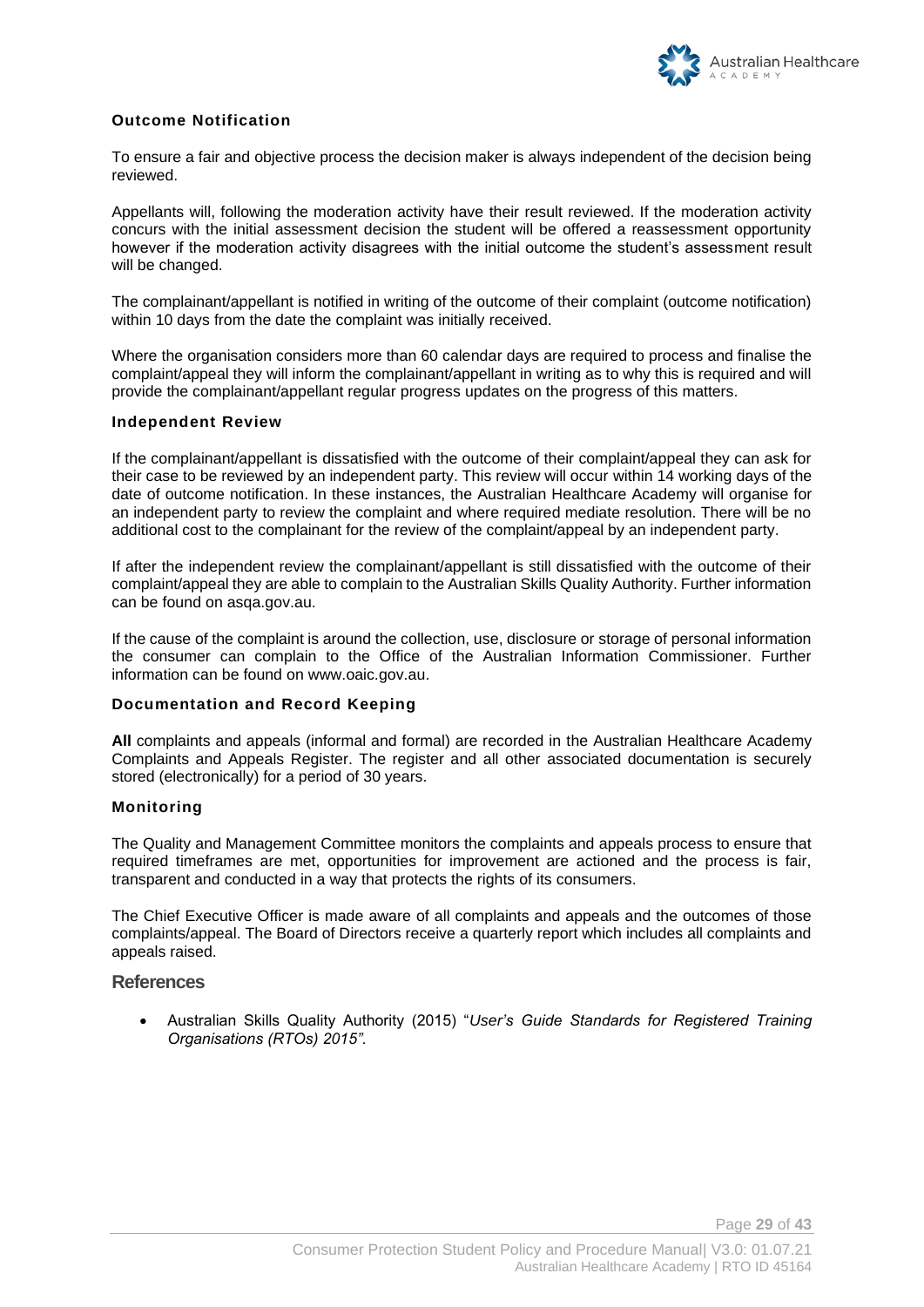

#### **Diagram 1: Complaints and Appeals Procedure**

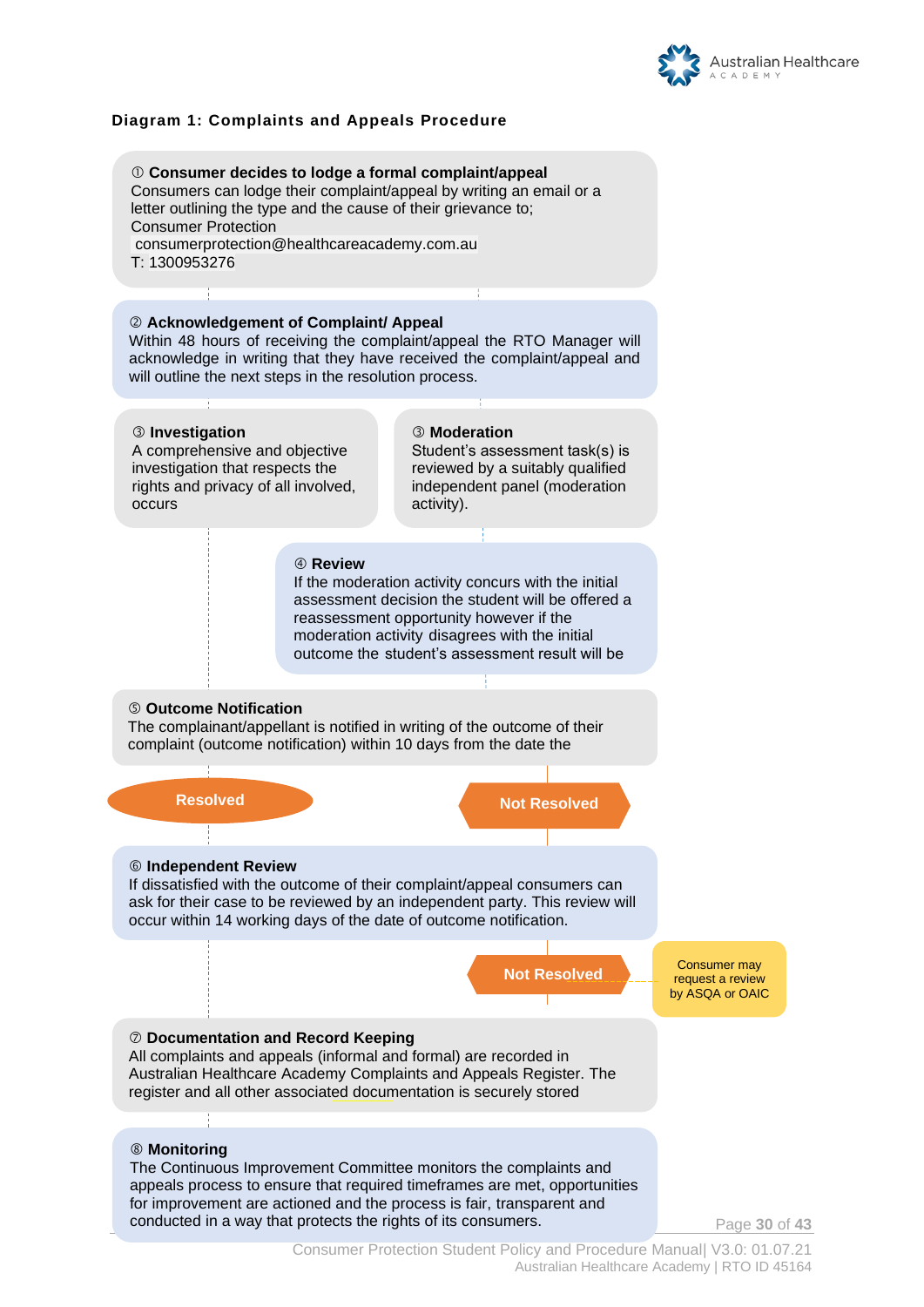

# **Assessment Policy and Procedure**

#### **Purpose and Scope**

The following policy and procedure outlines the organisations approach and framework to ensuring its assessment system complies with the requirements outlined in the training package/unit of competence and is conducted in accordance with the principles of assessment and the rules of evidence.

The policy and procedure applies to all products listed on the Australian Healthcare Academy scope of registration and should be read in conjunction with the *'Quality Assurance Policy and Procedure'*, *'Validation and Moderation Policy and Procedure, Recognition Policy and Procedure and the* Credit *Transfer Policy and Procedure'*.

#### **Abbreviations / Definitions**

| Assessment              | The process of gathering and judging evidence in order to decide whether a<br>person has achieved a standard or objective <sup>1</sup> .                                                                                                                                                                                       |
|-------------------------|--------------------------------------------------------------------------------------------------------------------------------------------------------------------------------------------------------------------------------------------------------------------------------------------------------------------------------|
| Assessment<br>System    | Actual materials used to conduct assessment, policies and procedures and<br>supporting documents that outline how assessment is planned, conducted,<br>implemented and evaluated.                                                                                                                                              |
| AQF                     | <b>Australian Qualifications Framework</b>                                                                                                                                                                                                                                                                                     |
| Moderation              | The process of establishing comparability of standards of performance across<br>different courses, institutions or organisations, in order to ensure that the<br>assessment is valid, reliable and fair <sup>6</sup> .                                                                                                         |
|                         | <b>Note:</b> validation and moderation are used interchangeably throughout this<br>policy and procedure                                                                                                                                                                                                                        |
| <b>Training Product</b> | Refers to AQF Qualification, Unit of Competence or Skill set                                                                                                                                                                                                                                                                   |
| <b>UoC</b>              | Unit of Competence                                                                                                                                                                                                                                                                                                             |
| Validation              | Validation is the quality review of the assessment process. Validation involves<br>the checking of assessment tools to ensure that they produce valid, reliable,<br>sufficient, current and authentic evidence against the requirements of the<br>training package, unit of competence or VET accredited course <sup>7</sup> . |
|                         | <b>Note:</b> validation and moderation are used interchangeably throughout this<br>policy and procedure.                                                                                                                                                                                                                       |

Page **31** of **43**

<sup>6</sup> NCVER (2014) Glossary

<sup>7</sup> ASQA (2015) 'Users Guide Standards for Registered Training Organisations (RTO's) 2015': P97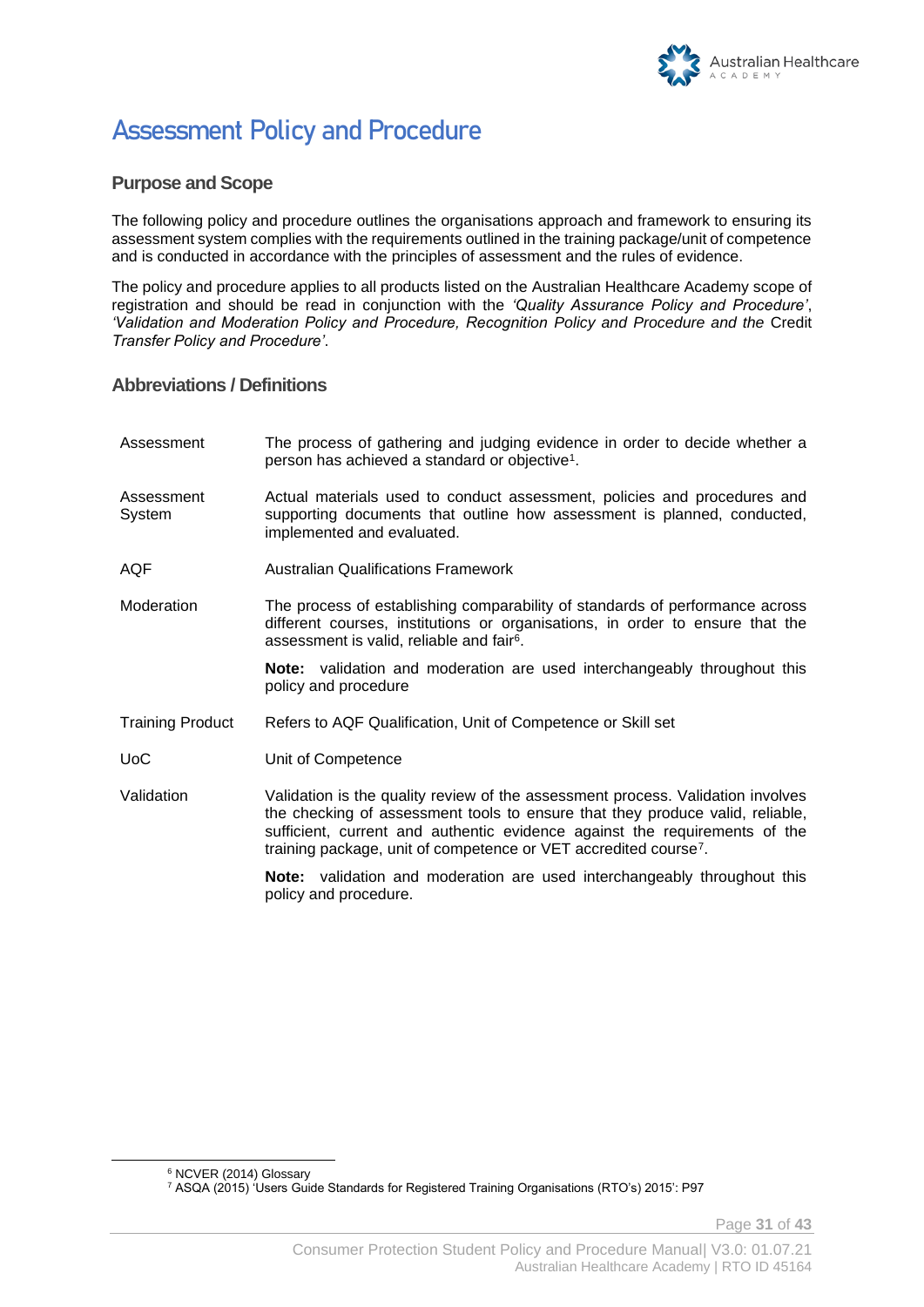#### **Policy**

The Australian Healthcare Academy understands that its assessment practices are the final stage in confirming that its students have the skills and knowledge required to undertake a particular task to the standards outlined in the Training package and unit of competence. To ensure graduates have the skills and knowledge required by industry and to maintain the quality, validity and integrity of assessments and assessment judgements, the Australian Healthcare Academy uses a systematic approach to the development, implementation and evaluation of its assessment system.

The assessment system is underpinned by;

- Development of assessment tools that are quality reviewed prior to their release and in addition to AHA requirements meet professional, technical and legal standards.
- Assessment processes that operate without bias, discrimination or harassment.
- Assessment processes that provide students with special needs the opportunity to have their individual need supported through internal and external support processes including the use of reasonable adjustment where applicable.
- Assessment processes that identify and control potential risks/hazards.
- Implementation of the principles of assessment and rules of evidence.
- Processes that maintain and protect student's confidentiality and personal information at all times.
- Complaints and appeals processes that provide students with an opportunity to challenge the assessment processes or decisions that they feel are unfair.
- The development of an integrated framework that links product development and validation and moderation of assessment practices to the organisation's continuous improvement and complaints and appeals process.
- Validation and moderation activities that are scheduled throughout all stages of the products life cycle.
- Statistically valid sampling of assessment tools/evidence.
- Regular and scheduled consultation with industry.
- Use of suitably qualified Assessors who have the right vocational competencies, experience and qualifications to undertake valid assessments that are based on current industry practice.
- AQF certification is only issued to a student where they have met the requirements of the training program through robust assessment methods.
- Certification is issued within 30 calendar days of the student being assessed as meeting the requirements of the training program.

#### **Procedure**

#### **Implementing the principle of assessment**

Regardless of the assessment method or pathway the organisation ensures the principles of fairness, flexibility, validity and reliability are reflected in its assessment process.

#### **Fairness**

• Students' individual needs are considered in the assessment process, and where required, reasonable adjustment is made8.

Students with a disability or an additional support requirement will have their needs assessed and an individualised plan designed to optimise their learning and assessment with their Trainer/Assessor developed prior to course commencement or before the scheduled assessment date. Examples of reasonable adjustment may include but are not limited to; accessible classrooms, note taking support, course materials in alternate formats, alternative assessment tasks or the use of assistive technology.

• Recognition of prior learning and credit transfer is available to all prospective and current students prior to, and throughout their enrolment. Information is publicly available in pre-enrolment

<sup>&</sup>lt;sup>8</sup> Reasonable adjustment can only be made when it does not compromise the rigour of the assessment process.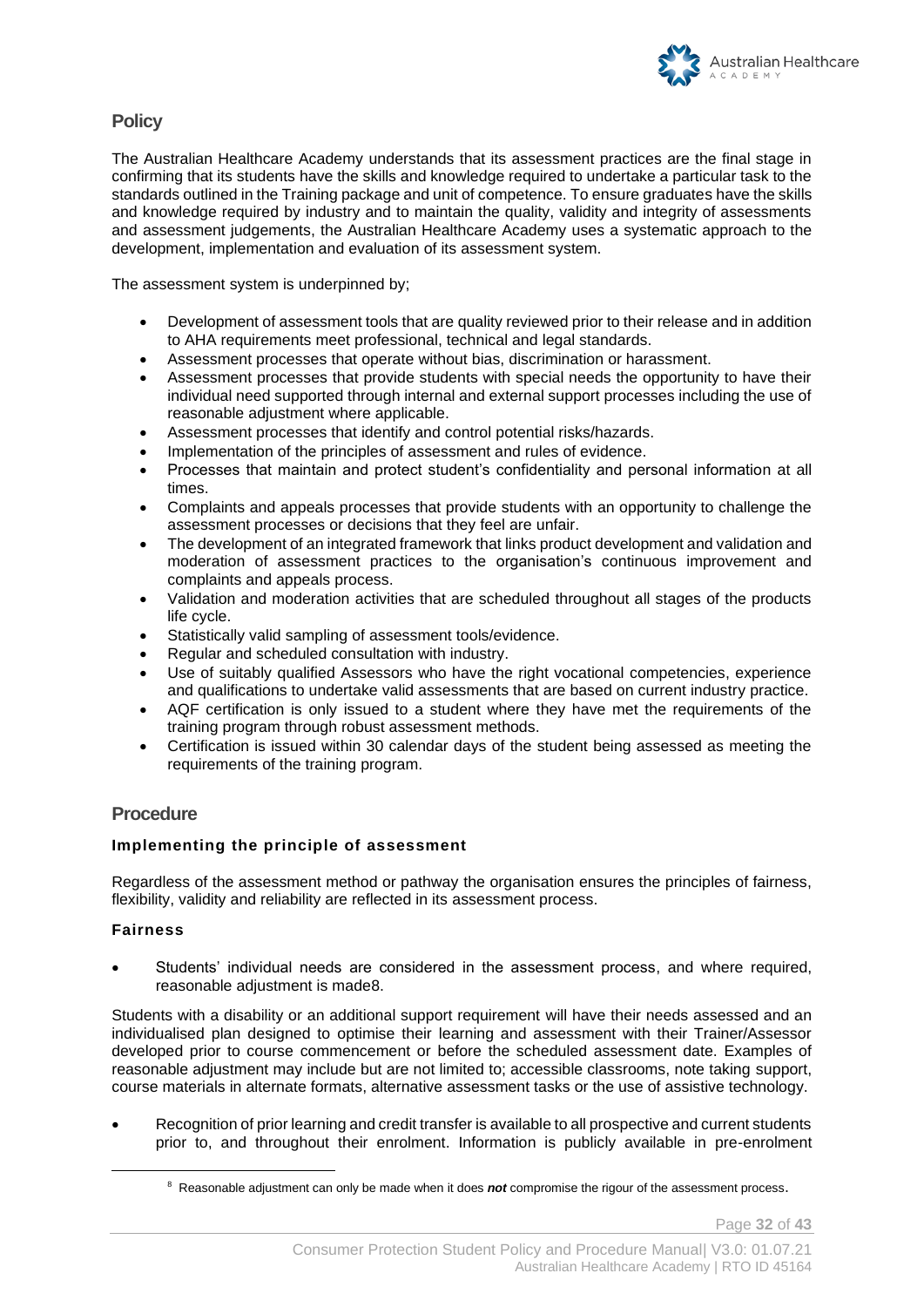

material, the student's handbook and on the organisation's website. See Recognition Policy and Procedure and Credit Transfer Policy and Procedure for more information.

- Students are provided with comprehensive information so that they are fully informed of the assessment process and performance expectations prior to undertaking each task. Examples of assessment information provided to the student includes but is not limited to;
	- $\lnot$  General instructions who, what, when and how
	- $\lnot$  Reasonable adjustment
	- $\lnot$  Rights and responsibilities
	- Assessment criterion
	- $\overline{\phantom{a}}$  Assessment conditions
	- $\overline{\phantom{a}}$  Required resources
	- $\lnot$  Assessment context
	- $\lnot$  Number of attempts
	- $\lnot$  Complaints and appeals process
	- Available information
- The rights of students are protected throughout the learning and assessment process. Students are aware of their rights and responsibilities and are made aware of how to make a complaint or appeal.
- Personal or interpersonal factors do not influence the assessment decision. Where bias is suspected the student's assessment will be conducted or moderated by an independent party.
- Students are provided with detailed feedback related to their performance.
- Where re-assessment of a task is required, the need for more training is identified students are provided with detailed feedback, and a plan for reassessment is developed.
- Students have the opportunity to be reassessed once without incurring an additional fee. Students may complete a second resubmission/attempt at the discretion of the RTO Manager. An additional fee is charged for a third submission.
- The Australian Healthcare Academy objective complaints and appeals process provides students the opportunity to challenge assessment decisions that they feel are unfair.

#### **Flexibility**

- Students are able to apply for recognition throughout their enrolment.
- A range of assessment methods are used to demonstrate competence in a variety of different ways. Assessment methods vary and are dependent on the training package/UoC requirements, learner needs, context and environment. Examples of assessment methods include;
	- $\neg$  Demonstration
	- $\sim$  Question and Answer
	- $\neg$  Interview
	- $\neg$  Work Samples
	- $\neg$  Problem Solving Scenarios
	- $\neg$  Project
	- $\lnot$  Case Study / Work Example Analysis
	- Role Play
	- Written Test
	- $\neg$  Third Party Evidence

Page **33** of **43**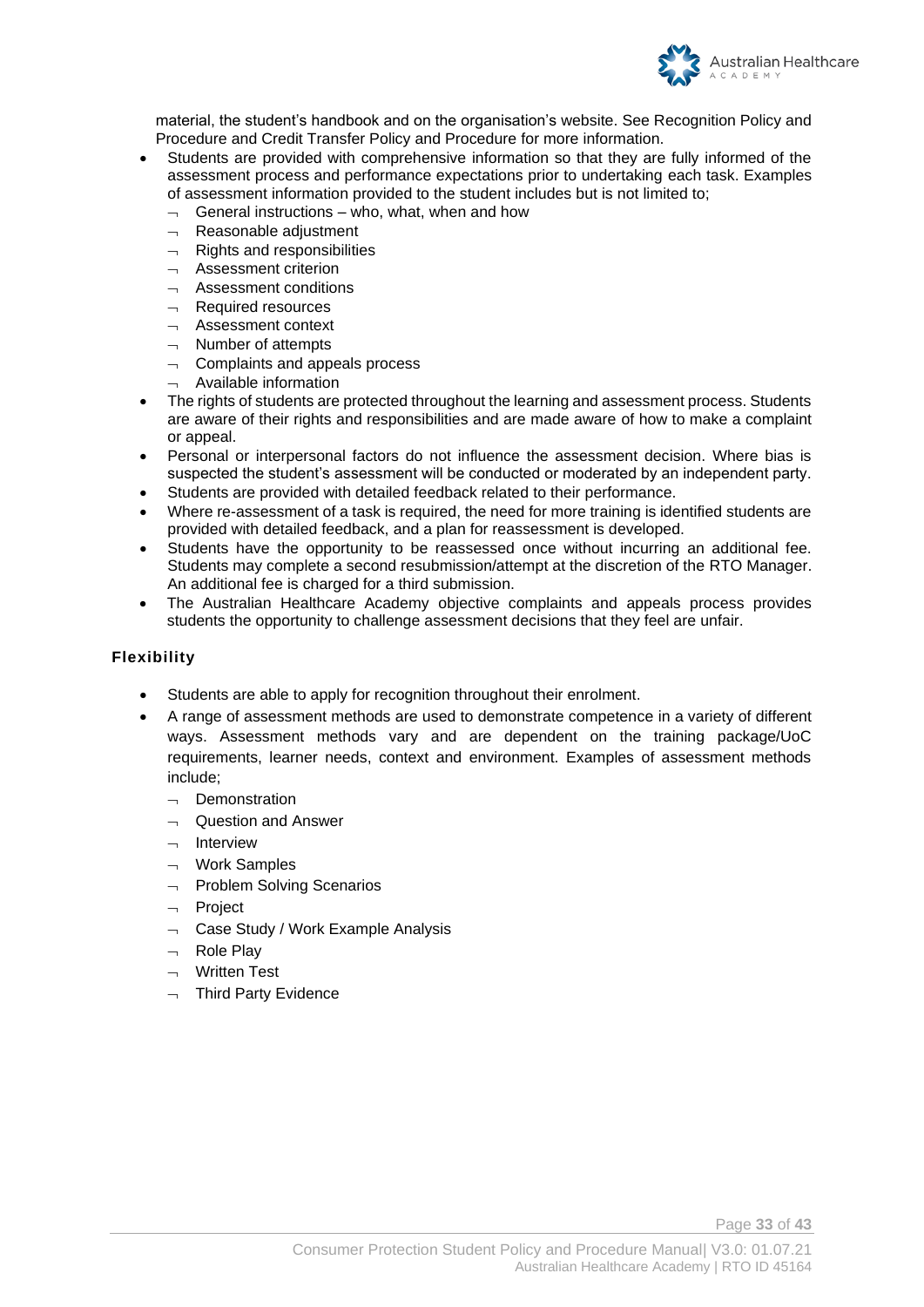

#### **Validity**

- Assessment tasks are developed in accordance with unit of competence and training package requirements and are mapped to all components of the UoC(s).
- Assessment tasks are;
	- Based on realistic workplace activities and contexts.
	- Directly related to the UoC or learning outcomes being assessed.
	- An appropriate method of assessment.
	- Set at the correct AQF level.
	- Integrated and holistic, assessing the students' knowledge, skills and attitudes.
- Students are required to demonstrate their skills and knowledge across a range of different environments and contexts as outlined in the unit of competence.
- Where simulated conditions are required, they are made as realistic as possible.
- Industry consultation is used to confirm that the content of the tool is correct and relevant to the workplace. Industry consultation occurs at scheduled intervals throughout the products life cycle.
- Validation and moderation activities occur throughout the products life cycle see *'Validation and Moderation Policy and Procedure'* for more information.

#### **Reliability**

- Assessment decisions are based on evidence that can be verified by another Assessor.
- Assessors are provided with detailed instructions on how to conduct, assess and record the assessment.
- Assessor guides, benchmarks, checklists are available to support the assessor and assessment process.
- Benchmarks for practical activities are broad enough to allow for differences in environments/contexts.
- Moderation of assessment evidence is used to monitor evidence reliability.

#### **Implementing the rules of evidence**

#### *Validity*

- Evidence collected directly relates to the UoC being assessed.
- A direct relationship exists between the assessment task, activities learners undertake evidence presented and the assessment requirements.

#### *Sufficiency*

• Evidence provided through the assessment process is enough to ensure a valid assessment judgement is able to be made. More than one form of assessment is undertaken in a variety of different contexts that meet the UoC requirements.

#### *Authenticity*

- Enrolment procedures, types of assessments undertaken and signed declarations ensure that the evidence collected belongs to the person being assessed.
- Systems are in place to check for plagiarism and/or identical content in other submissions.

#### *Currency*

• Evidence is assessed to ensure that it is current enough to demonstrate that the student is competent at the time of assessment.

Page **34** of **43**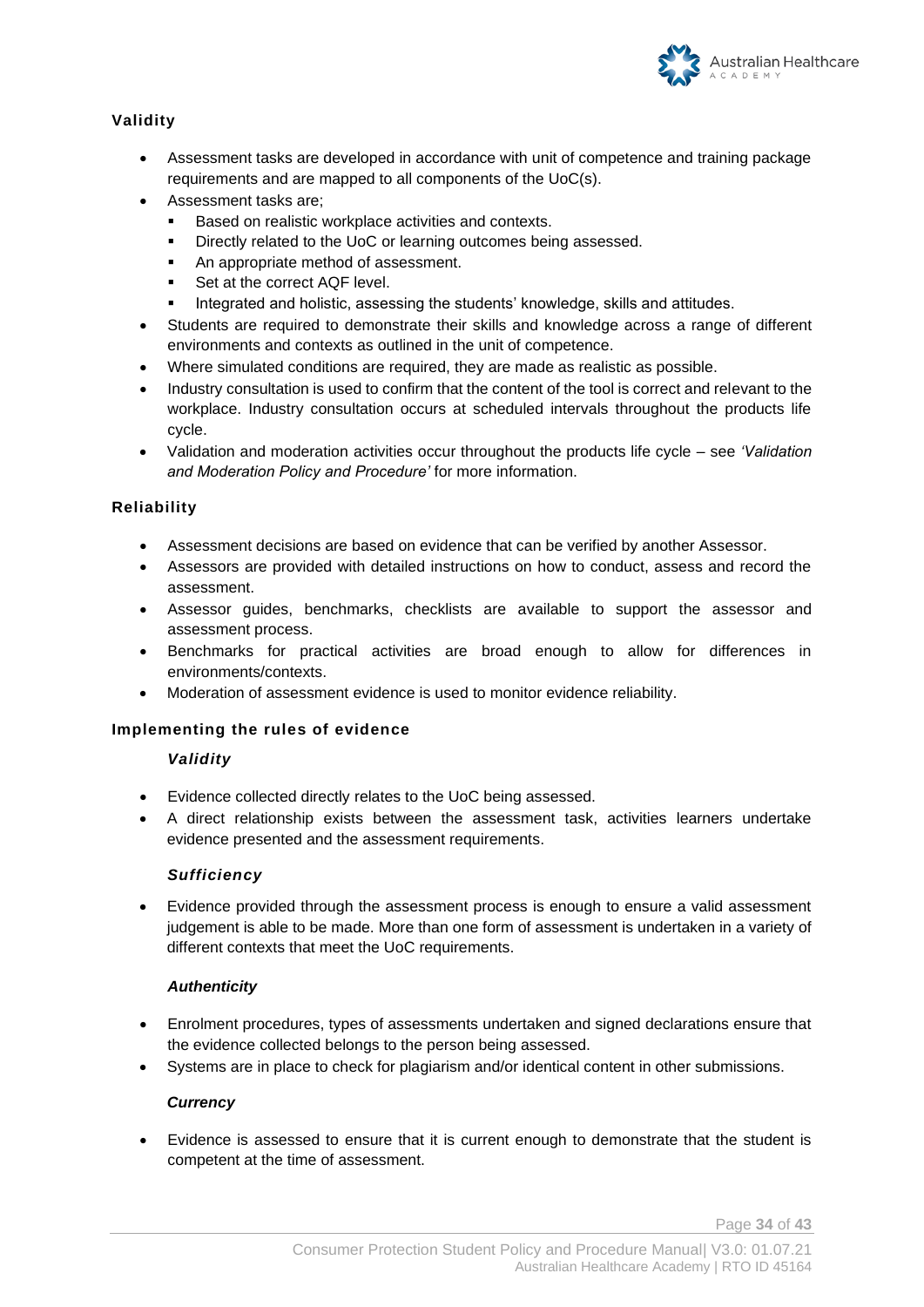

#### **Assessor Competence**

Assessor competence is essential to ensuring an effective assessment process that meets the needs of the organisation, student and industry. Opportunities for assessors to complete professional development activities related to competency-based assessment and to network with their colleagues is created and encouraged.

The Australian Healthcare Academy only allows assessors with the following competencies/ qualifications to assess or deliver nationally recognised qualifications;

- Certificate IV in Training and Assessment (TAE40116 or its equivalent)
- Vocational competencies at least to the level being delivered/assessed.
- Current industry skills relevant to the training and assessment being delivered/assessed.
- Current knowledge and skills in vocational training and learning
- Evidence of professional development activities in the fields and practice of vocational training, learning and assessment (competency-based assessment), developing industry collaboration and compliance.

#### **Retention of assessment evidence**

- Assessment outcomes are recorded in the student management system and are available for a 30-year period.
- Assessment evidence is kept for a minimum of 6 months.
- Assessment evidence is securely destroyed at the end of the retention period.

The following procedure outlines the framework and process of and has been summarised in **Diagram 1** – Student Assessment Procedure.

#### **References**

- Australian Skills Quality Authority (2015) "*User's Guide Standards for Registered Training Organisations (RTOs) 2015".*
- Australian Skills Quality Authority (2015) "*Fact Sheet – Guide to Developing Assessment Tools'*
- NCVER (2002) *"Maximising Confidence in Assessment Decision-Making – Resource Kit for Assessors'.*

Page **35** of **43**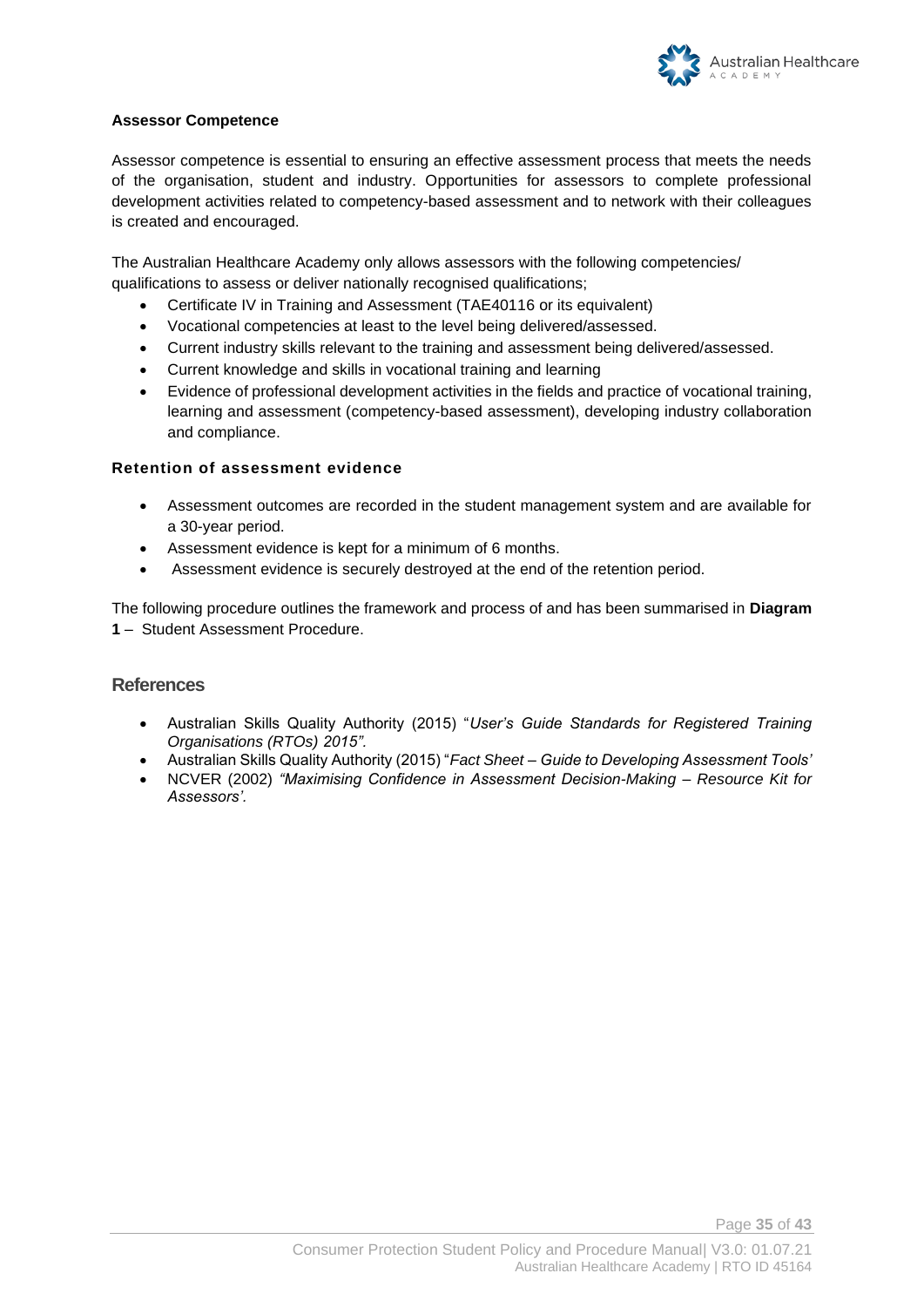

#### **Diagram 1: Student Assessment Procedure**



 $\oslash$  Assessment documentation and evidence submitted, entered and stored.

Page **36** of **43**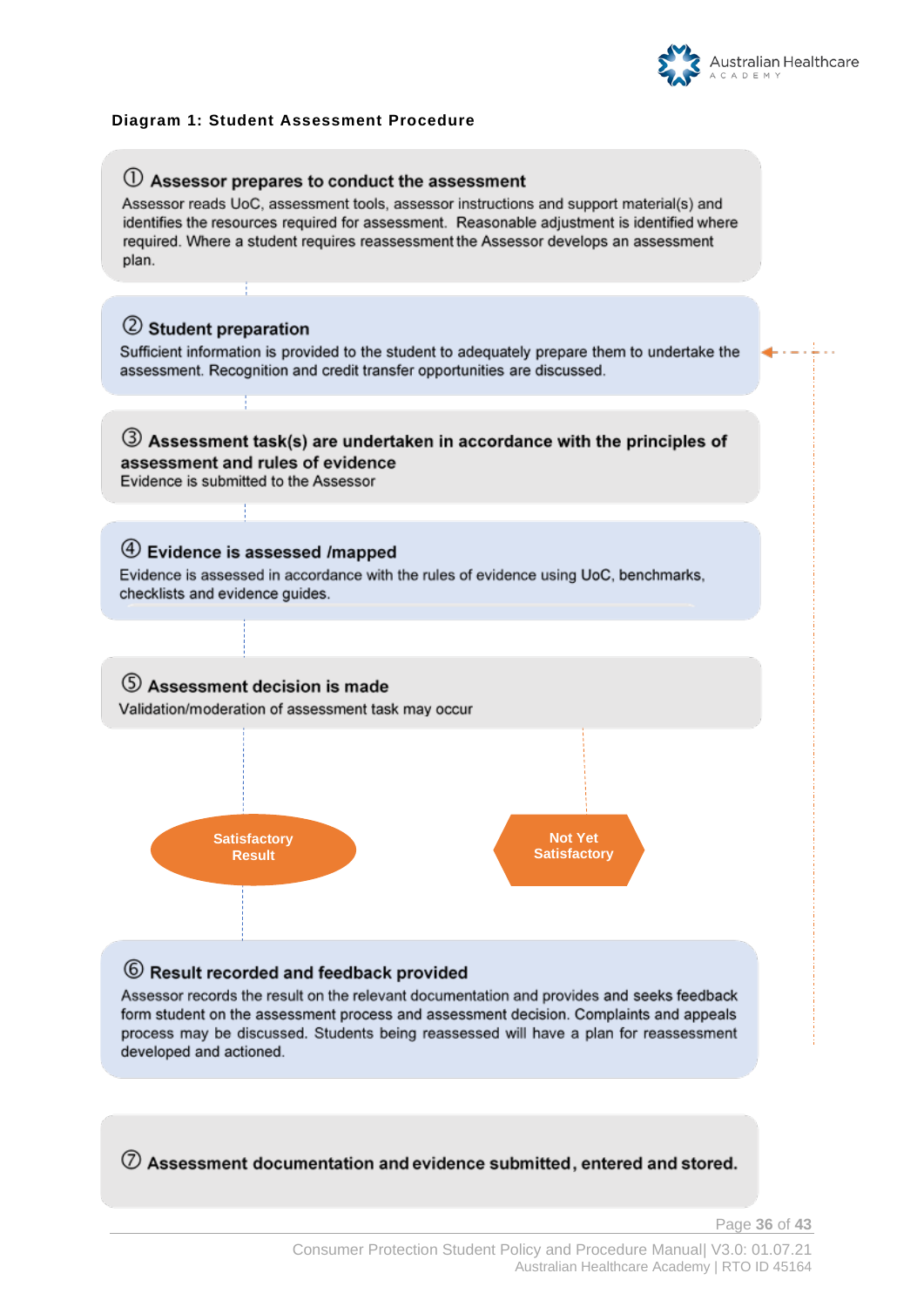

# **Credit Transfer Policy and Procedure**

#### **Purpose and Scope**

The Australian Healthcare Academy has a commitment to ensuring that students do not repeat any unit of competence or module in which they have previously been deemed competent. The following policy and procedure outlines the Australian Healthcare Academy process for assessing/granting Credit Transfer for their accredited products.

The Credit Transfer policy and procedure applies to staff, students, employers, clients and potential consumers enrolled in a nationally recognised training and assessment and is used across all products on the Australian Healthcare Academy current scope of registration. The following policy and procedure should be read in conjunction with the "*Recognition Policy and Procedure*", "*Privacy Policy and Procedure"* and *"Record Retention Policy and Procedure*".

#### **Abbreviations / Definitions**

The following abbreviations have been sourced from National Centre for Vocational Education Research "Glossary" [www.ncver.edu.au](http://www.ncver.edu.au/)

| Assessment                                             | The process of gathering and judging evidence in order to decide whether<br>a person has achieved a standard or objective                                                                                                                                                                                                                    |
|--------------------------------------------------------|----------------------------------------------------------------------------------------------------------------------------------------------------------------------------------------------------------------------------------------------------------------------------------------------------------------------------------------------|
| <b>AQF</b>                                             | <b>Australian Qualifications Framework</b>                                                                                                                                                                                                                                                                                                   |
| <b>AQF Certification</b><br>Documents                  | A set of official documents that confirms that an AQF qualification or<br>statement of attainment has been issued to an individual.                                                                                                                                                                                                          |
| Credit                                                 | Assesses courses/unit/modules against each other to<br>determine<br>equivalency.                                                                                                                                                                                                                                                             |
| <b>Credit Transfer</b>                                 | The granting of credit by a Registered Training Organisation (RTO) to<br>students for units of competence completed at another RTO/institution.                                                                                                                                                                                              |
| Nationally Recognised<br>Training<br>and<br>Assessment | An accredited program of study that leads to vocational qualifications/Units<br>of Competence and credentials that are recognised throughout Australia.                                                                                                                                                                                      |
| <b>RPL</b>                                             | Recognition of Prior Learning                                                                                                                                                                                                                                                                                                                |
| Recognition                                            | Recognition is a term that includes Recognition of Prior Learning,<br>Recognition of Current Competency and Skill Recognition.                                                                                                                                                                                                               |
| Recognition of Current<br>Competency                   | The assessment of a person's current capacity to perform; it applies if an<br>individual has previously completed the requirements for a unit of<br>competence and is now required to ensure the competence has been<br>maintained.                                                                                                          |
| <b>Training Package</b>                                | A Training Package is a set of nationally endorsed standards and<br>qualifications used to recognise and assess the skills and knowledge<br>people need to perform effectively in the workplace. Training Packages are<br>a key resource for registered training organisations (RTOs) in the delivery<br>of structured, accredited training. |
|                                                        |                                                                                                                                                                                                                                                                                                                                              |

Page **37** of **43**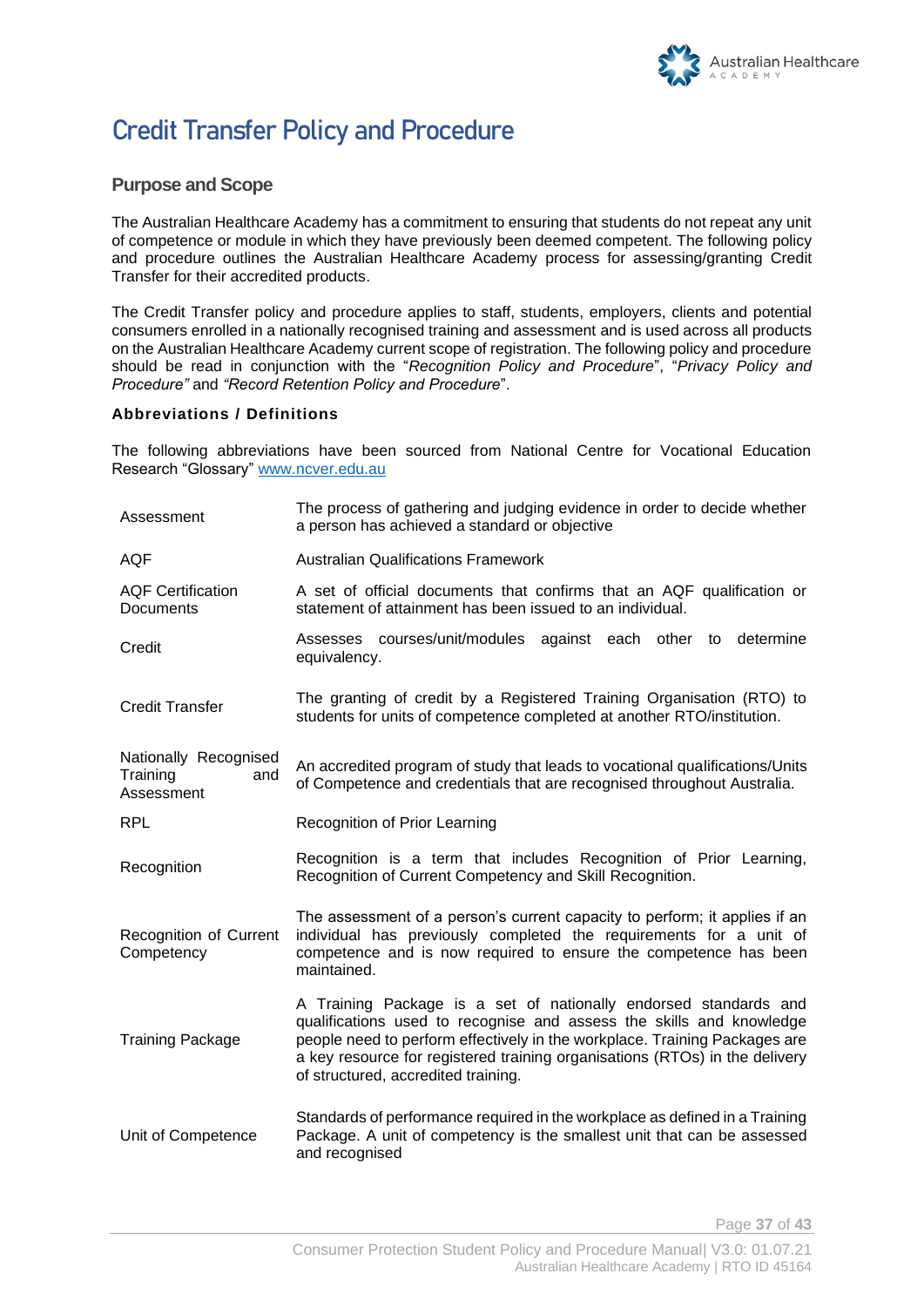#### **Policy**

The Australian Healthcare Academy in accordance with the Standards for Registered Training Organisation RTOs 2015 accepts and provides credit to students for units where authenticated AQF certification documentation is the same or equivalent.

Where a student has completed a unit of competence which has a different title or code from the one where credit is sought the Australian Healthcare Academy will establish equivalency either by confirming equivalence on the National Register of VET or by using mapping documents contained within the training package.

Credit Transfer general principles;

- All students are provided with information on how to apply for credit transfer on application and enrolment.
- A variety of methods are used to promote credit transfer to consumers, students and employers including but not limited to promotion through the website, general and targeted marketing material, pre-enrolment information, student handbook, information sessions and student inductions.
- Student can only apply for credit transfer for units that are linked to their enrolment and are on the Australian Healthcare Academy scope of registration.
- Students may apply for credit transfer throughout their enrolment however to remove any unnecessary training and or assessment students are encouraged to apply for credit at enrolment or before training has commenced.
- Students who are granted credit for a unit(s) of competence are not charged for the credited unit(s).
- The Australian Healthcare Academy will not issue a qualification or a statement of attainment wholly through recognition of units issued by another institution.
- The Australian Healthcare Academy acknowledges that licensing or the requirements may prevent a unit or module being awarded through a credit process.
- Expected timeframes for the review of credit transfer applications is 5 days. If the review of the student's application is thought to be greater than expected timeframes students are advised of the reason for the delay.
- Records of Results, Statements of Attainment or Transcripts are authenticated with the issuing organisation.
- Students are notified in writing of the decision of their application.
- Students may request a review of their application if they are unsatisfied with the result.
- All documentation and supporting evidence is collected and stored in accordance with the organisation *Privacy Policy and Procedure* and *Record Retention Policy and Procedure*.

#### **Application Procedure**

To apply for credit transfer students are required to:

- 1. Contact the RTO to request a credit transfer application form
- 2. Complete the form and attach supporting evidence (e.g. Record of Results or Statement of attainment)
- 3. Send the form and supporting evidence to [admin@healthcareacademy.com.au](mailto:admin@healthcareacademy.com.au)
- 4. Once the Credit Transfer Form and supporting evidence has been received the RTO will assess the credit transfer application and verify the award with the issuing provider.
- 5. Once completed the student will be advised of the outcome of their application usually within 7 days.

#### **References**

- Australian Skills Quality Authority (2015) *"Standards for Registered Training Organisations (RTOs) 2015"*.
- National Centre for Vocational Education Research "Glossary" [www.ncver.edu.au](http://www.ncver.edu.au/)

Page **38** of **43**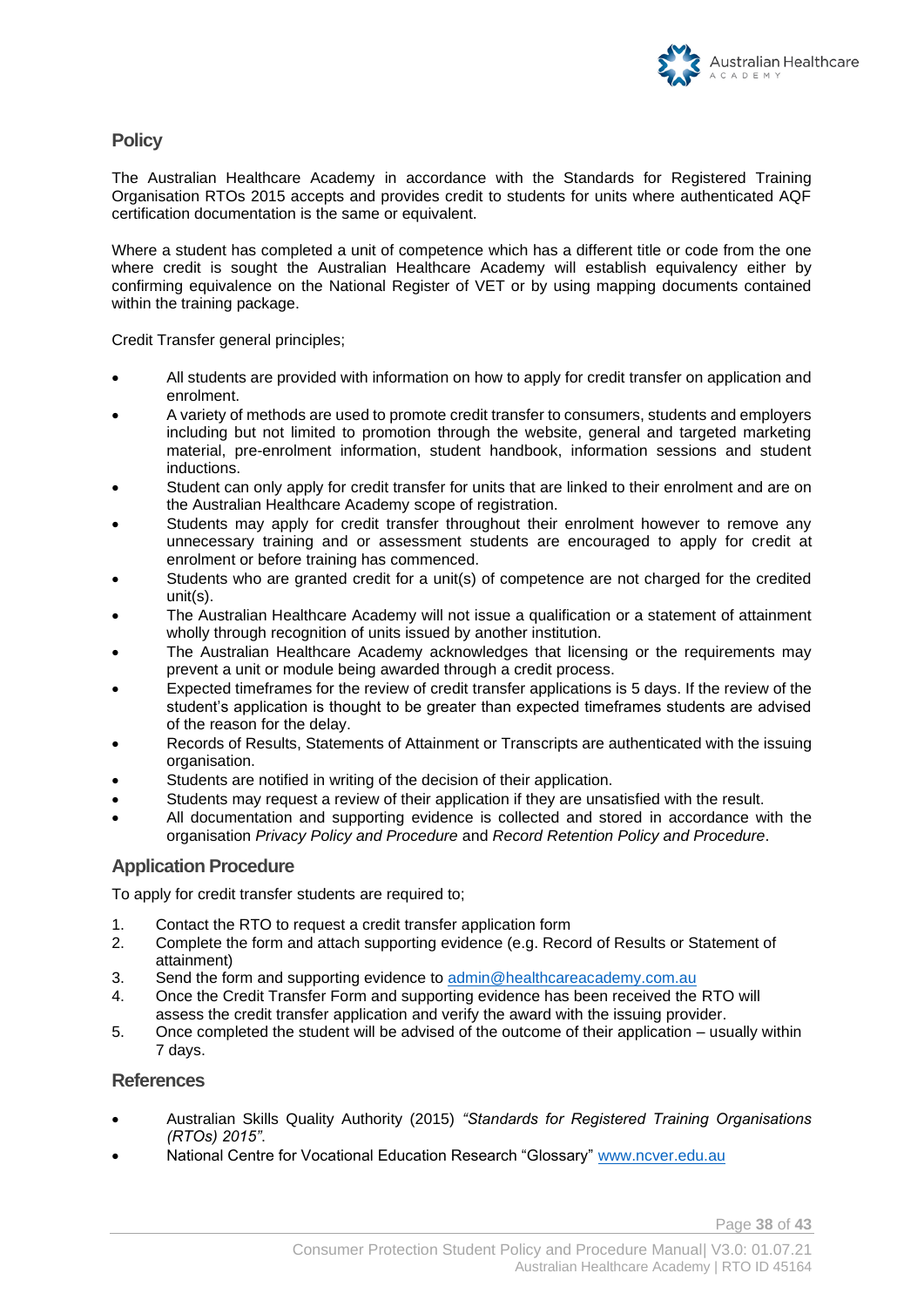# **Recognition Policy and Procedure**

#### **Purpose and Scope**

The Australian Healthcare Academy has a commitment to providing students with opportunities to have their existing skills and knowledge (regardless of how they were acquired i.e., both formal and informal learning) recognised towards the achievement of a nationally recognised qualification or statement of attainment. The following policy and procedure outlines the Organisations systematic approach to recognition assessment and explains how the framework ensures effective assessment practices that meet the "Principles of Assessment" and the "Rules of Evidence".

The Recognition policy and procedure applies to staff, students, employers, clients and potential consumers and is used across all products on the Australian Healthcare Academy current scope of registration.

It should be read in conjunction with the Quality Assurance Policy and Procedure, Complaints and Appeals Policy and Procedure, Credit Transfer Policy and Procedure, Validation and Moderation Policy and Procedure.

#### **Abbreviations / Definitions**

The following abbreviations have been sourced from National Centre for Vocational Education Research "Glossary" [www.ncver.edu.au](http://www.ncver.edu.au/)

| Assessment                                  | The process of gathering and judging evidence in order to decide<br>whether a person has achieved a standard or objective                                                                                                           |
|---------------------------------------------|-------------------------------------------------------------------------------------------------------------------------------------------------------------------------------------------------------------------------------------|
| Credit                                      | Assesses courses/unit/modules against each other to determine<br>equivalency.                                                                                                                                                       |
| <b>Credit Transfer</b>                      | The granting of credit by an RTO to students for units of competence<br>completed at another RTO/institution.                                                                                                                       |
| Nationally Recognised<br>Qualification      | An accredited program of study that leads to vocational qualifications<br>and credentials that are recognised throughout Australia.                                                                                                 |
| <b>RPL</b>                                  | Recognition of Prior Learning                                                                                                                                                                                                       |
| Recognition                                 | Recognition is a term that includes Recognition of Prior Learning,<br>Recognition of Current Competency and Skill Recognition.                                                                                                      |
| <b>Recognition of Current</b><br>Competency | The assessment of a person's current capacity to perform; it applies<br>if an individual has previously completed the requirements for a unit<br>of competence and is now required to ensure the competence has<br>been maintained. |

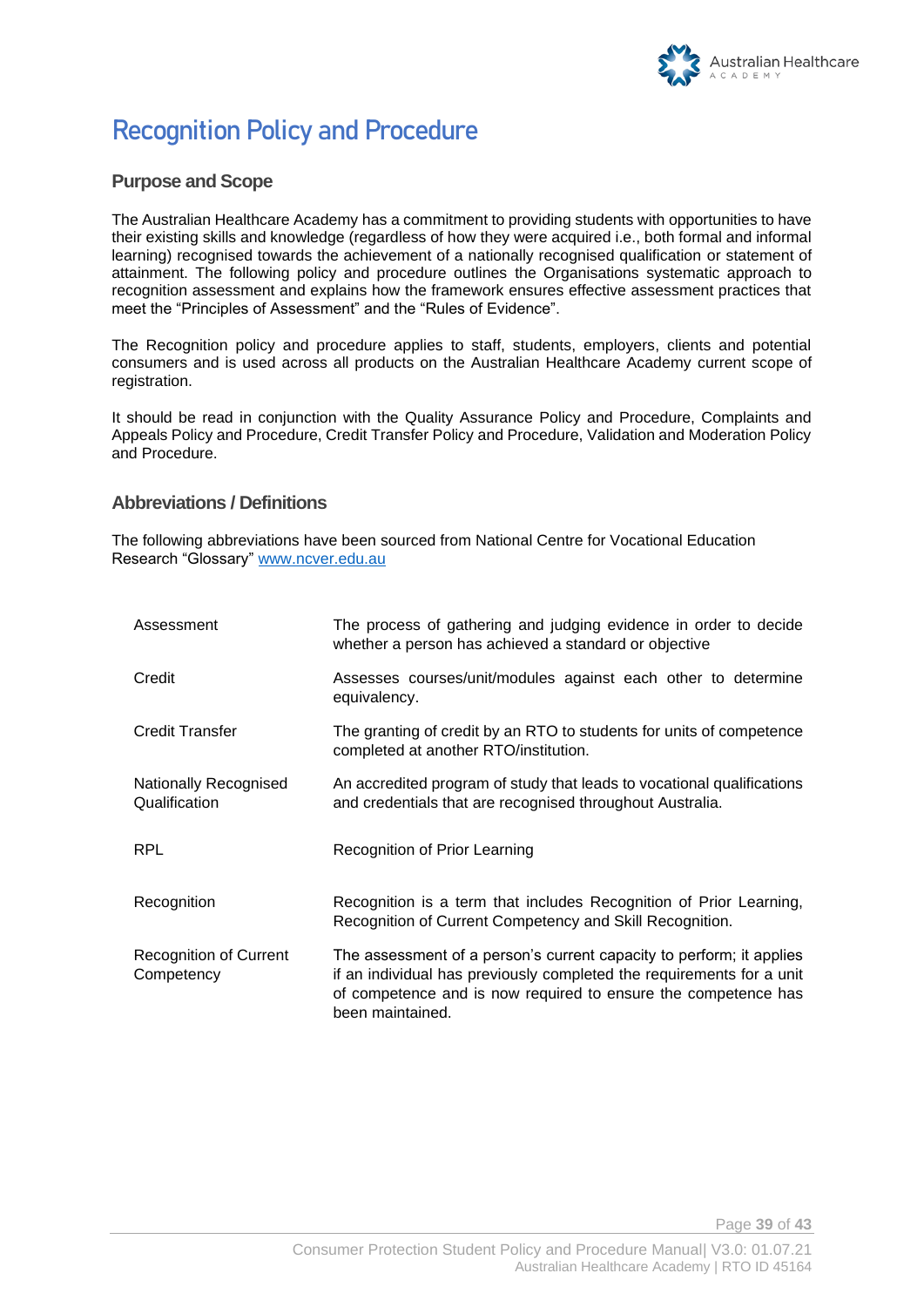

#### **Policy**

The Australian Healthcare Academy recognition process has been designed to provide an assessment only pathway for a course, qualification, or for the award of unit(s) of competency that form part of a qualification. Recognition offers the student an alternative and flexible approach to having their knowledge and skills assessed against the competencies stipulated in the training package or accredited course. The general principles underpinning our recognition process are as follows;

- Consumers are provided with sufficient information and screening to make an informed decision about their enrolment and to understand their rights and responsibilities.
- Recognition assessment is promoted to all students and employers on enquiry and throughout application and enrolment.
- Recognition acknowledges that learning can be informal and/ or formal.
- The recognition model is flexible enough to meet the specific requirements of the qualification and/or unit of competency.
- Industry are engaged throughout all stages of the products cycle (RPL Kit(s)).
- Where legislative and regulatory requirements demand a person's competence to be assessed e.g. "Basic Life Support" a Recognition of Current Competence approach is used.
- Staff are well informed about recognition requirements and are provided with ongoing training, support and guidance.
- Assessment is undertaken according to the principles of assessment and the rules of evidence.
- Assessment decisions are accountable, transparent and subject to appeal and review.
- Recognition systems and tools are systematically monitored, reviewed and evaluated to ensure they are of the highest quality and meet all of the requirements outlined in the Standards for Registered Training Organisations 2015.
- Quality review, validation and moderation of recognition tools/assessments are undertaken at scheduled intervals.

#### **Procedure**

The following procedure outlines the framework and process of recognition assessment and has been summarised in **Diagram 1** – Recognition Flow Chart.

#### **Information**

#### **Pre-enrolment**

In addition to general information provided to consumer's recognition specific information is also made available. The recognition process, costs and timeframes, contact person(s) and how to apply is available to all consumers via a variety of different methods including the website, marketing material, pre-enrolment information, student handbook, information sessions and student inductions.

Information included in pre-enrolment documents include;

- What recognition is and its benefits
- Course outcomes and requirements
- Recognition flow chart See Diagram 1
- Pathways specific to the course
- Cost and timeframes
- Appeals and review process

#### **Self –Assessment**

Consumers are provided with a self-assessment tool and/or an opportunity to meet with an Australian Healthcare Academy staff member to assess their suitability to enrol in a recognition pathway program. The types of evidence that would need to be collected/demonstrated and the different ways that this could occur is included regardless of the method. This information is comprehensive enough for the

Page **40** of **43**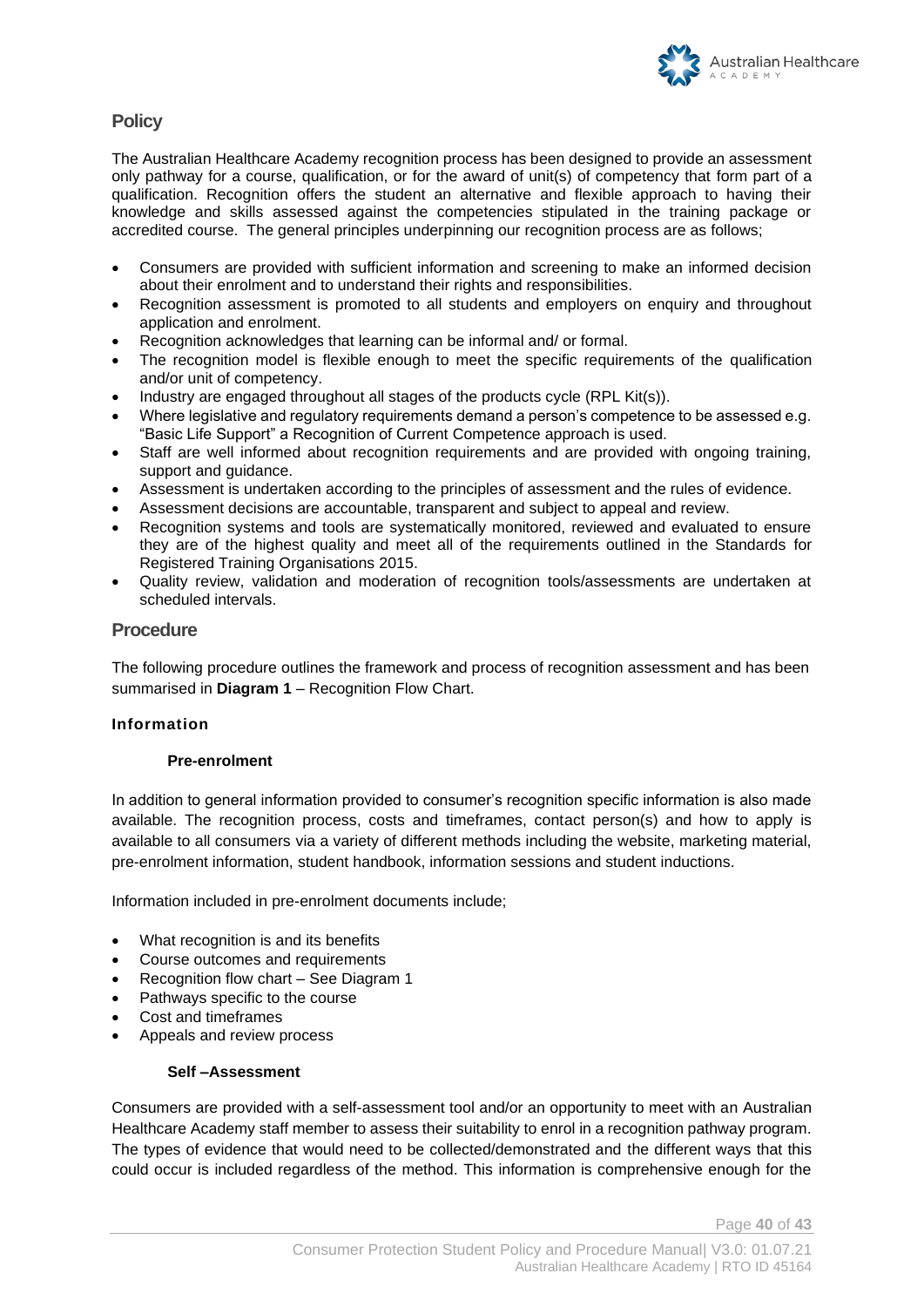

consumer to make a decision as to whether or not to apply for recognition and forms the first part of the student screening process.

If the self -assessment tool has been completed it is sent to the Australian Healthcare Academy for review with accompanying enrolment paperwork.

Where the consumer decides that they do not want to apply for recognition. the Australian Healthcare Academy staff will discuss possible alternatives including but not limited to;

- Developing the experience, skills and knowledge before applying for recognition.
- Training and assessment (alternative training methods) in selected units of competency or the full qualification.
- Alternative qualifications

#### **Staff requirements, training and support**

Various staff members within the Australian Healthcare Academy may be involved in some aspect of the student's recognition process. To ensure that recognition assessment is undertaken with the same rigor and transparency as other forms of assessment and that the clients experience is high quality, staff undergo training on how to complete the tasks specific to their role and function. Staff are also provided with ongoing support and guidance.

To facilitate the recognition process Assessors must hold the training and assessment qualification specified in the Standards for Registered Training Organisations RTOs 2015 Schedule 1, 2 or 3 and demonstrate current industry skills to the training and assessment being delivered and current knowledge and skills in vocational training and learning.

#### **Industry Consultation**

Industry engagement systematically occurs throughout all aspects of the products cycle to ensure that outcomes are consistent with the needs of industry. See Quality Assurance Policy and Procedure for more information.

#### **Enrolment**

Potential RPL candidates are required to complete the enrolment process as per the *"Student Selection and Enrolment Policy and Procedure".* As part of the enrolment process students are provided with an RPL Kit which has detailed instructions on the process, roles and responsibilities, how they will be assessed, suggested evidence, what constitutes quality evidence and how to present and submit the collected evidence.

An Assessor contacts the student to discuss the recognition process and RPL kit<sup>9</sup>. At this meeting the Assessor will also undertake a professional discussion, confirm unit selection and form an assessment plan. This meeting process ensures that the assessment process is undertaken in accordance with the principles of assessment (i.e. fair, flexible, valid and reliable).

The professional discussion may include a series of questions or a general discussion on specific topics. The Assessor documents this discussion mapping its content to the qualification/UoC requirements. The Professional discussion is also used as a secondary screening mechanism to optimise the student's ability to complete their qualification.

Page **41** of **43**

<sup>9</sup> Like all Australian Healthcare Academy students, recognition candidates are provided with information on the appeals process, feedback mechanisms and resubmission process.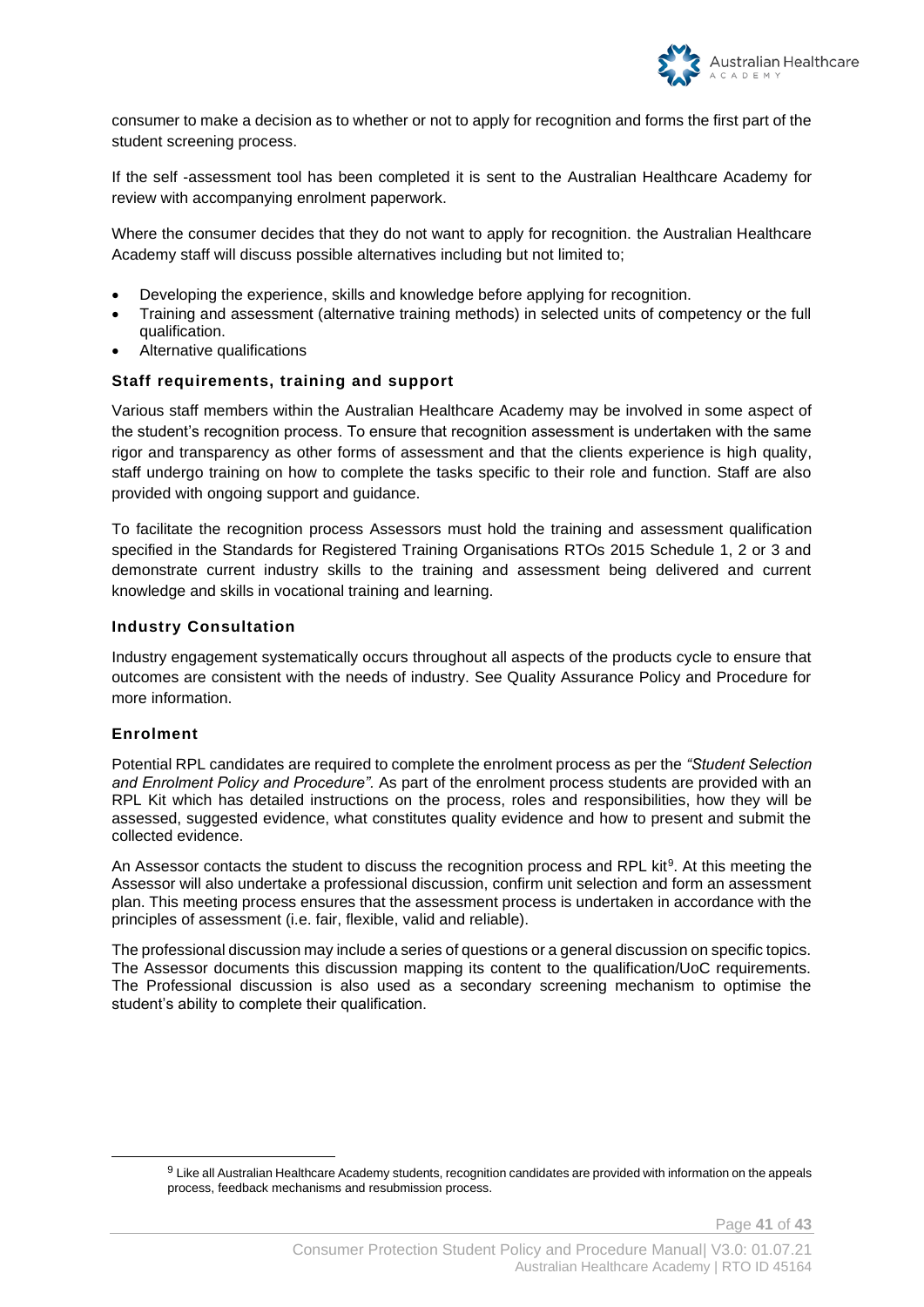

#### **Evidence Collection**

Evidence can be collected in a variety of different ways including;

- Question and answers
- Observation / skills tests
- Third party reports
- Audio/visual evidence
- Work samples
- Letters
- Training/assessment undertaken in the workplace or another institution

Once the student has collected the evidence in accordance with RPL kit student's instructions the evidence is submitted to their assessor.

Students are supported by their Assessor throughout the evidence collection process to optimise their completion and ensure that the evidence submitted meets the rules of evidence. Depending on the students' needs additional meetings may need to be organised and the student's assessment plan adjusted. Assessors may need to visit the student's workplace and where required facilitate the collection of additional evidence.

#### **Evidence Reviewed and Assessment Decision**

Assessors are required to review the evidence submitted as a "whole". Assessor may need to contact the student to ask further questions, seek clarification and ensure that the components/dimensions of competence have been demonstrated. Evidence is reviewed against the rules of evidence and mapped against Qualification and UoC requirements. It is the Assessors responsibility to ensure that all evidence is mapped/documented as per the Assessor instructions contained in the RPL kit. Based on the review of the evidence submitted the Assessor will determine an assessment decision. Once a decision has been made the student is provided with detailed feedback.

#### **Feedback**

The student receives feedback both formally and informally throughout the recognition process. Once a decision has been made the student is provided with a rationale for that decision. Students who are dissatisfied with their assessment outcome can appeal the decision following the organisations '*Complaints and Appeals Policy and Procedure'*. If the decision indicates more evidence is required, the Assessor will discuss this with the student and develop a plan for further collection. If this discussion indicates that the student is unable to collect/show the additional evidence required the Assessor will discuss all available options (e.g. completion of a work-based project, enrolment in a face to face session etc.).

Students are encouraged to provide honest feedback on their experience through the completion of learner satisfaction surveys. Student feedback is then reviewed and where necessary linked to the organisation's continuous improvement process.

#### **Validation and Moderation**

Validation and moderation of assessment judgements are undertaken in accordance with the organisations *'Validation/Moderation Policy and Procedure'* and schedule. The Australian Healthcare Academy undertakes regular validation and moderation of all products on its scope of registration to ensure that its assessment systems and practices produce valid assessment judgements and ensure graduates have the skills and knowledge required by industry.

Information from validation and moderation activities links into the programs review and continuous improvement process.

Page **42** of **43**